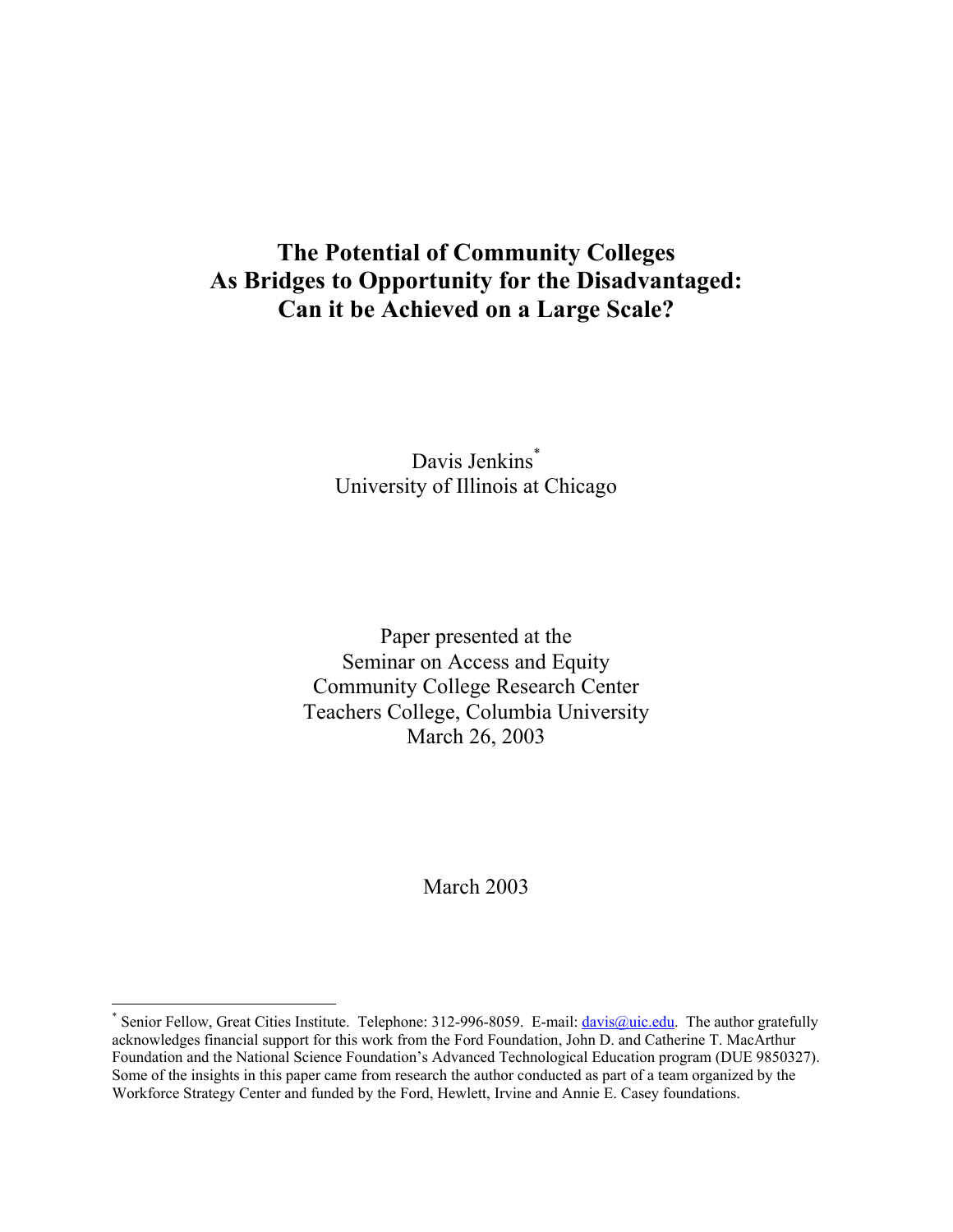### **1. Introduction**

Community colleges are receiving increased attention from policy groups and funders concerned with alleviating poverty because of their potential for expanding access by disadvantaged individuals to post-secondary education and careers. To many in community college world, this attention may seem curious, since most community colleges have long served disadvantaged students. In fact, many if not most of the millions of students community colleges serve each year face at least some barriers to success in education and employment.

It is precisely because community colleges serve such large numbers of disadvantaged students that they are receiving so much attention. This interest is piqued in part by frustration among many in the anti-poverty field of the relatively small scale of efforts successful in enabling working poor individuals to advance to jobs that pay family-supporting wages.

Some community colleges have made a concerted effort to help their students overcome barriers to success in college and careers. They do this by building strong connections both within and outside the institution that create educational "pathways" by which students can progress over time to successively higher levels of education and employment.

With the increased scrutiny of community colleges has come the realization that the potential of community colleges as a bridge to opportunity for the disadvantaged has not been realized on a wide scale. This paper explores why this is the case.

The central argument is that most community colleges fail to fully realize their bridging potential for two main reasons. First, many find it difficult to make the connections – between remedial and college-credit programs, between academic and occupational degree programs and between degree programs and jobs – that are necessary for creating pathways of advancement for disadvantaged students. Second, it is obviously expensive to serve disadvantaged students and yet community colleges tend to be poorly funded. In the hierarchy of community college programs, those that serve disadvantaged students are the least well funded. As a result, many community colleges opt to focus their limited resources on serving more advantaged students in programs popular with employers and policy makers, rather than to risk serving students whose success is by no means assured.

Providing the necessary services to enable disadvantaged students to succeed is costly, but not serving them well also carries costs. These include high dropout rates and public perceptions of community colleges as "revolving door" institutions. The following table shows the six-year degree completion rate among students who entered higher education through community colleges as compared with public four-year institutions.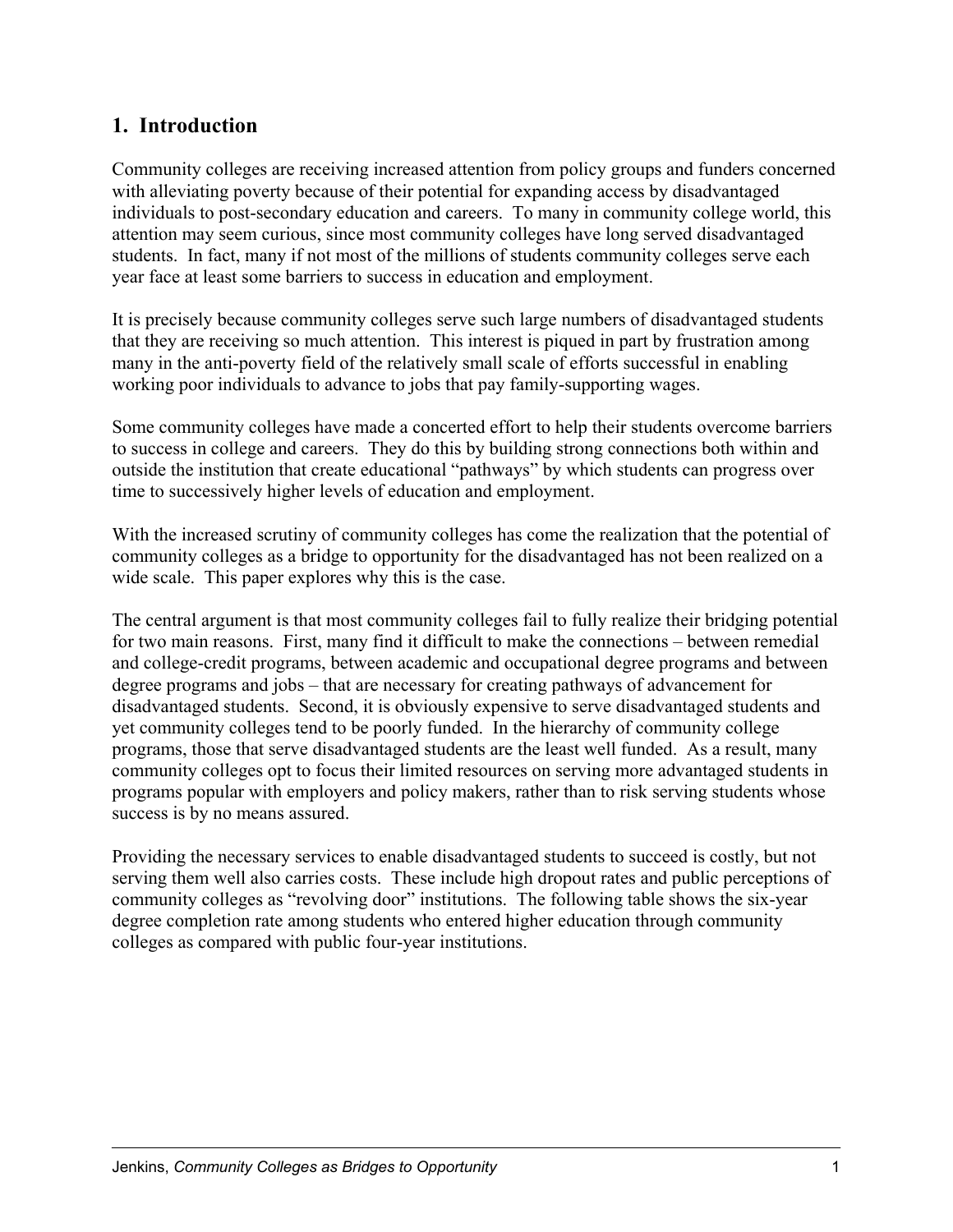|                           | <b>Six-Year Completion Rate*</b>                         |                                                           |  |
|---------------------------|----------------------------------------------------------|-----------------------------------------------------------|--|
| <b>Race/Ethnicity</b>     | Students who began at<br><b>Public two-year colleges</b> | Students who began at<br><b>Public four-year colleges</b> |  |
| White, non-Hispanic       | 28.4%                                                    | 60.5%                                                     |  |
| Black, non-Hispanic       | 10.8%                                                    | 42.5%                                                     |  |
| Hispanic                  | 21.4%                                                    | $45.3\%$                                                  |  |
| Asian or Pacific Islander | 29.7%                                                    | 67.0%                                                     |  |
| All Students              | $26.0\%$                                                 | 57.4%                                                     |  |

**Six-Year Degree Completion Rates by Race/Ethnicity For New Post-secondary Students who Began in Public Two-Year or Public Four-Year Institutions in 1995** 

Source: U.S. Department of Education (2002b).

\* Completion rate is the percentage of first-time post-secondary students in 1995-96 who earned an associate or bachelor's degree from any institution by June 2001.

One area in which community colleges could make a major impact in serving disadvantaged students while at the same time improving their institutional performance and image is in remedial or "developmental" education. Virtually all community colleges offer remedial courses for degree seeking students who fail to meet the entry requirements for college-level English and math. An estimated 40 percent of first-time community college freshmen take at least one remedial course. In colleges that serve large numbers of minority students, the proportion is higher. Research suggests that more than a quarter of remedial students do not complete their prescribed remedial coursework. In general, the more remedial courses students are required to take, the less likely they are to earn a degree. Because most remedial students are seeking degrees, the less-than-optimal effectiveness of remedial education would seem to be a key cause of the low completion rates for which community degree colleges are often criticized.

Even so, most colleges continue to run developmental programs in the conventional way, without much thought to their effectiveness. Few seem to consider the cost-benefit of rethinking developmental education and other programs for disadvantaged students as potential feeders of well-prepared students to their college-credit program.

This paper is organized as follows. The next section explores in more depth the potential of community colleges to connect disadvantaged students to well-paying jobs and further education. It describes the principles of the "career pathways" approach, which characterizes efforts by community colleges that have been successful in helping disadvantaged students advance to higher education and careers. Section 3 examines the reasons that more community colleges have not adopted the career pathways model. Section 4 explores the potential benefits to community colleges of rethinking developmental offerings and other programs for disadvantaged students according to the career pathways model. The conclusion outlines questions for further research that would help community colleges assess the cost-benefit of serving disadvantaged students more effectively and decide how best to do so.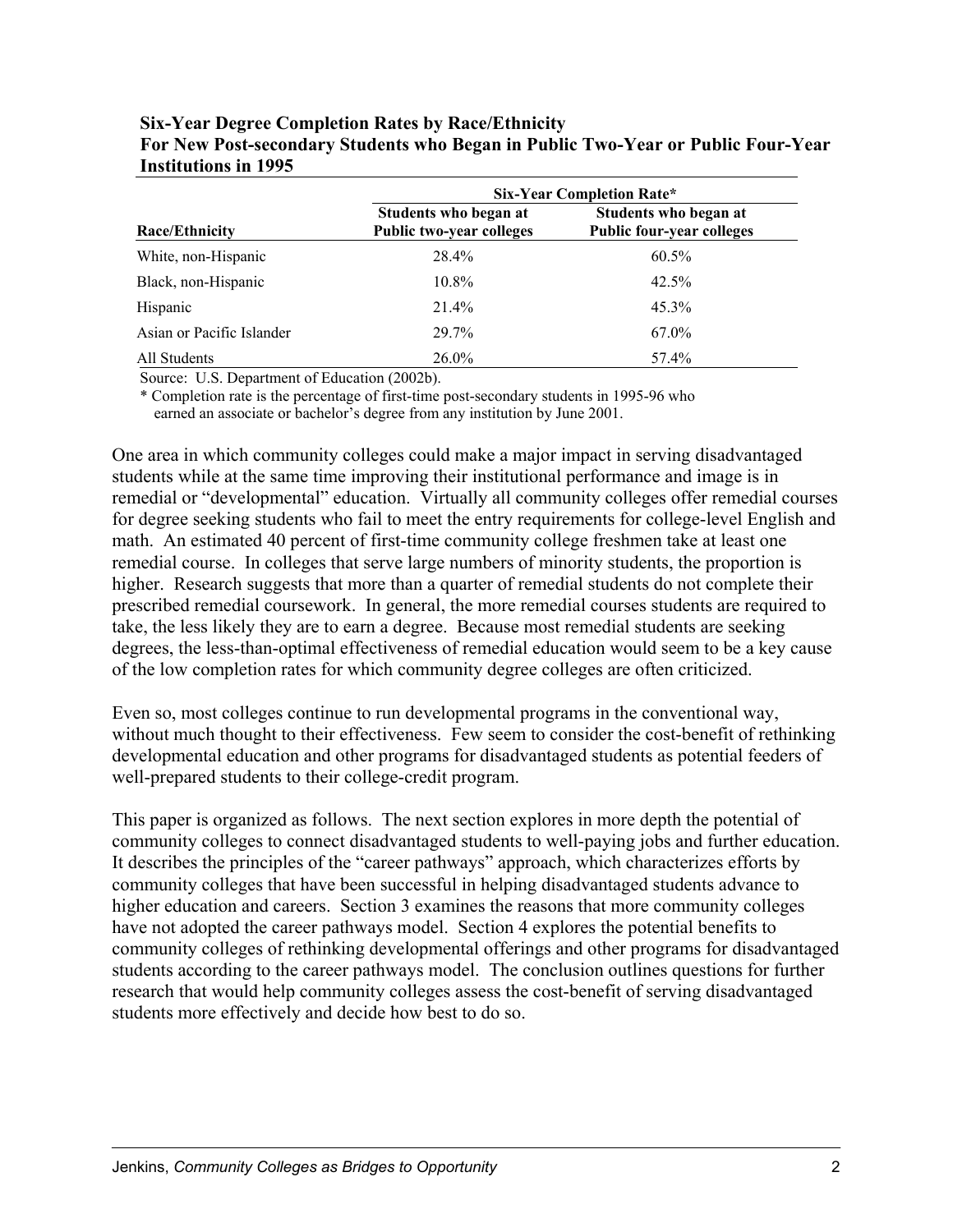## **2. The Potential: Community Colleges as Bridges to Opportunity**

#### **Digital Job Divide**

*Rising demand for "knowledge workers."* The widespread application of computer technology has changed labor requirements across industries (Autor, Levy & Murnane 2001). Nearly every sector is experiencing demand for "knowledge workers," who not only have up-to-date technical know-how, but are able to communicate effectively, solve problems and learn rapidly as technology changes. Customer focus and business knowledge are also essential qualifications for knowledge workers, whether they are involved in the production of advanced technology or its application. For workers, knowledge jobs will continue to offer the best pay and opportunities for advancement. Career-long learning, both on the job and in school, has become essential for job security and advancement in every field.

At the same time, individuals with college degrees have a better chance of getting into jobs that provide opportunities for career advancement and of advancing faster and farther than do those without degrees. Research shows that workers with associate degrees have a wage advantage over high school graduates, although this advantage is considerably less than the wage advantaged enjoyed by individuals with a bachelor's degree or higher (Bernhardt et al. 2001, Grubb 2002). Wages for poorly educated workers (those with only a high school credential or none at all) have declined since the 1970s. Wages for workers with some college or subbaccalaureate degrees, though higher than those with no college, have been flat over the past three decades. Workers with bachelor's or advanced degrees have seen significant increases in wage growth over the past 20 years (Vernez et al. 1999).

*Growing digital job divide.* Individuals who only have a high school diploma or who lack a strong foundation of basic skills for career-long learning will increasingly find it difficult to move beyond low-wage jobs. The prospects for high school dropouts will remain bleak. Figure 1 shows the characteristics and qualifications of jobs on both sides of the "digital job divide" separating low-skill, dead-end jobs from knowledge jobs (represented in the arrow), which pay well and offer strong advancement opportunities.<sup>1</sup> Table 1 lists sample job titles at various job levels and the wages associated with each. The better paying, jobs with a future in the top portion of Figure 1 give workers greater authority to solve problems and make decisions on how they carry out their work. These jobs also carry the expectation that workers will learn whatever is necessary to carry out their jobs in the face of changing technology and work practices. Workers in the low-wage, dead-end jobs pretty much do what they are told. So while knowledge jobs may involve greater levels of skill than the routine jobs, what distinguishes them even more is the degree of professionalism expected of workers in these better jobs as opposed to the deadend ones.

The digital job divide seems likely to continue to grow. Nearly two-thirds (63%) of all new jobs – and virtually all jobs that offer wages sufficient to support a family – require at least some education and training beyond high school, even at the entry-level (Carnevale & Reich 2000). Yet, nationally, under 60 percent (58%) of students who enter the 9<sup>th</sup> grade go on to enroll in post-secondary education (U.S. Department of Education 2002a). Many students are not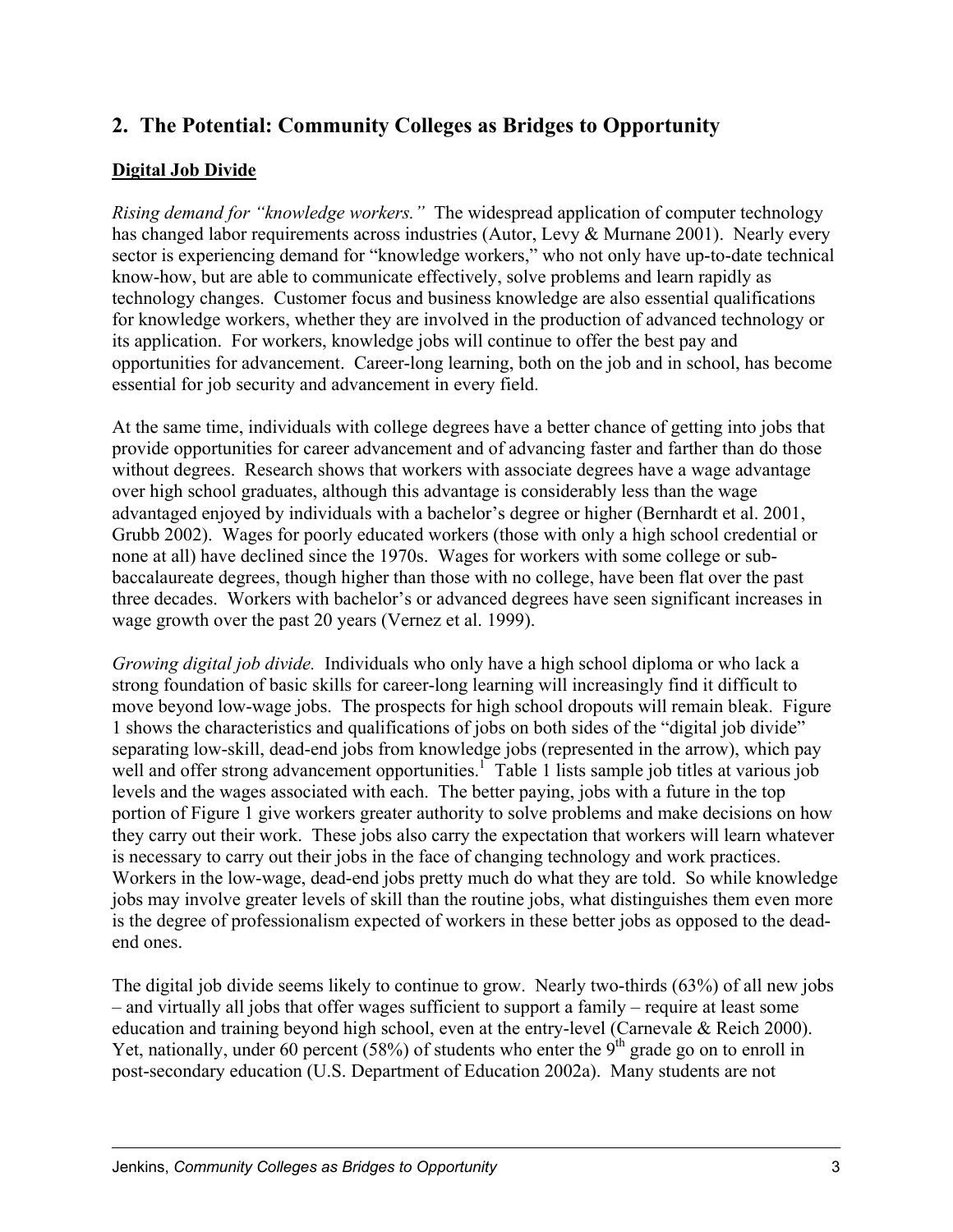academically prepared for college. Nearly a third (29%) of first-time freshmen need to take at least one remedial course (U.S. Department of Education 1996).

Too many of those already in the workforce lack the broad basic skills needed to advance to well-paying, high-demand knowledge jobs. In most poor families with children, an adult works at least part-time (20%), and usually full-time (57%) (Lazere et al. 2000). Poverty among fulltime workers rose in number and share during the economic boom of the 1990s (Barrington 2000). Most welfare recipients who enter the workforce are only able to find jobs paying lowwages, often without benefits. One recent analysis found that the median wage for former recipients who were working was \$6.61 per hour (Loprest 1999). Research shows that it is very difficult to work one's way out of poverty – having a job by itself does not lead to career advancement for most former welfare recipients and other low-wage workers (Mishel et al. 2001). Most low-skill workers will need some job-connected training to advance to jobs offering family-supporting wages and opportunities for advancement.

*Changing workforce demographics.* The lack of readiness of broad segments of the current and future workforce is a problem because those unprepared for learning beyond high school will be unable to secure jobs that enable them to support themselves and their families. It is also a problem because employers will need growing numbers of knowledge workers to staff their increasingly high tech operations and replace the many Baby Boom workers who will retire over the next twenty years.

In Chicago and throughout the U.S., the workforce is becoming increasingly diverse. Though whites will remain the largest group in the nation's labor force, the proportion of other groups is growing much faster. The Hispanic labor force will soon exceed that of blacks (Fullerton 1999). Immigrants and their children are expected to comprise more than half of the increase in the U.S. population and over the next century (Little and Triest 2001). Because many of these immigrants will have relatively low levels of education, they may not be able to support the higher levels of productivity needed to meet the living standards expected by the aging native population.

### **Community Colleges as Bridges to Opportunity**

*Education for career access and advancement.* Community colleges throughout the country are responding to these new economic realities by offering programs that address the learning needs of job seekers, workers and employers. Through credit and non-credit occupational programs, community colleges are preparing students to enter into skilled technical positions that pay family-supporting wages and offer career advancement opportunities. They also provide training to upgrade the skills of incumbent workers, often under contract to employers. Where it is effective, community college occupational training furthers both the career goals of workers and the business objectives of employers. To the extent that they help local residents secure wellpaying jobs and advance in their careers, and assist employers to hire, retain, and enhance the performance of their employees, community colleges have become a force in the economic development of their communities.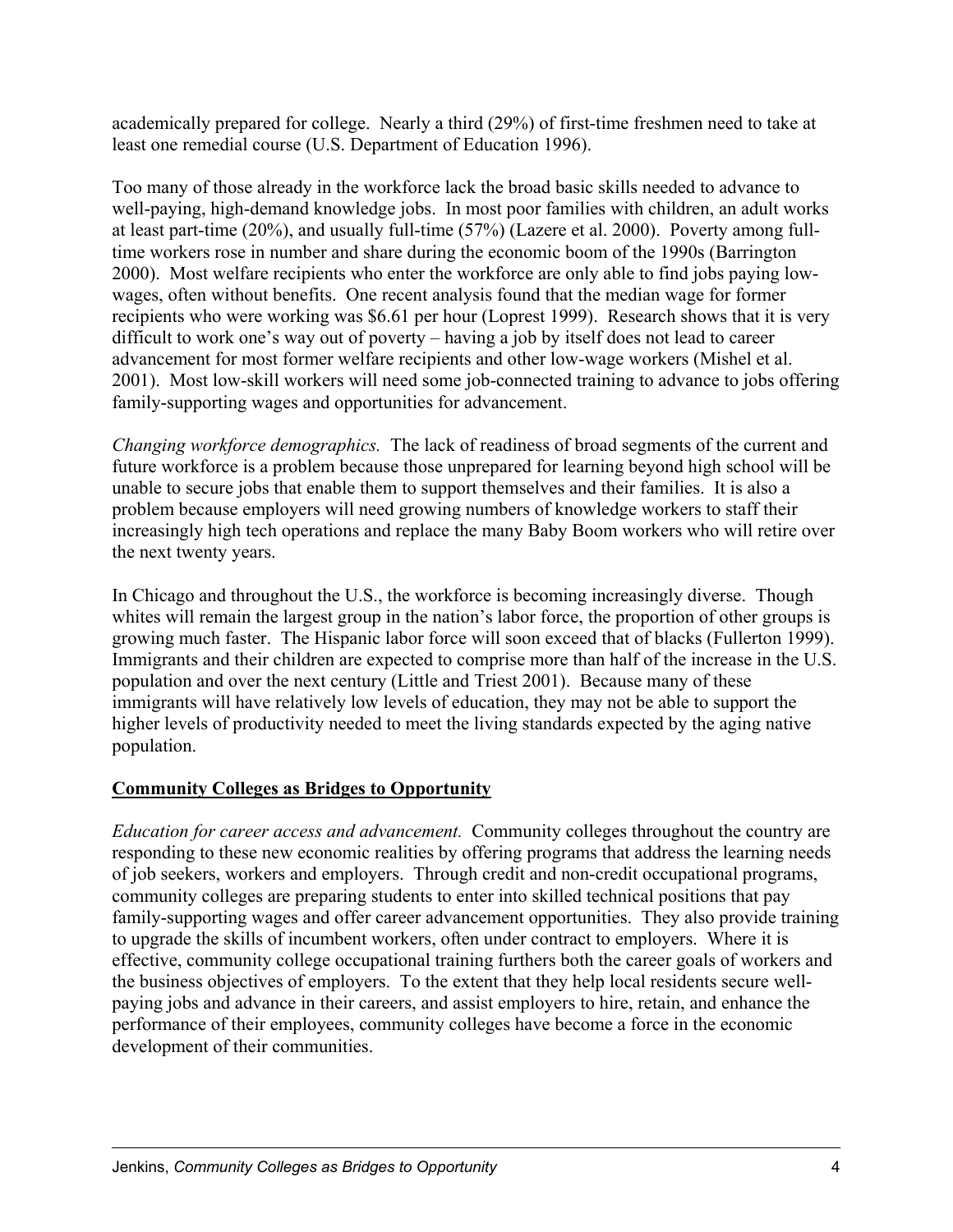*Accessible start toward a college degree*. At the same time, community colleges in most states also seek to prepare students to transfer to four-year baccalaureate programs. Because of their relative low cost and proximity to most areas, community colleges offer a place to start toward a college degree for the many for whom the traditional four-year route is not readily accessible. This includes recent high school graduates whose families have not saved enough for them to enter directly into a four-year program or who are unsure about their direction and want to get a taste of college work before making a commitment to a major field of study. It also includes the many adults with work and family responsibilities who need to pursue their studies close to home. Challenges to affirmative action in higher education are limiting the pool of minority students who enroll at a four-year institution right out of high school and will likely mean that a growing number of minority students will enter higher education through community colleges. In 2001, 51 percent of Hispanics who are in undergraduate programs in the U.S. were enrolled at community colleges, and nearly 45 percent of African-American undergraduates were community college students (U.S. Department of Education 2002a).

*Second chance for disadvantaged learners.* The failure of school systems in inner cities and other distressed areas and the influx of immigrants into many regions of the country have brought increasing numbers of students to community colleges who are not prepared for collegelevel work. Approximately 40 percent of community college students take at least one remedial course (NCES 1996). At colleges with high minority student enrollment, the proportion is significantly higher. Approximately 60 percent of first-time public two-year college students in 1999-2000 who were resident aliens took at least one remedial course (U.S. Department of Education 2001). In many states and localities, community colleges are responsible for adult literacy programs, which provide basic literacy, English-as-a-second-language (ESL), and GED preparation to adults who lack a high school credential. For example, the City Colleges of Chicago, one of the nation's largest community college systems, have over 50,000 students in adult education programs. Many community colleges also provide short-term job training to welfare recipients, displaced workers and other disadvantaged adults seeking to enter or re-enter the workforce.

*Barriers to success.* Most community college face at least some barriers to success in college and careers.<sup>2</sup> Over half (51%) are the fist in their families to attend college. Over 80 percent work at least part time; about half work full-time. As a result, nearly two-thirds (64%) of community college students attend college part-time, compared to fewer than one-fourth (22%) of students at four-year institutions. Many are adults who have been out of school for some time and are returning both to advance in their jobs and earn a college degree. About a third of community college students are 30 years of age or older; nearly half (46%) are 25 or older. Many have to care for small children in addition to working and attending school. As a result, few community college students proceed through higher education in the lock-step fashion of the "traditional" college student. Community colleges in inner cities and rural areas serve a significant number of truly disadvantaged students who can only afford to attend part-time. Their lives are often chaotic and fraught with crises that sometimes force them to "stop out" of education while they get back on their feet. $3$ 

Community colleges have become the largest gateway to American higher education for the surging immigrant population. Drawn by the easy access and relative low cost that community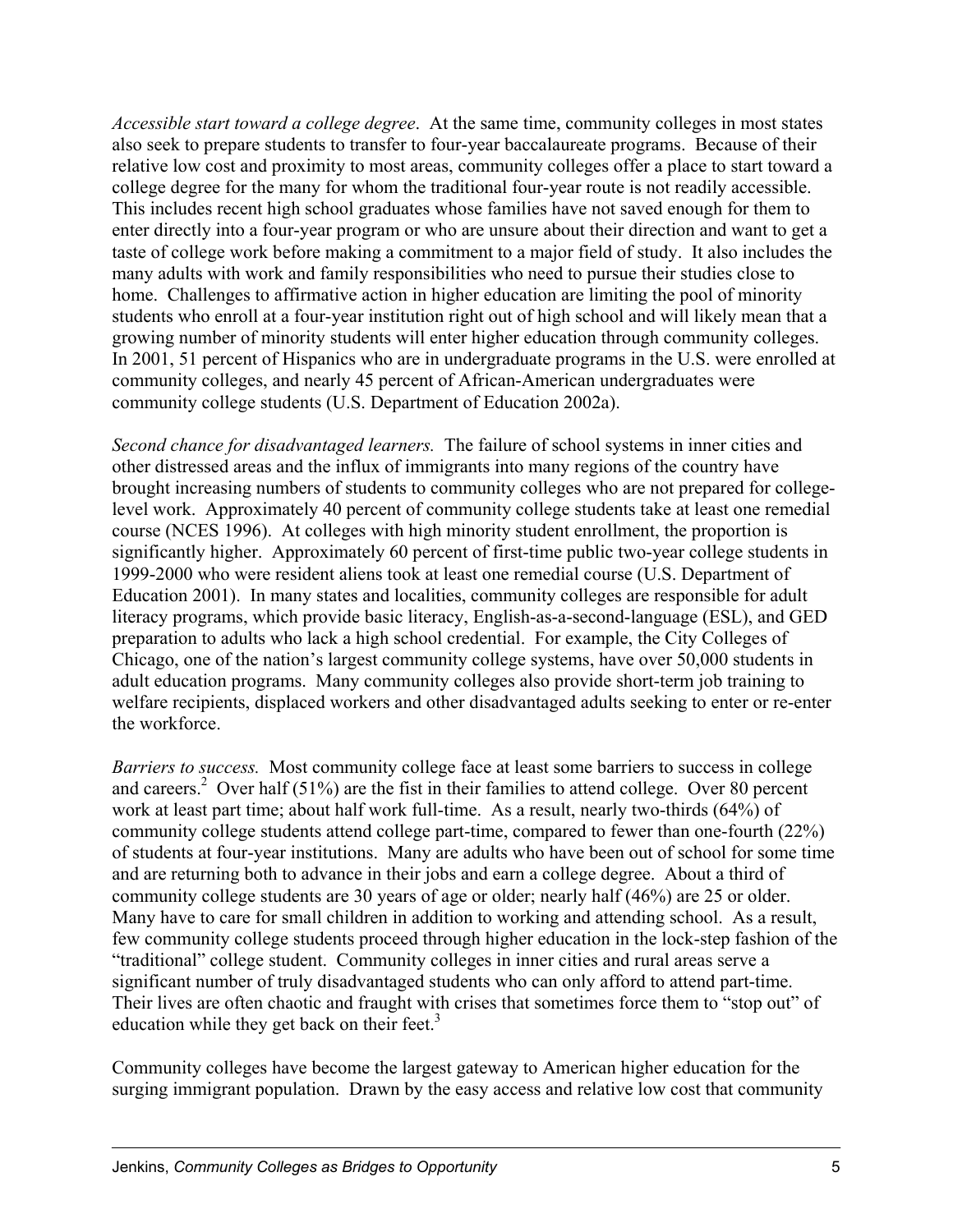colleges offer, immigrants are flocking to community college campuses in increasing numbers to improve their English skills, train for jobs and earn college credit. In the 1999-2000 academic year, public two-year colleges served over 345,000 resident alien students. In that same year, fewer than 245,000 resident aliens enrolled in all four-year institutions combined (U.S. Department of Education 2001).

### **Career Pathways**

Some community colleges have made a concerted effort to help students overcome barriers to success in college and careers. They do this by building connections between remedial, occupational and academic transfer programs to create an integrated series of "stepping stones" by which students can advance over time to successively higher levels of education and employment. Each step in this sequence is designed explicitly to prepare students coming to the college with a particular level of readiness (or lack of readiness) to advance to the next level of learning and employment.

Figure 2 shows how the pathways created in this way can help students "bridge the digital job divide" by enabling them to advance beyond low-wage, dead-end jobs to well-paying knowledge jobs in high-demand fields. These "career pathways" also lead to further education and training, which are increasingly necessary for career advancement in most fields. Table 2 summarizes the elements of career pathways programs at each level. At each point along the pathway, the objective is not only to equip students to move to the next level, but to motivate them to advance by exposing them to the opportunities available to them in terms both of education and employment.

The vision that inspires this approach was expressed as follows by Byron McClenney, president of Kingsborough Community College and former president of Community College of Denver, an institution that under Dr. McClenney's leadership gained national recognition for its success in serving disadvantaged students.

We try to ensure that every certificate program that puts people to work is also the first step toward an associate degree, which [in turn] is designed to be the next step up the job ladder, but also the next step toward a baccalaureate program.... It's that stepping stone approach that opens up options for people because the reality is that poor people…in America have no idea what is possible in their lives. It is only as they begin to experience success that they begin to see what can be next. So they may start out with one objective because it is the only one they can conceive at the moment, but suddenly a whole new world is opened up because they [come to] realize, 'I can learn. I can be more than anyone thought I could be.'

The guiding principles of the careers pathways (or what are sometimes called "career ladders") approach have been described in detail elsewhere by the author and others (Grubb 1996b, Jenkins 1999, Jenkins and Saganski 1999, Fitzgerald 2000, Alssid et al. 2002). They are summarized here as follows.

*Design curriculum based on competencies needed to advance in both education and employment.* At each level, career pathways programs are explicitly designed to enable students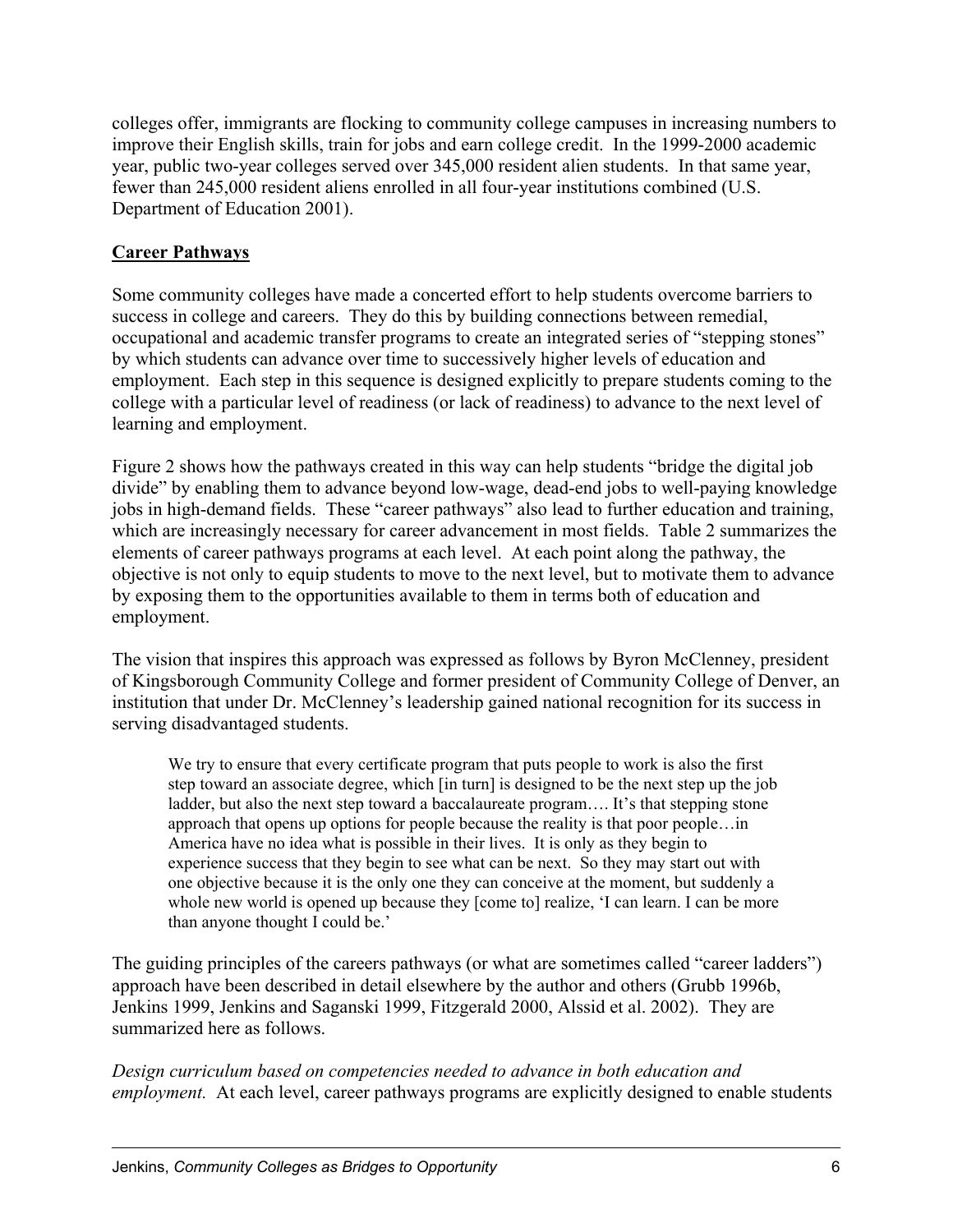to advance to the next level of both education and training. Therefore, both employers and college faculty need to be involved in the curriculum development process.

Student performance and program outcomes in career pathways programs are assessed based on clear standards of what students should be able to do to demonstrate mastery. This helps to make transparent for students what it takes to succeed in the program and prepare for advancement to the next level. It also facilitates marketing such programs and their graduates to employers, who tend to better understand standards and outcomes defined in terms of competencies rather than of "seat time" or "time on task."

The basic competencies required of entry-level jobs that lead to careers are quite similar across occupations: strong work habits, solid communication, math and problem-solving skills, ability to use technology and strong motivation to learn new things (see Jenkins 1999, 2002). These are essentially the same qualities needed to succeed in post-secondary education. As a result, career pathways programs tend to follow a similar curriculum. While conventional remediation programs tend to focus narrowly on academic math, reading and sometimes writing, career pathways programs emphasize a broader set of fundamentals – communication (oral and written), applied mathematics and computer applications – which have been referred to as the "new basic skills" needed for survival in a fast-changing, knowledge economy (Murnane & Levy 1996).

Because many new community college students do not know what it takes to succeed in college, career pathways programs seek to equip them with tools for college success through instruction in study skills, test taking, time management and other college survival skills. They also help students become competent in resume writing, interviewing, conflict management and other skills that will help the get and hold down a job. Ideally, instruction in these "soft skills" and applied academic fundamentals is integrated with the teaching of basic technical topics.

Many students come to community colleges without a clear sense of their goals for college or careers. This is particularly true of the many community college students who are the first in their families to attend college or who experienced substandard education at the primary and secondary levels. A key thrust of the career pathways approach is to make students aware of their options for college study and careers, give them a clear sense of the steps they need to take to pursue a career of interest to them, and thereby motivate them to pursue such a path. Giving students information about the possibilities is not enough. Career pathways programs seek to *expose* students to the options available to them as an integral part of the curriculum so they can make choices based on their own experience.

*Teach students to learn by doing through real-life problems and situations*. One way that career pathways programs provide this exposure is by teaching students basic academic skills and college and workplace success skills in the context of instruction in a content field. Programs that promote contextual learning make heavy use of projects, laboratories, simulations and other experiences that enable students to learn by doing. This approach helps to engage students in learning, motivating them to work hard and learn how to learn. Integrating instruction in basic academic and soft skills with technical content drawn from college-level coursework gives students a taste of college-level work, and helps them see the value and connection of the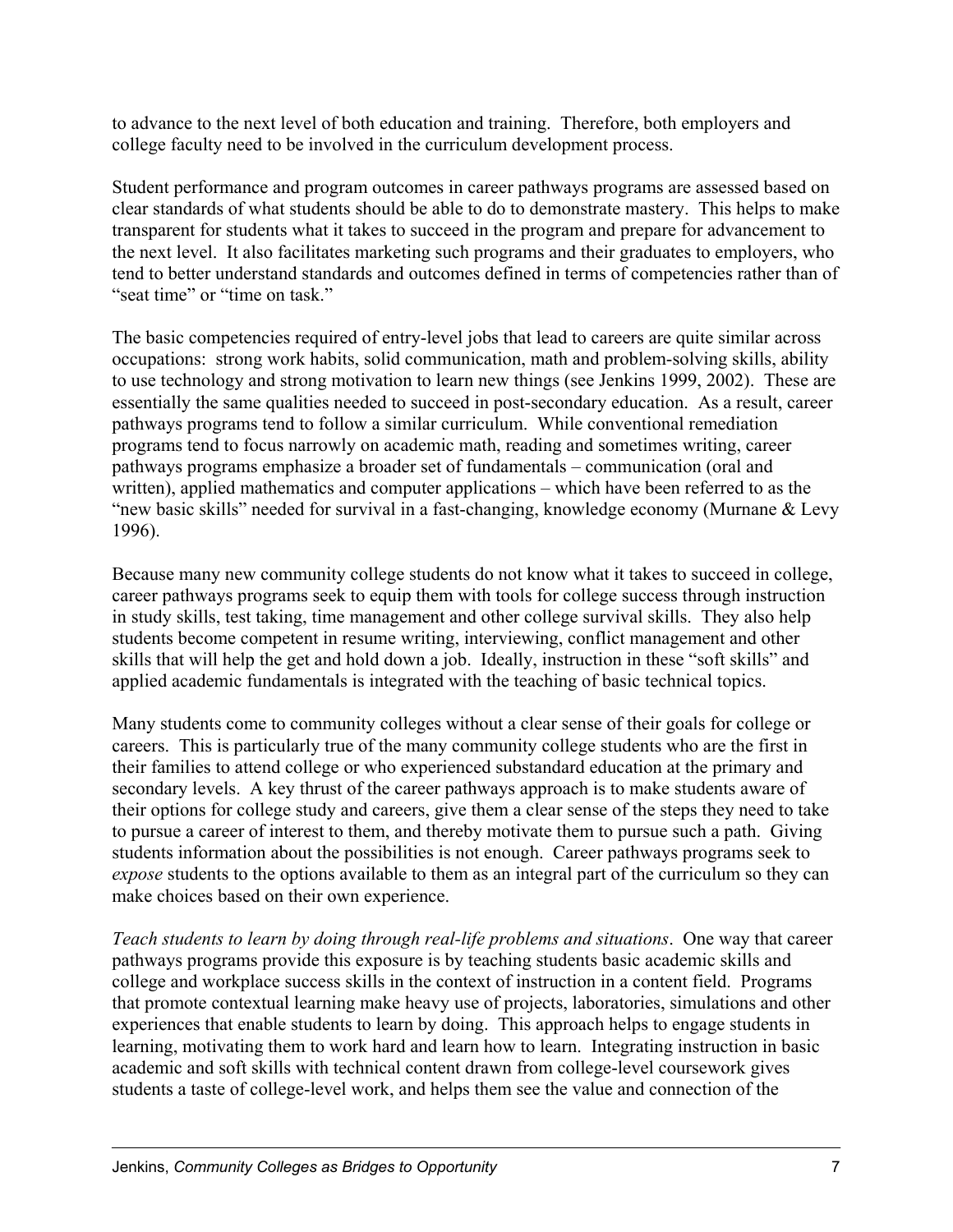academic fundamentals to fields of interest to them. Similarly, such programs also organize instruction around problems and situations that resemble those encountered by knowledge workers. Students thus learn to approach these situations as knowledge workers do: working in teams, making use of tools and reference materials, and with a defined project or outcome in mind. Where possible, actual workplaces are used to provide the context for learning through field trips, job shadowing and internships. Developing contextual learning programs usually involves bringing together faculty from across disciplines. In some cases, faculty members teach the courses in teams.

All of this makes learning interesting, thereby motivating students to learn and showing them that they can learn. For those who have been poorly served by the basic education system, or for immigrants who must overcome barriers of language and limited schooling, this approach helps to engender the confidence and resourcefulness that are critical to success in both earning a college degree and securing a career-path job.

*Provide well-integrated support services to help students overcome barriers to success.* Under the career pathways model, all students receive thorough assessment and counseling to ensure that they are placed in programs suited to their interests and level of readiness. Counseling of students is facilitated by career pathways "maps" that show students what they need to do to achieve their goals for education and careers given where they are now. Ideally, the various student support services – assessment, financial aid, academic advising, counseling, and career services – should be coordinated to provide the full range of support that many students need, and to identify and assist students who are struggling before they drop out. Partnerships with community organizations and social service agencies enable community colleges to offers students in career pathways programs support services that community colleges are generally not well-equipped to provide themselves, such as child care, drug treatment, health care, family counseling, and transportation.

Some career pathways programs are designed so that students proceed through them as groups or "cohorts." This allows for peer tutoring and support and builds esprit de corps among students. Organizing programs in this way may restrict the ability of students to enter and exit freely. Still, some believe that this approach is critical to enabling disadvantaged students to succeed in a challenging educational program, and is therefore worth the tradeoff in decreased flexibility (see Jenkins 1999).

*Reach out into poor communities and down into schools to recruit and prepare students.* Community colleges that are effective in serving the disadvantaged generally acknowledge that it not enough to have an integrated system of programs and supports within the institution, but that they need to reach out and offer services directly in poor communities. Community college programs in storefronts, housing projects and community centers help disadvantaged individuals overcome poor academic skills, lack of self-esteem and other barriers that prevent them from pursuing a college education.

Most young people, and particularly those from disadvantaged backgrounds, receive little guidance about post-secondary education and careers while they are in school. To help youth get on a path toward college and careers, it is imperative to reach them well before they graduate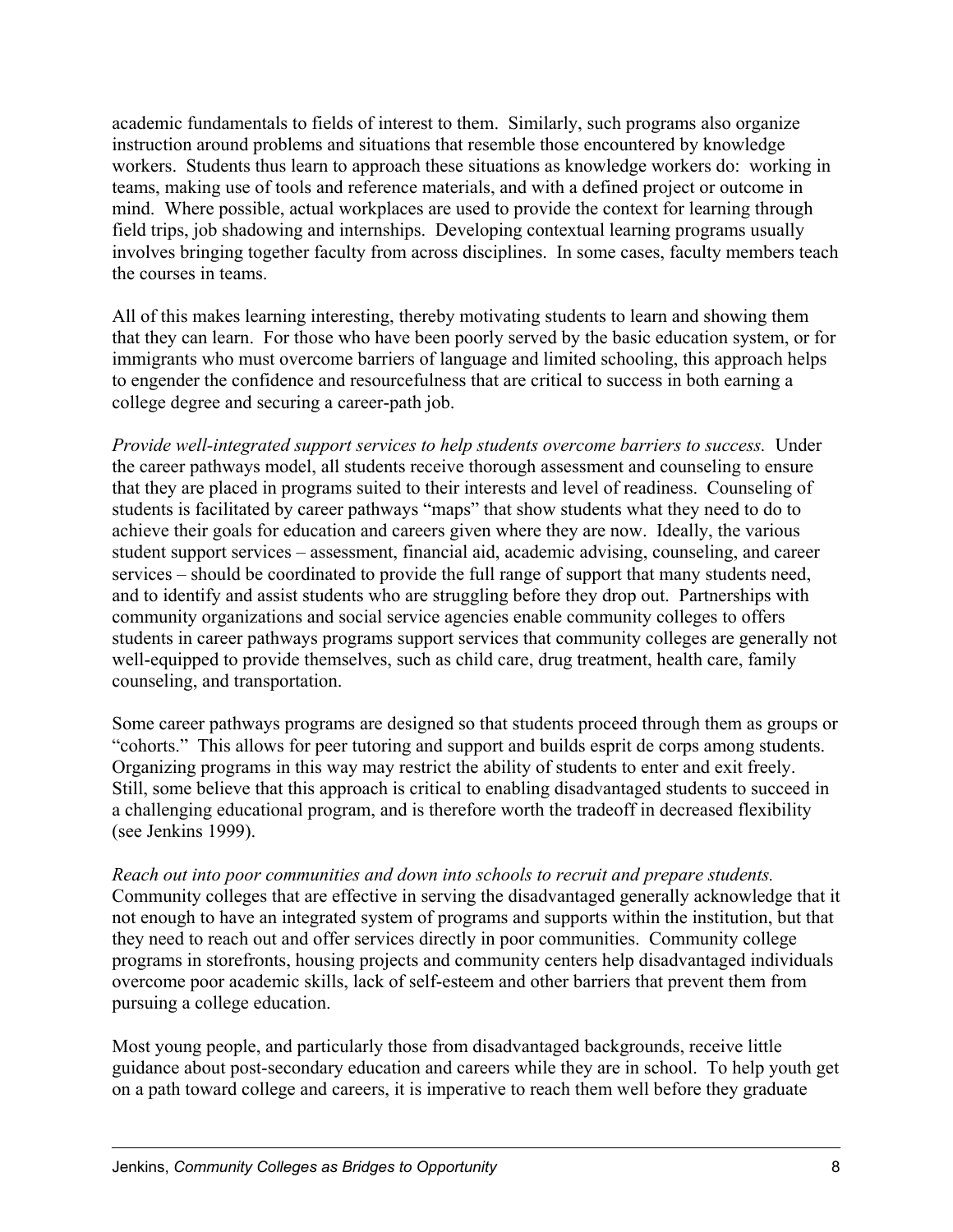from high school. A growing number of community colleges actively work with the schools toward this end through activities such as career exposure and planning for middle and high school students, teachers and parents, articulation of high school and college curricula and other efforts.

Particularly promising are "dual high school - college credit" (aka "dual or concurrent enrollment") programs, in which high school students who meet college entrance requirements take college-level courses for both college and high school credit. Such programs can give students who might otherwise not even consider going to college first-hand experience with college work and the confidence that they can succeed in higher education. This can have a profoundly positive affect on students who have nowhere to turn for guidance about college and careers, in addition to giving them a head start toward a college degree before they graduate from high school. For high school students who do not qualify for college-level programs, similar experiences are possible through "tech prep" arrangements. The only difference is that students do not receive college credit, although they may be able to "place out" of basic college courses once they graduate high school and enroll in college.

Colleges benefit from working with high school students in this way because they are in effect creating a stream of well-prepared, motivated new students for the college. Colleges that serve both high school youth and adults in career pathways programs can benefit further by the increased capacity utilization and other efficiencies that come from enrolling adults in the early mornings and evenings and youth in the late mornings and afternoons.

### **A Case Study**

To illustrate how this works in practice, the following is a case study of efforts to implement the career pathways model at the West Side Technical Institute, an arm of Richard J. Daley College. Daley College is part of the City Colleges of Chicago, one of the nation's largest community college systems with 50,000 students in college-credit programs and over 150,000 in non-credit programs. West Side Tech is located in the middle of a Latino community that is the main entry point to Chicago for immigrants from Mexico and Central America. It also on the border of Chicago's West Side, a high-poverty area with a population comprised largely of African-Americans. About 70 percent of West Side Tech students are Hispanic and 25 percent are African-American. The vast majority are poor. Many are low-wage workers seeking to move up to better jobs.

West Side Tech was established in the early 1990s as a result of a long campaign by community leaders for a facility that would offer technical training leading to well-paying jobs for local residents. West Side Tech currently offers technical training through advanced certificate programs in manufacturing, office technology, computerized computer graphics and other fields. It also offers basic-level English-as-a-Second Language instruction for the many Latino immigrants who come there to learn English.

Approximately 1,500 individuals come to West Side Tech each year seeking training to improve their job prospects. Of these, fewer than 20 percent are able to pass the basic skills placement test (West Side Tech uses the Test of Adult Basic Skills, or TABE) at a level required to enter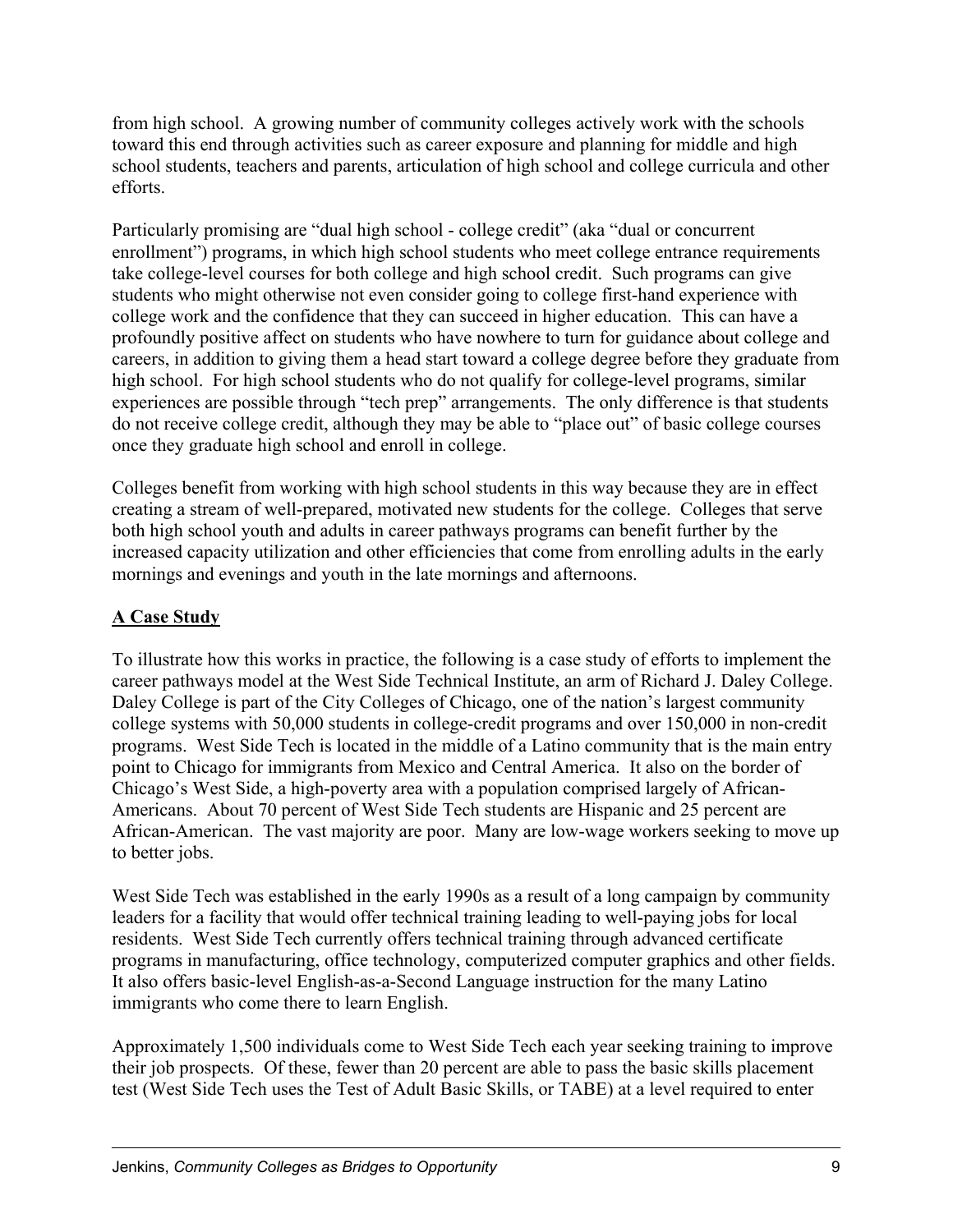the advanced certificate training programs  $(9.0, \text{ or roughly equivalent to a } 9^{\text{th}})$  grade level in reading and math). In response, West Side Tech several years ago began offering a refresher course to help students brush up on their basic skills in order to get a passing score on the TABE. The refresher offered four hours of instruction a week in reading and math for those who scored above 6.0 and below 9.0 on the TABE. The refresher was effective for students whose basic skills were merely "rusty." The majority of students in the refresher needed more than a refresher, however. Most were not able to pass the TABE after 10 weeks of instruction. Moreover, instructors in the college-level technical programs complained that many of those who did pass the TABE nevertheless lack the basic skills to succeed in their programs.

Many immigrants who come to West Side Tech seeking job training score below the  $6<sup>th</sup>$  grade level in reading in math. Until now, West Side Tech admissions staff have referred these individuals to the Institute's ESL programs, which serve approximately 2,000 students per year. These programs have several limitations, however. First, the curriculum is confined to reading and math. Little attention is placed on oral and written communication, applied mathematics, computer applications and other skills useful in the job market. Classes are large and instructors typically rely on traditional academic lecture and recitation methods of teaching. Little effort is made relate basic skills to their application in the workplace, even though many of the students are working and seeking to move into better jobs.

Not surprisingly, it takes students a long time – in some cases, more than 2 years – to complete the four levels of basic ESL at West Side Tech. Students who complete the Level 4 ESL program and want to advance to higher level ESL and GED preparation have to travel 50 blocks south to the main campus of Daley College where these programs are offered. Fewer than 10 percent of students in Daley College's GED program go on to college-level programs. The few students who have the perseverance to make it through the ESL and GED programs will have invested a great deal of time in programs that have little connection to their lives outside of school and do little to further their aspirations for education and employment. Figure 3 shows the flow of students into (and out of) West Side Tech's programs under the program structure that existed before 2001.

Beginning in 2001, under the direction of a new dean, Ricardo Estrada, and with strong support from Wayne Watson, the Chancellor of the City Colleges, West Side Tech began to address the problems described above.<sup>4</sup> The goal was to enable students who come to West Side Technical Institute with inadequate basic skills to advance in as short a time as possible to the college-level technical training programs while at the same time improving skills needed for job advancement. Dr. Estrada calls this "an inclusive admissions" model, since it seeks to serve students who in the past were served poorly or not at all.

Figure 4 shows the three "bridge" programs that West Side Tech developed and piloted during 2001 through this effort. These include a 140-hour Vocational ESL program for students with TABE scores between 4.0 and 5.9, a 140-hour Workplace Basics program for students testing between the 6.0 and 7.5 levels, and a 320-hour Technology Career Bridge training program for students who fall just below the minimum needed to enter the Institute's college-level technical training programs.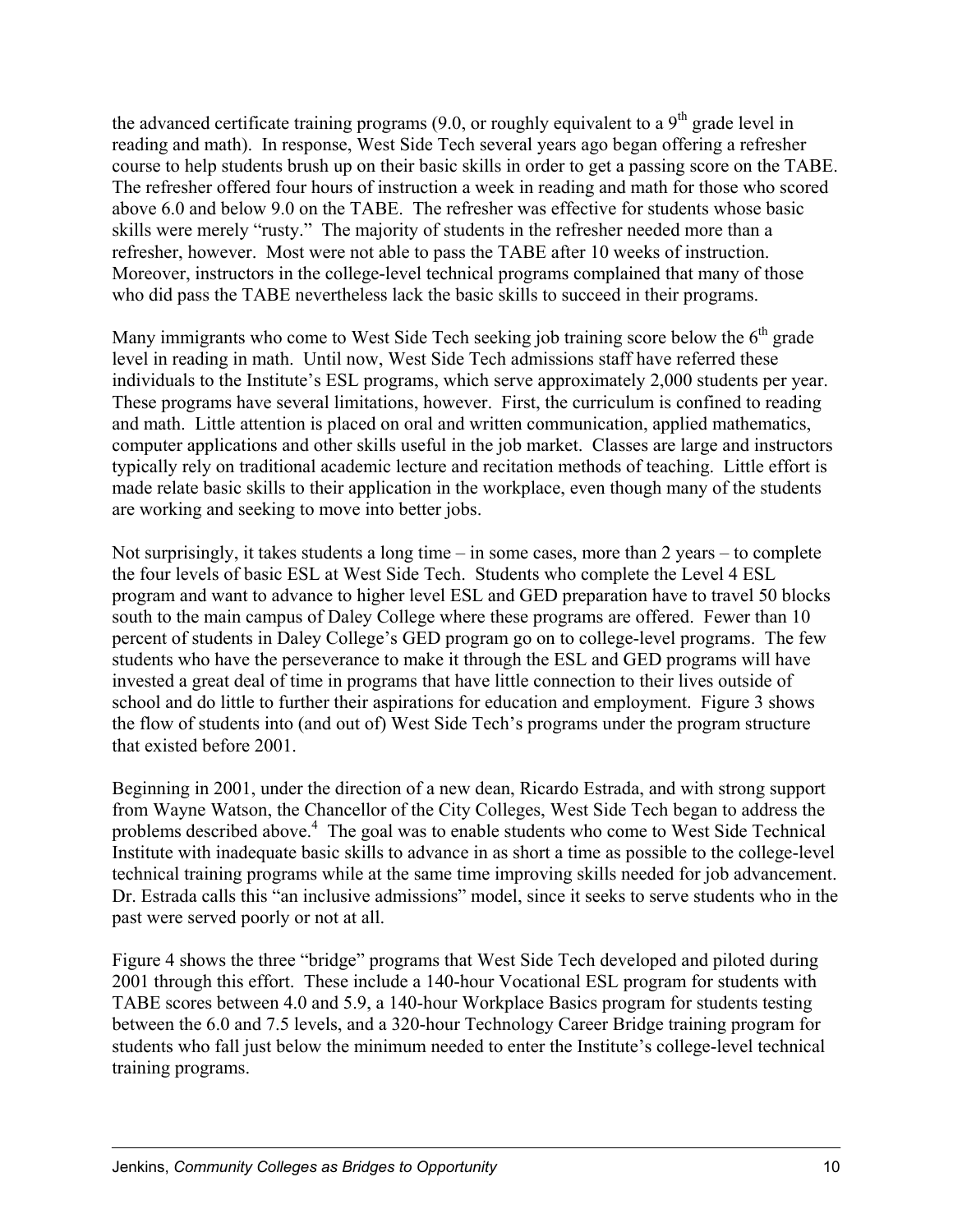All three programs are designed according to the principles outlined in the last section. All focus on communication, applied math and computer applications, rather than just reading and academic math. In all three programs, these basic skills are taught in contexts that are meaningful to the lives of students outside of school. In the Vocational ESL program, students learn English in the context of learning basic life skills such as opening a bank account, applying for a driver's license, and communicating with a child's school, as well as workplace skills such as applying for a job and dealing with one's supervisor. In the Workplace Basics program, students learn the basics in the context of exploring options for careers and post-secondary education and improving customer service and other skills that will enable them to advance to better paying jobs. Students in the Technology Career Bridge program apply what they are learning in mathematics, communication, computers to the basic college-level instruction in a particular technical field. West Side Tech offers two Technology Career Bridge programs, one in manufacturing and the other in information technology. Both programs were designed with extensive input from employers as well as faculty in college-level programs in related fields. Both programs are offered in partnership with local community organizations, which help to recruit students and provide assistance with case management during training and job placement on completion.

As Figure 4 shows, over 500 students who came to West Side Tech seeking to enter a collegelevel training program, but scored below the 9.0 minimum on the TABE were referred to one of the three bridge programs. Of these, about 300 were able to improve their basic skills enough to move into an advanced certificate program at West Side Tech during 2001.<sup>5</sup> More are expected to advance this year. Interviews with faculty in the advanced certificate programs indicate a high level of satisfaction with the readiness of students who have come through the bridge programs. One instructor in manufacturing indicated that he has to spend a lot less time going over basic math with these students. He said that he wishes that all of his students could benefit from the sort of preparation that the bridge programs provide.

This year, West Side Tech is expanding the model with the addition of two other program elements, as shown in Figure 5. The first is a Life Skills ESL, which will provide instruction to ESL students at the most basic levels. The second is an Intensive GED Prep program. Designed on the model of commercial test preparation programs, the GED Prep uses diagnostic assessments to identify each student's weaknesses on the GED, and provides intensive tutoring and computer-assisted instruction to help the student master those sections of the test. Heavy emphasis is placed on honing test-taking skills, which are useful not only for the GED, but for college placement exams and employer screening tests (given by many employers offering better-paying, entry-level skilled positions). Note from Figure 5 that West Side Tech will offer the GED program concurrently with the Advanced Certificate programs. The idea is that once students have advanced to the level where they can enter and thrive in college-level programs, they will likely have not only the basic skills but also the motivation to complete the GED. In Illinois and other states, students can enter a college-level occupational program without a high school credential, but must earn a GED before they can be awarded a certificate or degree.

West Side Tech is studying what sorts of bridge programs are appropriate for different groups of students and how long it takes students who arrive with various levels of readiness to progress to college-level programs. Another focus is on program cost, since paying for these expanded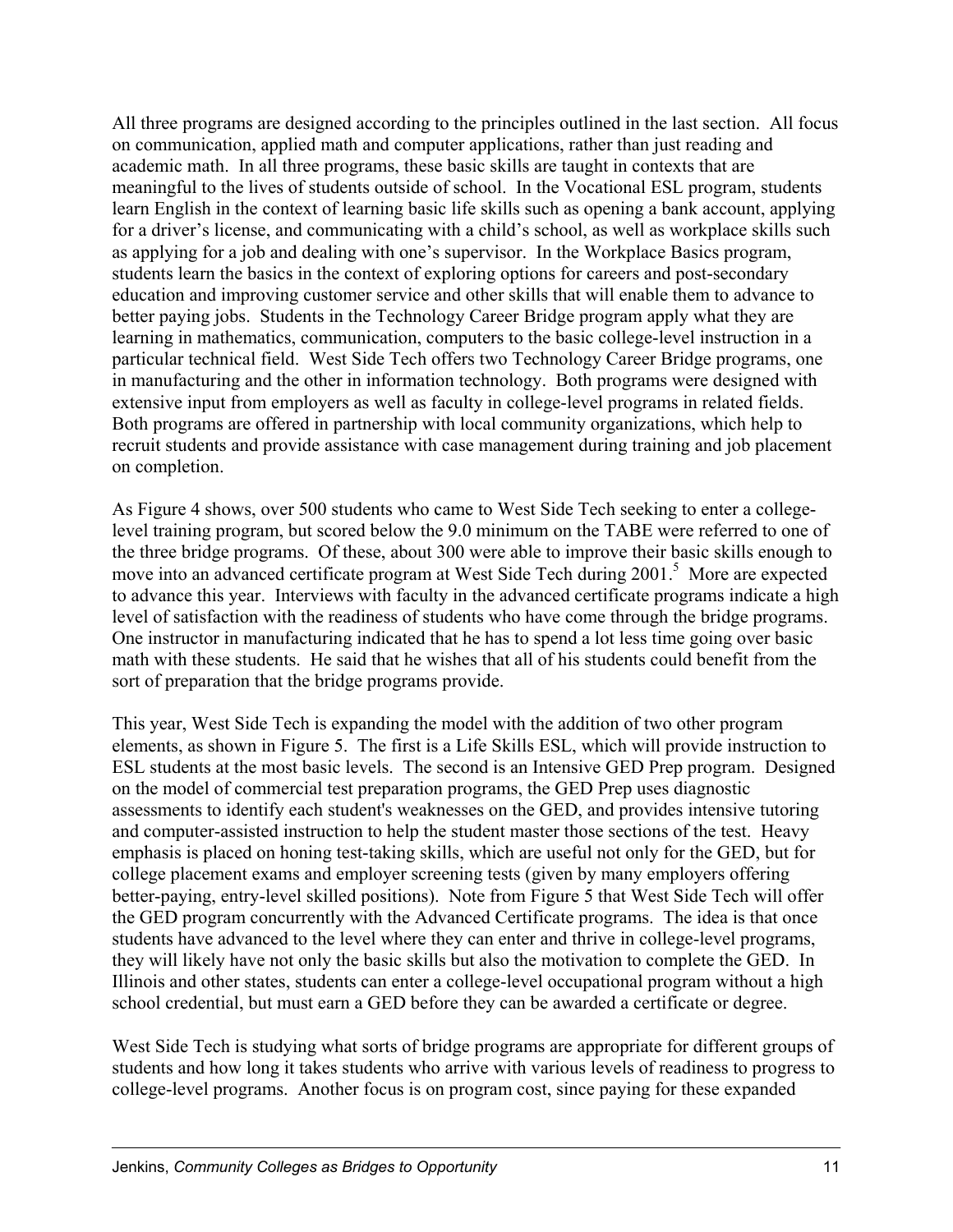programs has been a key challenge for West Side Tech. The cost to the City Colleges of the 140 hour Vocational ESL and Workplace Basics programs is around \$300 per student (for each program), based on at least 200 students per year. This does not include the cost of program development, faculty training and overhead, which would likely bring the real cost to over \$500. The City Colleges fund these programs by offering them as non-credit programs for which they receive state reimbursement. They also charge a nominal tuition. West Side Tech is exploring the potential of using adult literacy money for these programs, although the amount available is limited – perhaps as little as \$800 per full-time equivalent student (*not* per headcount), according to a knowledgeable City College administrator. Funding these programs with adult education funds would also require the colleges to use faculty from a union that represents adult education instructors. Many of these instructors do not see their job as training for careers or college. Even those who might be willing to teach in different ways would require extensive training to do so.

The cost of instruction in the 320-hour Technology Career Bridge is about \$1,200 based on 80 enrollments per year, again excluding development costs and overhead. The recruitment, case management and job placement services provided by the community organizations partners cost an additional \$3,500 per student. To date, the college and CBOs have paid for these costs through various grants and contracts with city and state agencies. In a policy and funding environment that favors job placement over training for advancement, finding sustainable sources of funding for this sort of program will continue to be challenging.

Despite the challenges involved, City College Chancellor Wayne Watson has supported the efforts at West Side Tech to "bridge" academically unprepared students into college-level technical programs. This is a huge problem throughout the City College system, which has over 50,000 students in adult education (ABE, ESL and GED) programs – only a fraction of whom go on to college-level programs – and which has to contend with the fact that about three-quarters of all students entering college-credit programs require remediation. By strengthening preparation of students in these adult literacy and remedial programs, the City Colleges is seeking to create "feeders" of well-prepared students for its college-credit programs and thereby improve both enrollment and retention in college-level programs leading to degrees and well-paying jobs.

# **3. Barriers to Implementing Career Pathways**

Despite the promise of the career pathways approach, few community colleges have actually implemented programs according to its principles. Even in these institutions, career pathways programs tend to be operated on a relatively small scale and with funding from grants or other sources of limited duration. Only a handful of institutions have sought to make the necessary changes to institute career pathways on a large scale within their institutions. This section explores why the potential of community colleges to serve as bridges to opportunity for disadvantaged students is too often unfulfilled.

#### **Disconnects among Community College Missions and Programs**

A key reason that the career pathway approach is not more prevalent among community colleges is that the model depends on coordination among faculty and curricula in remedial (including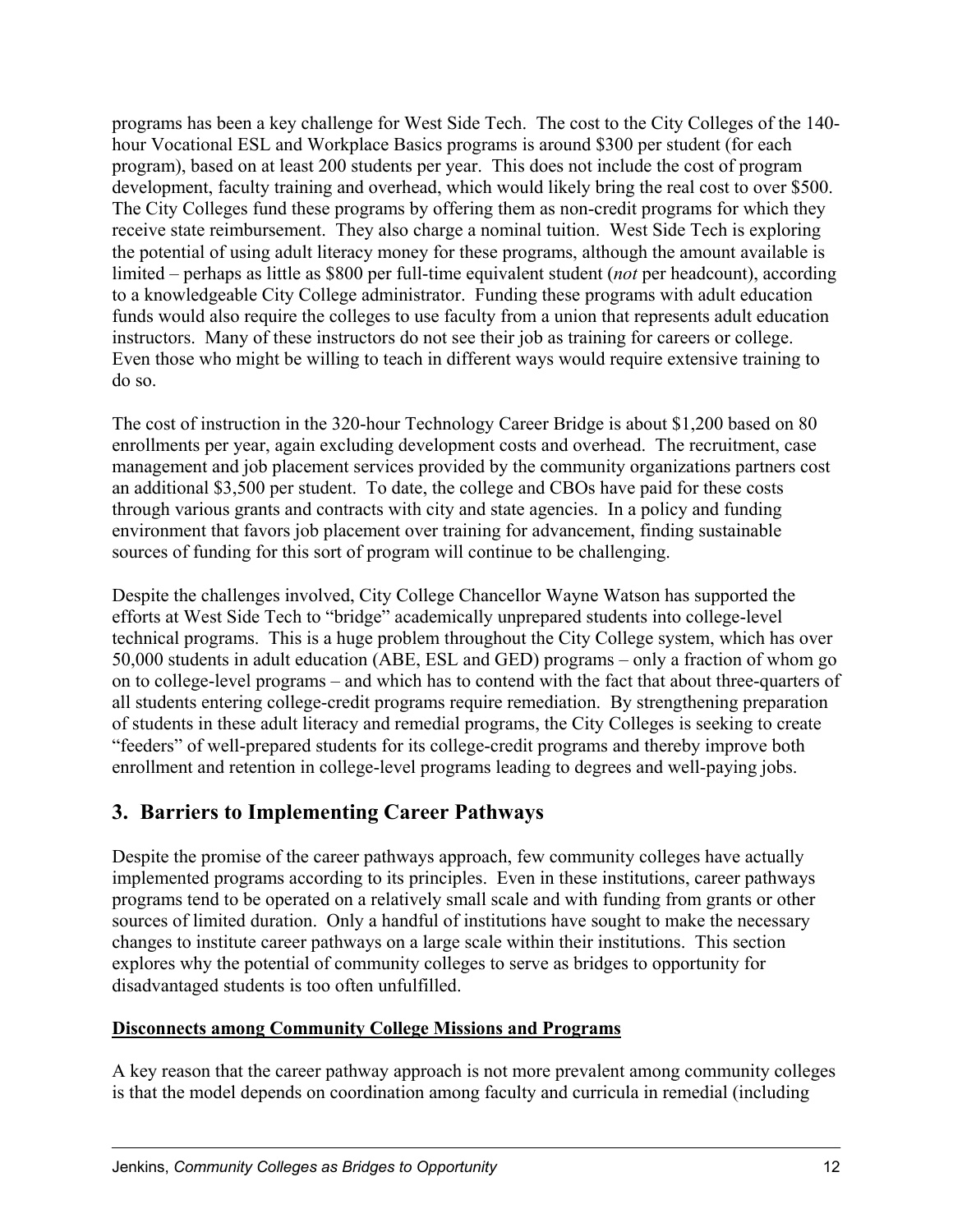adult education), workforce and academic transfer programs. Yet, in many if not most community colleges, these different programs are operated separately with very little connection among them. Separate funding streams and differential funding for different types of programs serve to exacerbate these divisions.

Figure 6 illustrates the level of connectedness among the many types of programs in a comprehensive community colleges as well as between such programs and the labor market. The gaps between these various programs and job outcomes create barriers to advancement for community college students, causing many to become stuck or drop out entirely. Disadvantaged students are most at risk of falling through the cracks because they lack the wherewithal to negotiate an educational system that fails to provide clear guidance and support to help them advance to higher levels of education and employment. Plus, they tend to enter community colleges through adult literacy, developmental or other programs for students who lack requisite basic skills for college-level study. These "second chance" programs are too often cut off from college-level academic and workforce programs that lead to degrees and career-path jobs.

*Developmental dead-end.* A significant proportion of first-time community college freshmen takes at least one remedial, or "developmental," course, most often in math, before they can qualify for degree programs. Recent graduates from poor high schools and working poor adults often bring with them such extensive deficits that they are required to take a series of remedial courses in math, reading and writing before they can enter into college-level programs. Community college developmental education programs tend to be narrowly focused on the skills needed for placement in college-level English and math – English 101 and Math 101. In fact, they are often not programs per se, but series of *courses* in the Math and English departments designed without a clear developmental framework that would help to connect students to degree programs. As such, they generally do not touch on the broader set of skills – communication, problem solving, technical math, computer applications and other basics – that are required for success in post-secondary occupational education and that employers generally look for in applicants for career-path positions. Most developmental programs also do not expose students to college-level offerings or teach them how to take notes, take tests, manage their time and other skills needed for success in college. This is the case even though many students in such programs are first-generation college students and are poorly informed about their options for college-level study and about what it takes to succeed in college.

Remedial instructors generally follow the conventional academic approach to instruction emphasizing lecture and recitation and sometimes supplemented with drill and practice of basic skills using computer programs designed for that purpose. The large numbers of students who are required to take remedial courses at most community colleges encourage the "mass production" approach to instruction that characterizes most such programs.

In content and approach, community college remedial education resembles what many students were subjected to – and turned off by – in high school. One community college faculty member who teaches remedial math put the problem this way: "We tell students, 'This is what you didn't learn in high school, so we're going to teach it to you the same way – only three times as fast.' Then we wonder why they don't succeed." Too often, little effort is made to give remedial students a sense of their options for college-level study and to help them make the connection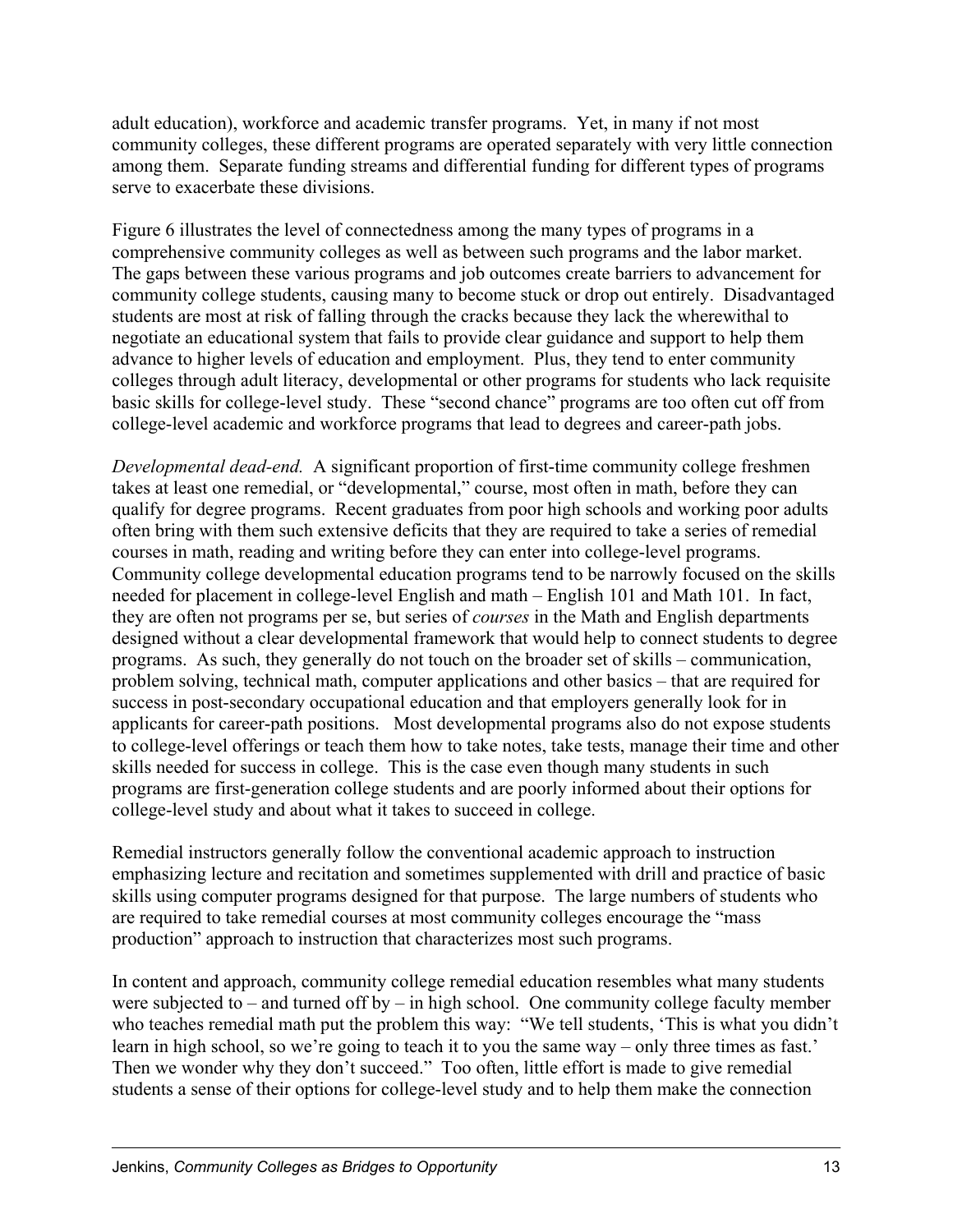between what they are required to learn in remedial instruction and what they will have an opportunity to learn in college-level programs.

It is no surprise, then, that more than a quarter of community college students who are required to take remedial courses fail to complete their remedial coursework (U.S. Department of Education 1996: Table 6). In a study of college transcripts, Adelman (1998) found that the more remedial courses students are required to take, the less likely they are to earn a degree. Among students who attended two-year and/or four-year institutions and earned more than ten credits, 45 percent of those who took two remedial courses earned either an associate or bachelor's degree by the time they were 30, compared to 60 percent of those who took no remedial courses. Students who are required to take remedial reading in particular are more likely to need extensive remediation and less likely to earn a degree.<sup>6</sup>

There is strong anecdotal evidence that community college developmental programs are generally not effective in preparing students to succeed in college-level occupational programs that lead to well paying, career-path jobs in technical fields. The lack of adequate basic skills among entering students has long been a critical problem facing such programs (Burton and Celebuski 1995). This is a problem for community colleges more generally, since these programs tend to lead to jobs that not only offer high wages and promising prospects for graduates, but are often in strong demand from employers. In many cases, colleges have trouble finding enough qualified students to enter these programs and therefore cannot meet the hiring needs of employers.

Community college developmental education has thus become a dead-end for tens of thousands of students, particularly many disadvantaged individuals who enter community colleges seeking an affordable route to higher education. This is clearly a key cause of the low degree completion rates for which community colleges are often criticized.

*A repeat of high school failures?* In many states and localities, programs for adult basic education (ABE) and GED preparation are run by local school districts. Where this is the case, they tend to be narrowly focused on helping students improve their literacy skills, measured in grade level terms, and to earn a GED. Preparation for jobs or college is generally not considered to be part of their purview. Even where such programs are operated by community colleges, they often do not look much different than similar programs by the schools. They tend to focus narrowly on basic skills using the lecture and recitation methods characteristic of high school teaching. They cling to traditional pedagogy even though many students in such programs did not succeed when they first encountered it in high school, and despite considerable evidence from the military and other domains that adults learn basic skills best when they are taught in a meaningful context such as training for employment (Grubb& Kalman 1994, Sticht & Mikulecky 1995, Grubb 1996a). Community college adult literacy programs are often treated as poor stepchildren compared to college-level programs. They typically rely on low-paid instructors who do not have the opportunities for professional development enjoyed by full-time faculty in college-credit programs.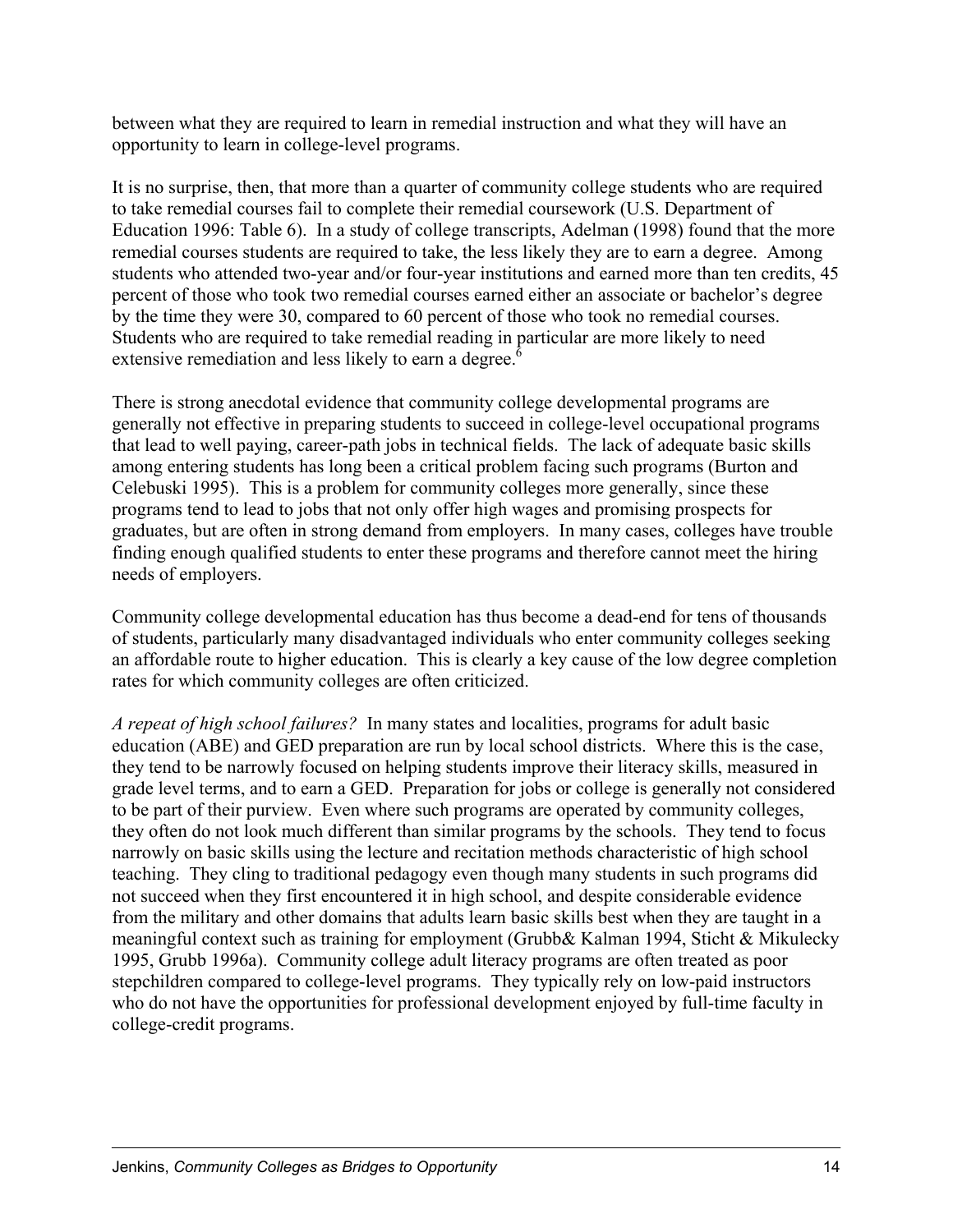While precise estimates are unavailable, it is likely that few students who enter adult education programs go on to enroll in and complete college-level programs, particularly those that lead to well-paying careers in high-demand fields.

*Disconnects between Non-credit and Degree-Credit Vocational Programs*. Many community colleges offer vocational training programs that do not carry credit toward a degree. These include "clock hour" vocational programs that are defined in terms of the time students spend in classroom rather than the Carnegie units that are the basis for degree credits. Because of this difference, credits from clock-hour vocational programs do not readily transfer to degree-credit occupational programs. This is the case even when the content of both programs is comparable. As with adult literacy programs, community colleges tend to treat clock-hour vocational programs as inferior to degree-credit programs. Generally such programs are taught by instructors who are paid less and have lower status than full-time, college-credit faculty.

In some states and localities, here again as with adult literacy programs, clock-hour vocational programs for adults are offered by local school districts. Unless there is a strong relationship between the schools and the local community college, graduates from school-based programs are unlikely to have an easy time applying their credits to community college degree programs.

Many community colleges also offer extensive "workplace literacy" programs designed to improve the literacy skills of incumbent workers. Such training is often offered by community college "business and industry" divisions, which provide training under contract to employers. These divisions often operate separately from the main academic divisions of the college, and so may not encourage students to pursue further formal degree training with the college.

Many community colleges have seen the rapid growth of non-credit occupational training separate from college-credit occupational programs. These non-credit offerings are sometimes referred to as "the shadow college." Unfettered by credit hour requirements, faculty committees and other constraints of degree credit programs, non-credit programs are often able to be more responsive to the needs of job-oriented students and employers. In many community colleges, the closest connections to employers and jobs are forged through the "business and industry" units just mentioned. These units often operate as profit centers independent of the collegecredit divisions, and generally rely on adjunct instructors, despite the potential benefits to college-credit programs of involving full-time faculty in direct training for industry.

The proliferation of non-credit occupational programs at community colleges is a good thing to the extent that they are responsive to the needs of students and employers. Yet, the lion's share of public support for community colleges flows to the credit programs. And at most colleges, the power and prestige reside with the full-time college credit faculty. Moreover, most disadvantaged students are served through credit programs, or at least through remedial and adult literacy programs, which share a similar orientation and approach to teaching.

In general, community colleges tend not to look upon programs that do not carry degree credit as potential feeders for degree programs. This is the case even when many students in adult literacy programs and non-credit vocational training programs would likely be interested in pursuing degree-credit occupational education if they could meet the basic skills requirements. It is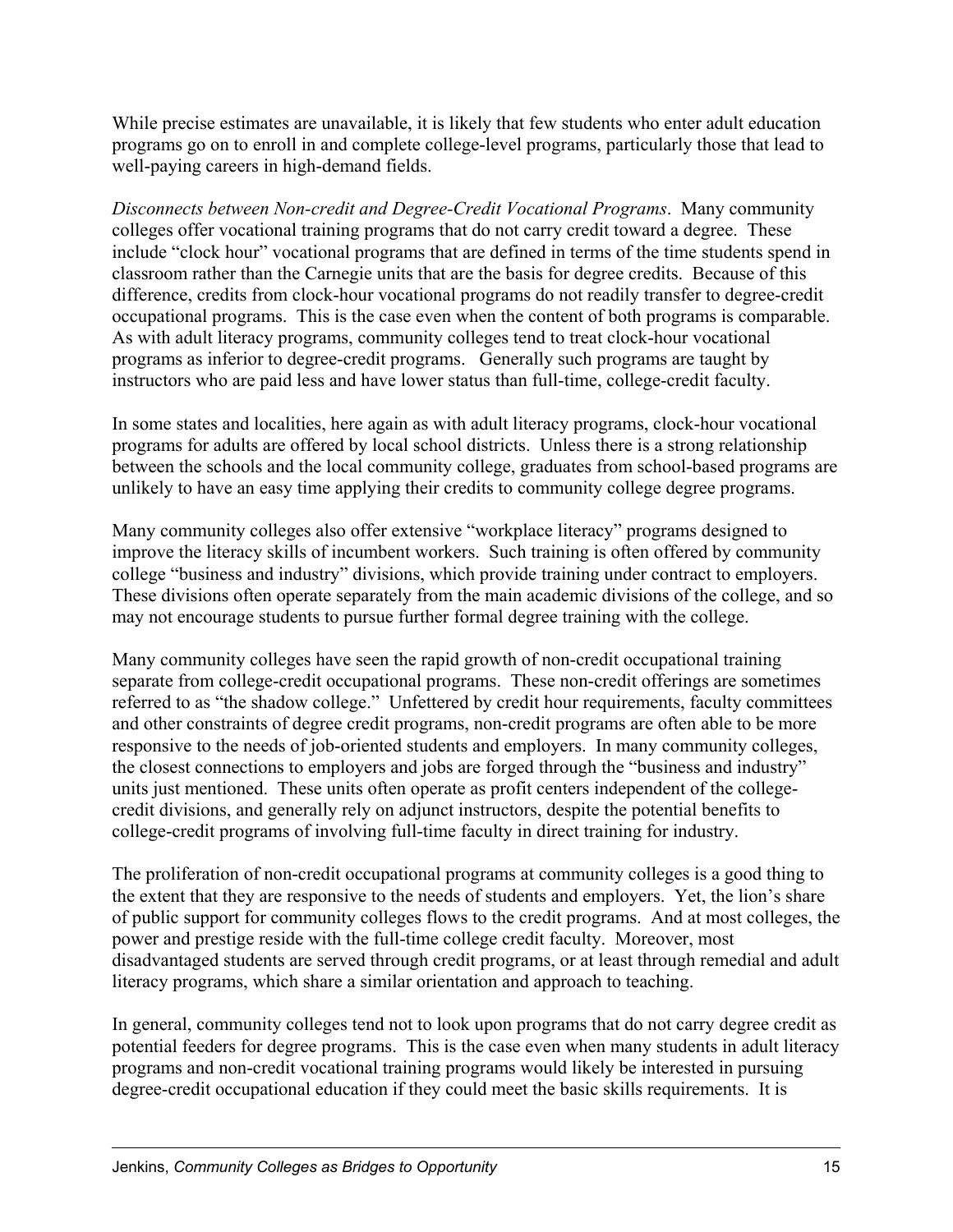surprising how, when community colleges have a hard time recruiting students to fill degreecredit occupational programs, they may not look to students already enrolled in the institution in remedial and non-credit programs as potential recruits.

*Academic – vocational divide.* Even at the college-credit level, college transfer and occupational programs in many community colleges operate under separate divisions, with little exchange, and sometimes more than a little suspicion between the two. College transfer faculty generally see their role as providing the first two years of general education toward a bachelor's degree. They typically do not consider preparing students for employment directly upon graduation as their responsibility. This is so despite the fact that most community college students are employed at least part-time and are seeking both to advance to better jobs and earn a college degree. As a result, faculty in academic transfer programs generally have little connection to employers and are often not well-informed about the learning requirements of employment outside of education.

In contrast, community college degree programs in occupational fields often put a greater priority on preparing students for employment than on degree preparation. Where effective, such programs have strong ties to employers and jobs in the fields for which they train. Instruction tends to be applied in nature and competency-based, with clear standards of what students should be able to do defined in terms of the learning demands of employment. Because the academic divisions take such a different approach to teaching, occupational programs sometimes have to teach their own courses in basic areas such as mathematics and science. While this may be a better way to prepare students for employment, it can hamper their efforts to earn degrees, since many baccalaureate programs are reluctant to accept transfer credit for community college courses in applied technology fields. This is so, even when there are statewide articulation agreements in place to facilitate transfer of such credits. In many areas, options for bachelor's degree study in applied technology fields are limited.

As a result, students are often forced to choose between a track leading to degrees and another leading to employment. In general, separating academic education from occupational training ignores the fact that most community colleges students are seeking both to advance in their careers and earn a college degree. Academic programs focused primarily on baccalaureate transfer fail to address students' needs for employment and aspirations for careers. Similarly, occupational programs that do not provide credit that can be applied toward a bachelor's degree often limit students' long-term prospects for advancement.

*Second-class status of "pre-college" programs.* Traditionally the power and prestige within many community colleges (particularly those built on a junior college mission) reside among the academic, baccalaureate transfer programs and faculty. In recent years, community college programs in information technology and other high tech fields, both credit and non-credit, have grown in stature as their enrollments have skyrocketed. While they may not be widely understood or appreciated within the college generally, contract training programs tend to be looked upon favorably by community college presidents, since they often provide a source of income for the college in addition to serving the needs of local employers.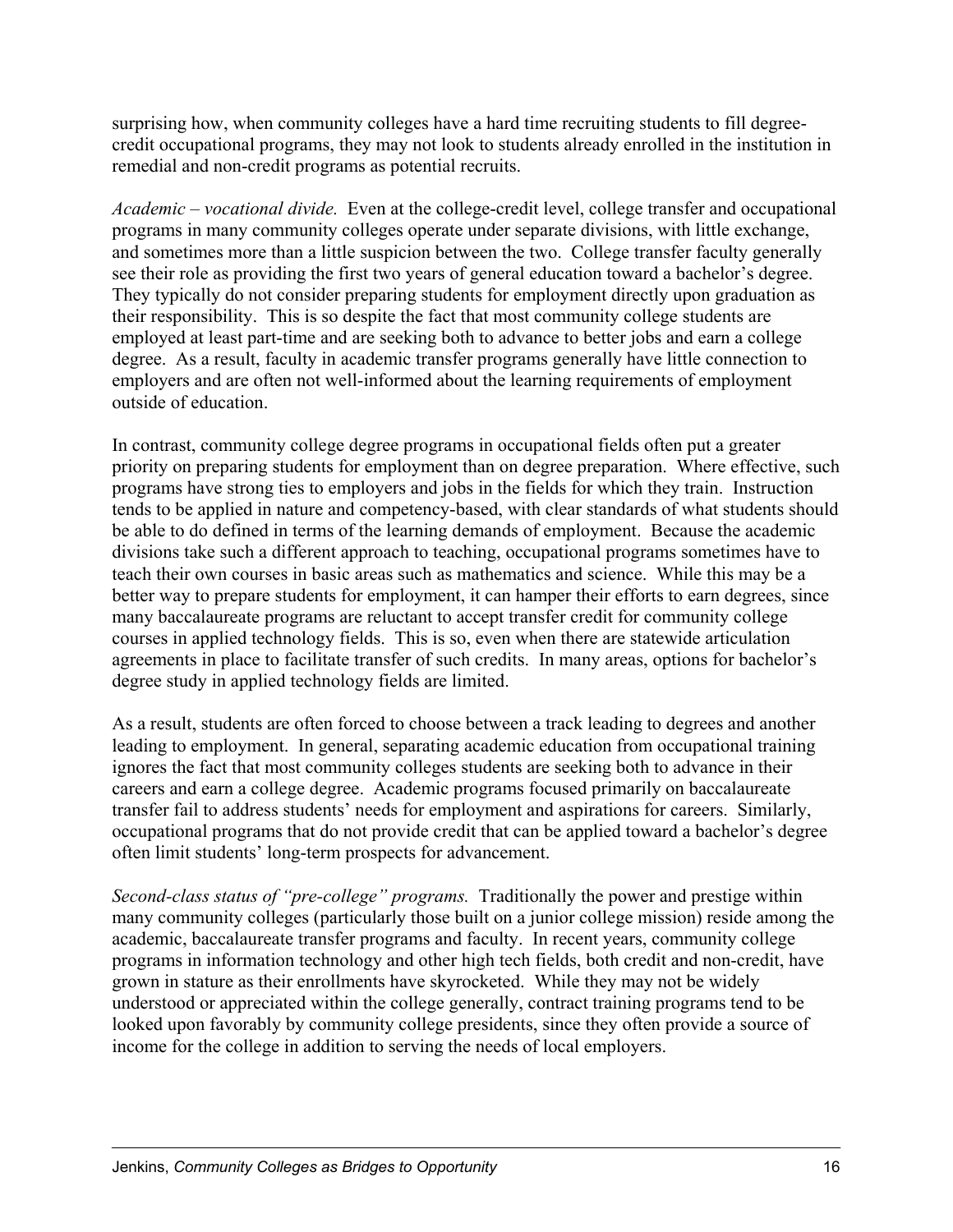None of these three prestige divisions within community colleges has as its primary mission promoting advancement of disadvantaged students. College-credit faculty tend to see their role as teaching *college-level* subject matter and, as such, are sometimes resentful of having to deal with students who are not prepared for college. Even so, it is not uncommon for community college English and math faculty to spend a majority of their time teaching developmental classes. Faculty in technology programs are often frustrated by the amount of time they have to spend helping students with limited basic skills at the expense of instruction in advanced topics (Grubb et al. 1999). Many community college contract training programs also serve substantial numbers of individuals with poor basic skills through workplace literacy training. Yet, as indicated above, these programs often do not connect the students they serve with the degree programs of the college.

#### **Inadequate Resources**

*Teaching disadvantaged students well is expensive.* Community colleges tend to be funded primarily based on the number of enrollments they generate. While, in some states, enrollment funding may be designed to account for the cost of the program, it rarely accounts for the profile of students being served. Teaching students who are academically unprepared for college-level study obviously costs more than teaching students who are prepared.

Based on a 50-state survey of state funding of community colleges, the Education Commission of the States (ECS) found that college remedial programs are funded at a level less than that of college-credit courses in Georgia, Illinois and several other states (ECS 2000). ECS also found that at least 10 states either provide no funding for adult basic education at community colleges, or fund such programs at a level below that of college-credit programs.

Because remedial education is poorly funded, colleges are typically forced to pack developmental students into large classrooms with little individual attention and support. Projects, laboratories and other teaching methods effective in engaging students are not feasible in programs supported by expenditure-driven funding formulas. To provide the sort of the sort of contextual, integrated instruction that research shows is effective with academically unprepared adults, community colleges have to find additional sources of funding.

Finding sustainable sources of to support career pathways programs on significant scale within community colleges scale is a challenge, especially in an environment where prevailing welfare and job training policies emphasize "work first"—immediate placement in any job– rather than job retention and advancement. Partnering with community organizations and social service agencies to take advantage of their resources for case management and support is one way to defray the costs of such programs. Yet, partnering with outside groups is never easy and not always feasible. And, as indicated in the case study of West Side Technical Institute in Chicago, funding the role of outside partners is also a challenge.

*Limited support for program and faculty development.* Community colleges are generally funded to teach. Most receive little funding to free up faculty to develop explore new ways of teaching and develop new programs to meet the needs of students. Indeed, the meager funding that most community colleges do receive forces them to get as much productivity as they can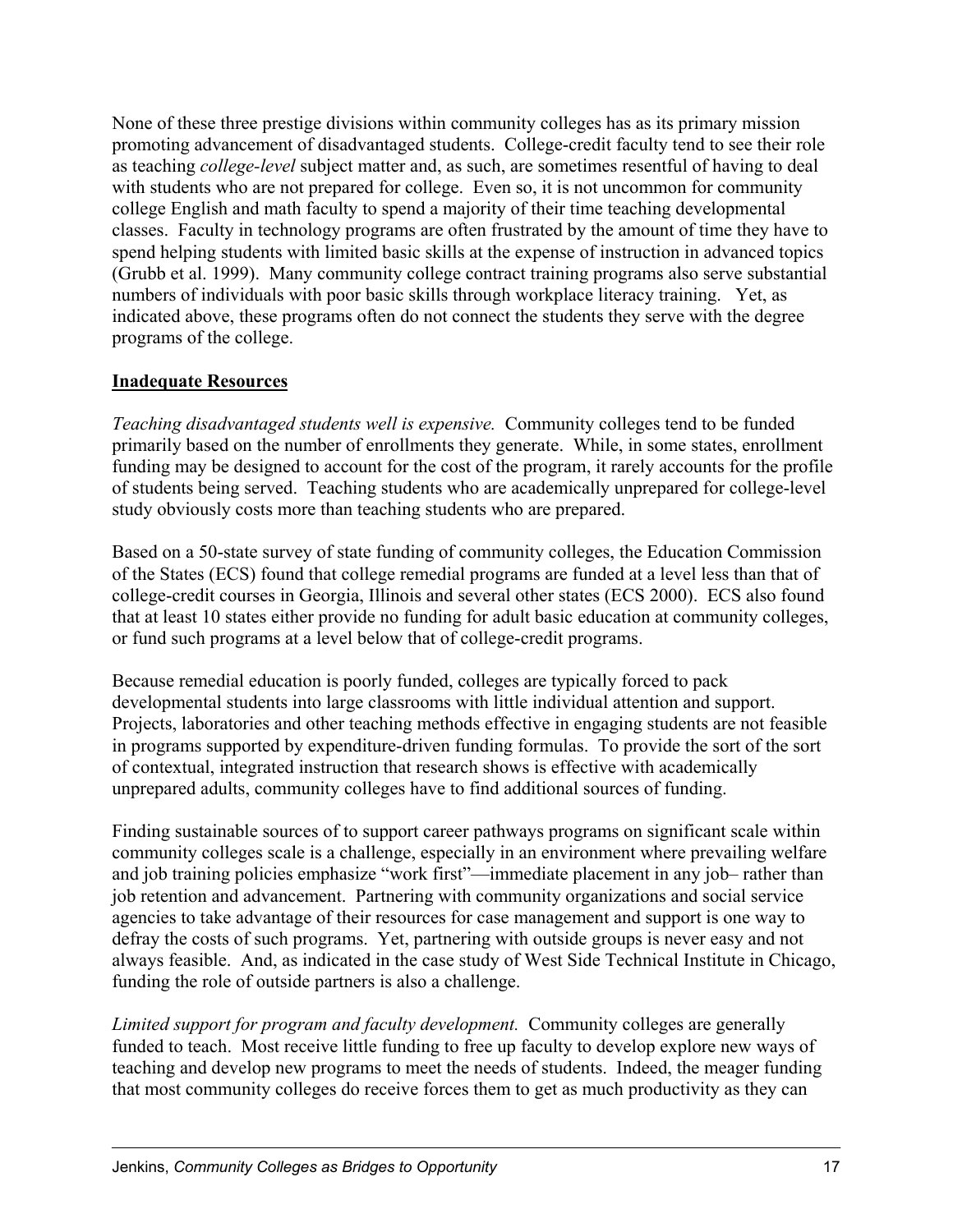from instructors. Community college faculty typically have much higher teaching loads than their university counterparts and generally have little time to develop new programs. Because most community college budgets are tied up in salaries, community college leaders generally have little discretionary money. They usually have to rely on grant funding for new program development. Yet, it is often hard to sustain grant-funded programs once the funding ends. Convening faculty to design curriculum and team-teach courses is expensive, and requires creative financing to support. This is very difficult in an environment where, due to fiscal constraints, colleges increasingly rely on less-expensive adjunct instructors, who typically do not have the time or the expertise of full-time faculty to work together on curriculum development, experiment with new approaches to teaching, and build the connections among courses and programs that are essential to facilitating student advancement.

*Limited Support for Student Services*. Disadvantaged students need more support and attention than do other students, and this support is expensive. Where community colleges do receive direct support for student support services, it is typically on a full-time equivalent (FTE) enrollment basis, even though most community college students attend part time. Three parttime students generally require three times as many support services as one full-time student. As a result, staff in student support functions tend to be poorly paid. Caseloads for such staff are typically high. Often their role is reduced to carrying out administrative functions rather than providing a broader range of counseling and support. Faculty generally see their role in advising as confined to academic issues.

Students in adult literacy and other non-credit programs often do not receive the same level of counseling, tutoring and other support services as students in for-credit programs. Here again, the reason is that community colleges are funded to teach these students, not provide the broader range of support they often need to succeed.

*Insufficient Financial Aid for Working Students.* Most community college students work at least part-time. Many work full-time in addition to attending school and caring for their families. Many working adult students barely make enough to sustain themselves or their families, but nevertheless do not qualify for federal financial aid, which tends to be designed for full-time students. Many states do not offer financial aid for students who attend part-time. This is a problem for disadvantaged students, most of whom *must* work just to make ends meet. Few states provide financial aid for students in adult literacy or other non-credit programs.

#### **Policy Disincentives**

A key cause of the disconnects in community college practice is that the public policies under which they operate and are funded are often out of touch with what community colleges do and the students they serve. Policy makers too often assume that community college students are like the traditional four-year college student, who is 18-21 years of age and attends college full-time. As a result, public policies tend to be designed with unrealistic expectations about what it takes to serve students effectively.

Higher education policy generally favors four-year institutions. For example, transfer policies often place a greater burden for success of baccalaureate transfer programs on community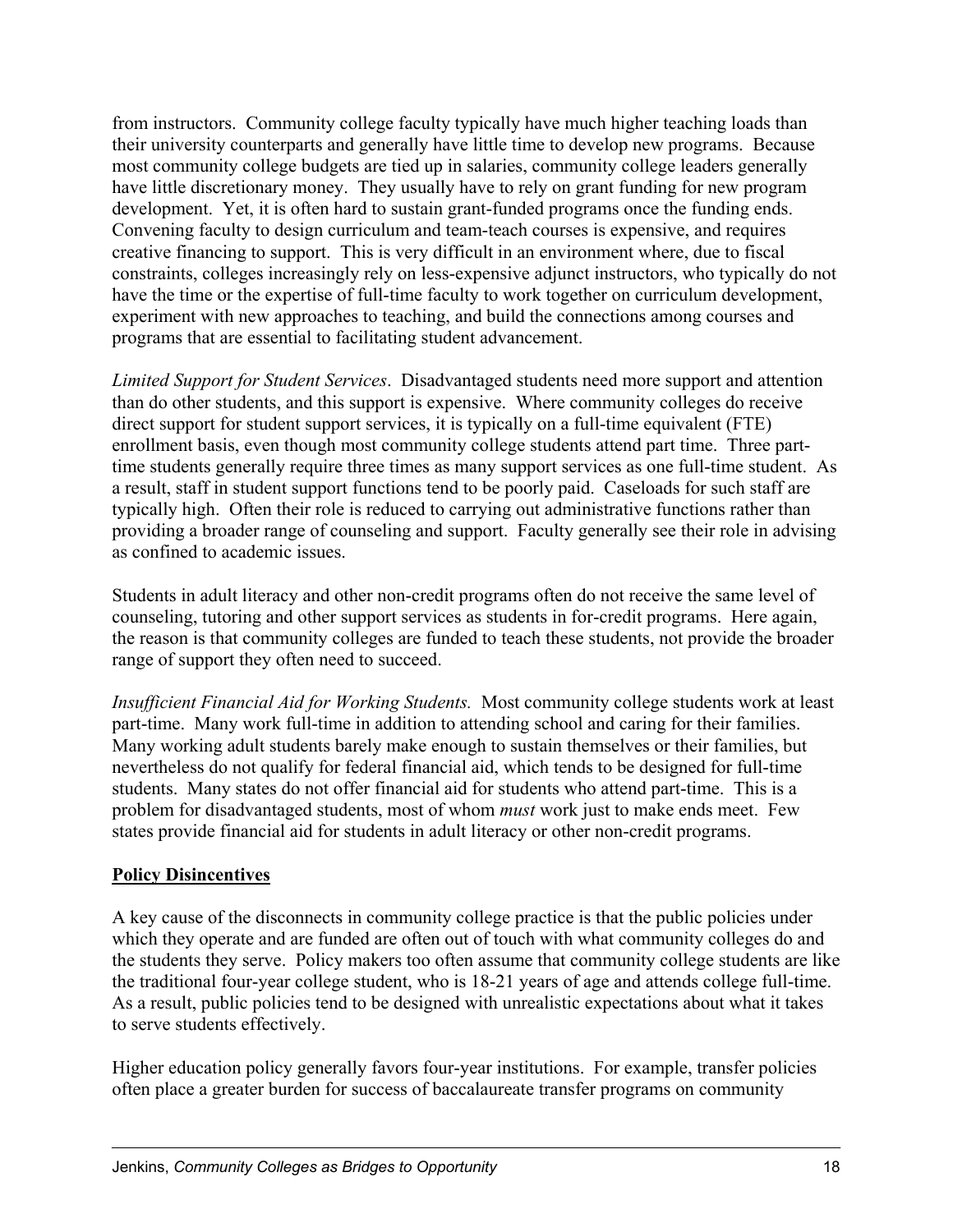colleges than on four-year colleges and universities. In most states, community colleges receive proportionately less funding than do the four-years. This is due to a combination of factors, including the formidable political power of four-year institutions and the fact that the American public tends to think of a "college education" in terms of the four-year baccalaureate. Related to this is the fact that community colleges, unlike universities and K-12 systems, typically lack strong coalitions of support from the business community and other outside groups.

Compared to four-year institutions, community colleges are often better positioned to improve access to higher education for the disadvantaged and meet the workforce needs of local employers – and to do both at a lower cost. Despite this, the work of community colleges is surprisingly not well understood or acknowledged by policy makers, including and especially those at the state and local levels, where community college policy is by and large made. Like the general public, many policy makers think of community colleges in terms of their traditional function as "junior colleges." They are often not well informed about the potential of community colleges to prepare disadvantaged students for college-level work or their role in workforce development.

For example, in recent years, Texas, Florida and other states have enacted "x percent policies," which guarantee a given percentage of students at the top of their high school graduating classes a place in state universities. These policies are intended to increase representation of minority students in higher education as a substitute for affirmative action. They have generally been designed without much thought given to the role of community colleges, even though most universities are unaccustomed to enrolling large numbers of disadvantaged students and usually unprepared to provide the extensive support services such students need to succeed. In other cases, policy makers in New York City, Massachusetts, California and elsewhere have sought to "off-load" remedial education from four-year institutions to community colleges without giving community colleges sufficient resources to take on the added burden.

Community colleges that have succeeded in reconciling their multiple missions to expand educational and career opportunities for disadvantaged students have often done so *in spite of* prevailing public policies. To provide needed services to such students and their communities, these colleges continually scramble to piece together funding from whatever sources they can find. Complying with the requirements of funding from multiple streams can make it difficult to provide a holistic set of services that many disadvantaged students need. Moreover, such support is typically outside of their general funds and usually of limited duration.

Community college presidents spend an increasing amount of their time reaching out to constituencies outside the college. Many presidents are involved in bodies concerned with local economic development. Among such outside groups, the main interests tend to lie in serving the needs of employers. Even amid the tight labor markets of recent years, many employers were reluctant to consider hiring disadvantaged workers to fill openings for jobs in demand.

It is not surprising then that, when talking to outside audiences, community college presidents are more likely to highlight their new high tech training center or their nursing program than their programs for disadvantaged students. This is so even if, as is often the case, disadvantaged students comprise the largest share of their enrollments.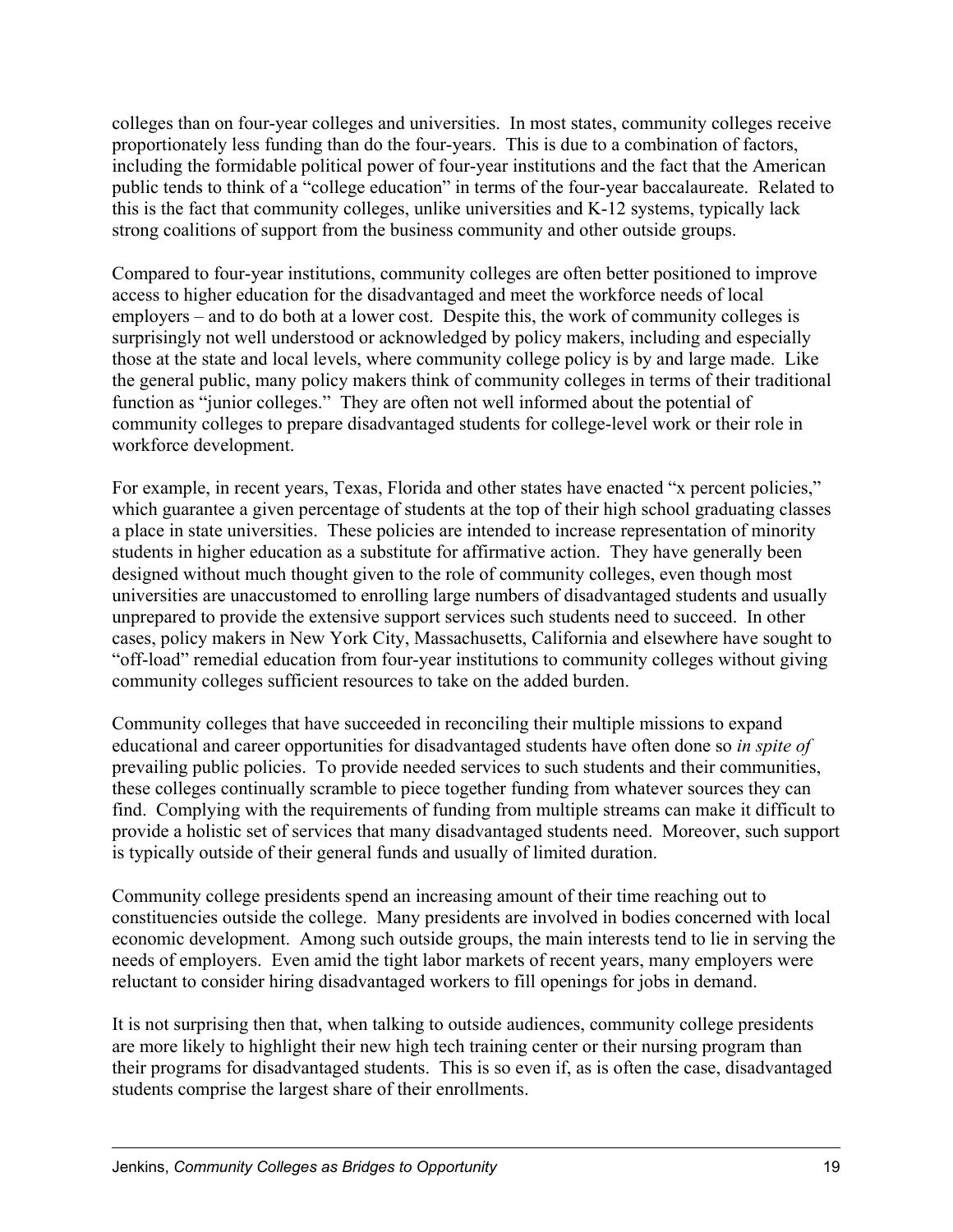In general, working poor adults lack a strong lack a strong political voice. Community colleges, which are the institutions best positioned to serve the working poor, are themselves generally not politically powerful. Unlike the public schools, community colleges are often not well understood or appreciated by the public for their role. Unlike many four-year institutions, community colleges tend to lack strong political influence with policy makers. So advocating for efforts to help working poor families advance beyond poverty is difficult, even when there are compelling economic and social reasons to do so.

Because of these factors, it is often less expensive – and less risky – for colleges to invest their limited development dollars in programs for students who come prepared for college-level work than to help disadvantaged students overcome the many barriers they face to success in college.

### **The Case of Florida's Performance Funding System7**

In 1997, the Florida Legislature instituted a new incarnation of its efforts, begun in 1994, to fund workforce education in the state based on performance. Under the new scheme, 15 percent of the funds designated for community college and school district workforce development programs are allocated based on a formula that awards points for positive program outcomes. The remaining 85 percent of the funding is based on the prior year's funding level. This "performance-based funding" system replaced the "performance-based incentive funding" (PBIF) scheme under which the legislature had provided a modest amount of funds above and beyond base budgets. Under the new system, colleges are now required to "recover" 15 percent of their base budget funding. There are no longer additional funds to give colleges positive incentives to improve their performance.

Colleges and schools earn points when students complete training aimed at high-wage, high demand jobs and when they are placed in such jobs. They earn extra points when the students who complete such training and are placed in high-wage jobs are members of "target populations" that include welfare recipients and other low-income individuals, displaced workers, and the disabled. Since 1997 when the law was enacted, the points for job placement have been abandoned and the points for target populations have changed. Colleges and schools can still earn substantially more points by enrolling and graduating students from the target populations in programs leading to high-wage jobs.

This funding scheme might seem to provide an incentive for community colleges in Florida not only to emphasize programs leading to high-wage jobs, but to take steps to prepare students in the targeted groups to enter and succeed in such programs. The law has clearly accomplished the former. A recent report on the impact of the 1997 law by the Florida Legislature's Office of Program Policy Analysis and Government Accountability found that actions taken since 1998-99 have reduced the number of programs with low completions, increased the number of programs with higher average entry-level wages, and increased the number of programs with higher proportion of completers employed (OPPAGA 2001). One college administrator put the effect of the current scheme bluntly: "If our program is less than 80% high-wage, high skill, then we are in a spiraling loop – we're going to crash and burn."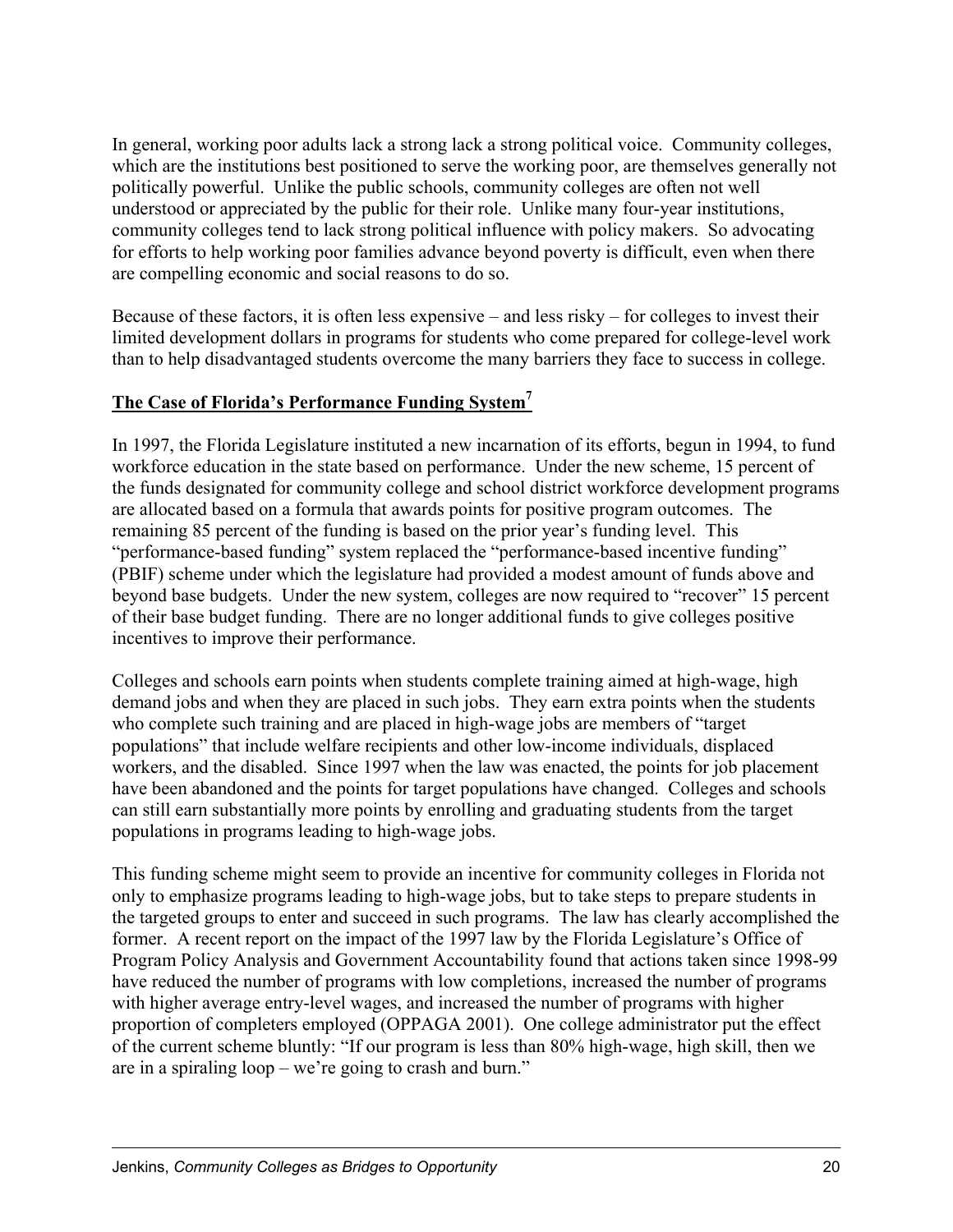At the same time, the new scheme does not seem to have had the effect of encouraging community colleges in Florida on a large scale to bridge disadvantaged students into training programs for high-wage jobs. According to an official at the Florida Department of Education, targeted disadvantaged populations account for less than 10 percent of all points generated in the performance-based funding system while "regular Joes" generate over 80 points. The emphasis on programs leading to high-skill, high-wage jobs may be squeezing out programs that serve students with lower levels of skill. For example, colleges complain that they are having a hard time justifying continuing programs such as CNA, Home Health Care Aid and Child Care Specialist, despite strong demand for such programs, because they do not lead to high-wage jobs.

When asked why this funding formula has not led to more colleges to seek to advance students in targeted populations into high-wage programs and jobs, the consistent answer from community college officials is, given the tenuous nature of the funding available, the risks of a career pathways strategy are too great.

Much of this is due to the vagaries of a funding scheme that does not provide additional incentive funding but rather forces colleges to compete for a significant portion of their base budgets. The 15 percent of base budgets that colleges have to recover by earning performance points amounts to about \$47 million out of a total \$313 million state-wide budget for community college workforce programs (OPPAGA 2001: 70). The number of points a college earns merely determines how a college ranks at the end of the year compared to other colleges. This has the perverse effect that a college could improve its performance over the previous year, but, because other colleges scored more points, could ending up losing money. And, because the current year's performance determines the level of funding for next year's 85 percent base, it can take several years for a college to recover from one bad year – in effect making the funding scheme a zero sum game for Florida's community colleges collectively.

The weights and point values are not determined until the end of the year and fluctuate from year to year, so it difficult for colleges to predict revenues or plan new programs. No additional funding is available to start new programs. Finally, because colleges have to keep track of a complicated array of program completion points, the scheme has significantly increased the paperwork burden on colleges, adding to their costs. In the past five years, the Legislature has given the community colleges only \$17 million of new money for workforce development, which amounts to less than half a percent a year. In response to the economic downturn, the Legislature this past fall cut over \$50 million from the community college budget, most of it from workforce programs.

At one college, staff members involved in adult literacy programs argued that the extent of remediation most low-wage students need to enter training for high-skill technology jobs is overwhelming both for the institution, but also for the student. When students see what they will have to go through to get into the high-wage training programs, many become discouraged not just because of the time it would take, but "because they did not do well in high school and these remedial programs seem a lot like high school." When asked why the college did not try to change the programs using the principles of career pathways approach, the response was that the funding available to this institution to serve over 12,000 students per year in adult literacy programs amounts to \$1,100 per full-time equivalent. This is barely enough to cover the cost of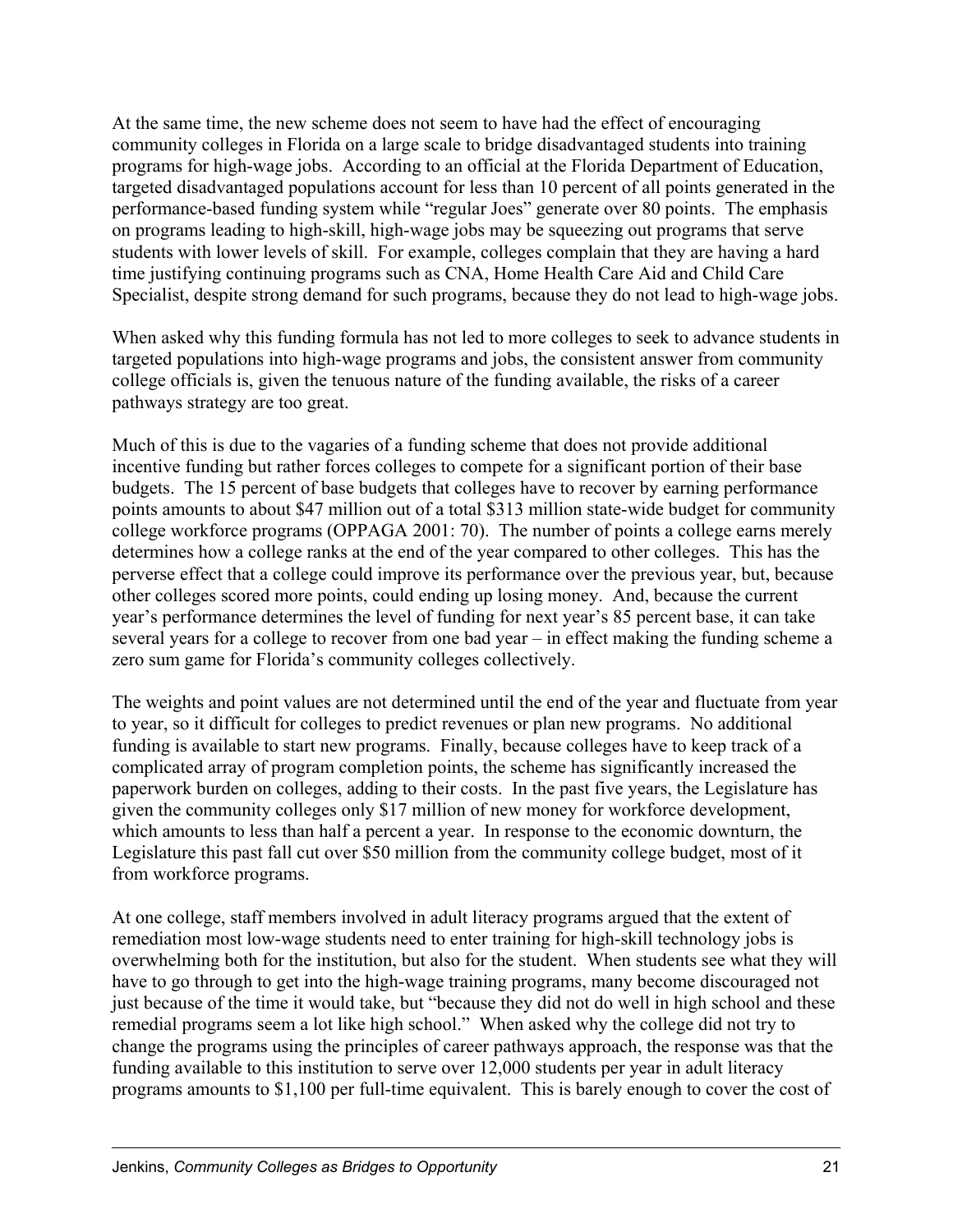instruction. Florida law prevents community colleges from charging fees for adult education programs. So if a college wants funding to develop new programs or train instructors it has to raise it through grants. This particular college had submitted a proposal to the U.S. Department of Education to establish an "adult tech prep high school" that would enable them to develop programs and build capacity according to career-pathways principles, but was still waiting to hear the outcome as of January 2002.

So the main incentive by which community colleges operate and are paid under the Florida workforce education system – completion in programs leading to high-wage, high skill jobs – together with limited funds for program development, discourages colleges from focusing resources on efforts to advance disadvantaged students.

## **4. Incentives for Change**

Creating coherent pathways for students to college and careers requires fundamental changes in the way most community colleges do business. It requires that there be real consensus throughout the institution on mission and goals. It means that faculty must work together with one another not only across disciplines, but across divisions – academic transfer, occupational and developmental – to experiment with different approaches to teaching and learning. And it requires extensive assessment, monitoring and support of students to ensure that they stay on track.

Bringing about wholesale organizational change requires strong leadership with a vision that inspires people to do things differently. Obviously, it also requires money, both in new resources to support planning and experimentation and a reallocation of existing funds to activities that promote shared goals.

Norton Grubb argues that, unlike K-12 education, community colleges do not face strong pressures for reform from policy makers or employers (2001b: 301-2). Unlike federal welfare and job training programs, there is no central funding agency responsible for improving program outcomes among community colleges.

While this may be true, and while in many states the resources to support change may be limited, most community colleges face a similar set of challenges that would seem to provide strong incentives to make serving disadvantaged students and promoting their advancement a high priority.

*Disadvantaged students are the main market for many, if not most, community colleges.* Forty percent of first-time community college students require at least some remediation. At colleges in cities and rural areas, the proportion is much higher. About half of community college students are the first in their families to attend college. Eighty percent work at least part-time, about half work part-time. Many students come to community colleges with substandard educations. Nearly half are 25 or older, meaning that many will have been out of school for a long time. So a sizable proportion of community college students face at least some barriers to success in colleges. Many colleges have little choice but to try to serve disadvantaged students because such students often constitute the majority of their students.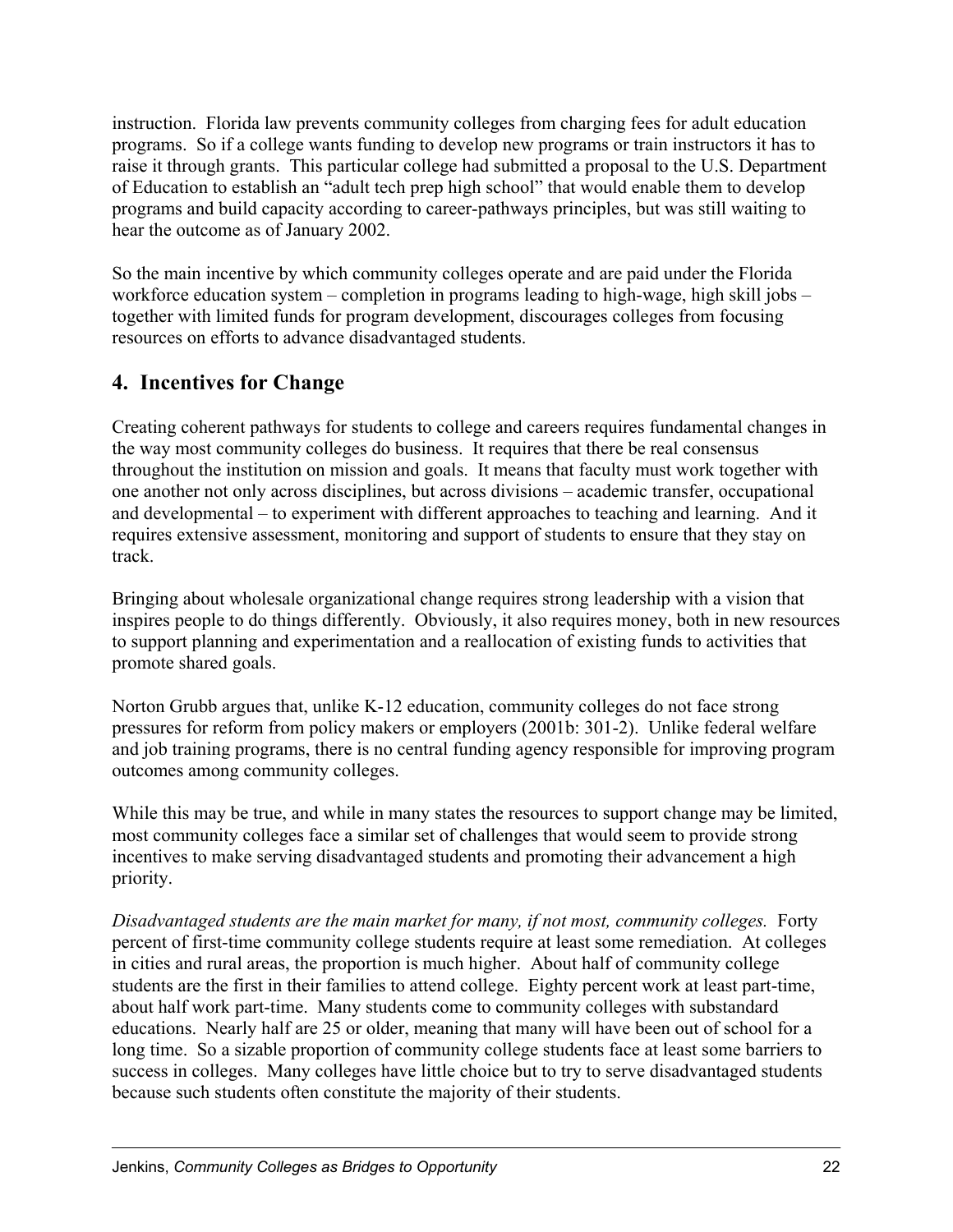*Increasing calls for accountability.* Given the large numbers of students who enter community colleges unprepared for college-level work, it is not surprising that many do not complete their programs. At the same time, policy makers are increasingly looking for ways to hold higher education institutions accountable for student outcomes. Several states have experimented with performance funding of colleges to varying extents and with varying degrees of success.

The North Central Association and other accreditation bodies have recently instituted standards calling on colleges and universities to document evidence of improved learning over time for all students. These new standards are causing colleges to examine why some students do not succeed and what can be done to ensure that others do. Among community colleges in particular, this process of self-examination is likely to lead to questions about the efficacy of remedial programs.

*Demand from employers for skilled workers.* Employers that have invested in new technologies and work systems need broadly skilled technicians. During the tight labor markets of the late 1990s, demand for such workers was so great that there was strong incentive to reach down into the ranks of the unemployed and under-employed in order to meet labor market demand. Even in the current downturn, sectors such as health care and construction continue to face shortages of skilled workers. Every indication is that demand for skilled workers will again increase as the economy recovers. Skilled jobs in health care, manufacturing and other fields associated with traditional blue or pink college jobs also carry certain stigmas for many middle class Americans. So it makes sense to recruit for jobs in these fields among immigrants and disadvantaged individuals for whom any stigma is outweighed by the wages they offer.

Especially during the tight labor markets of recent years, community colleges faced problems filling classes in programs for which there was a strong demand for graduates. Now, even though many people are returning to education during the current downturn, community colleges continue to have trouble recruiting students who have the qualifications to succeed in postsecondary technical education leading to well paying, high-demand careers. At the same time, they enroll thousands of students who are seeking education to advance themselves economically, and who, with the appropriate guidance and support, could move into collegelevel programs in high-demand fields.

*Competition.* Recent years have seen the rise of regionally accredited, for-profit institutions focused on providing education toward degrees in career fields. What is interesting about these institutions from the perspective of this paper is not just that they produce graduates whom employers rave about, but that many of their students and graduates are minorities and others whom community colleges and other higher education institutions have generally not had a strong track record serving. According to a recent CCRC study that compares one of these forprofit colleges with nearby community colleges (Bailey et al. 2001), blacks and Hispanics account for a higher share of enrollments in degree-granting for-profit institutions than they do in public and private non-profit institutions. For-profit institutions also graduate proportionally more minorities than do their non-profit counterparts. In general, degree completion rates are higher among students at for-profit, degree-granting institutions than among community colleges and other public higher education institutions.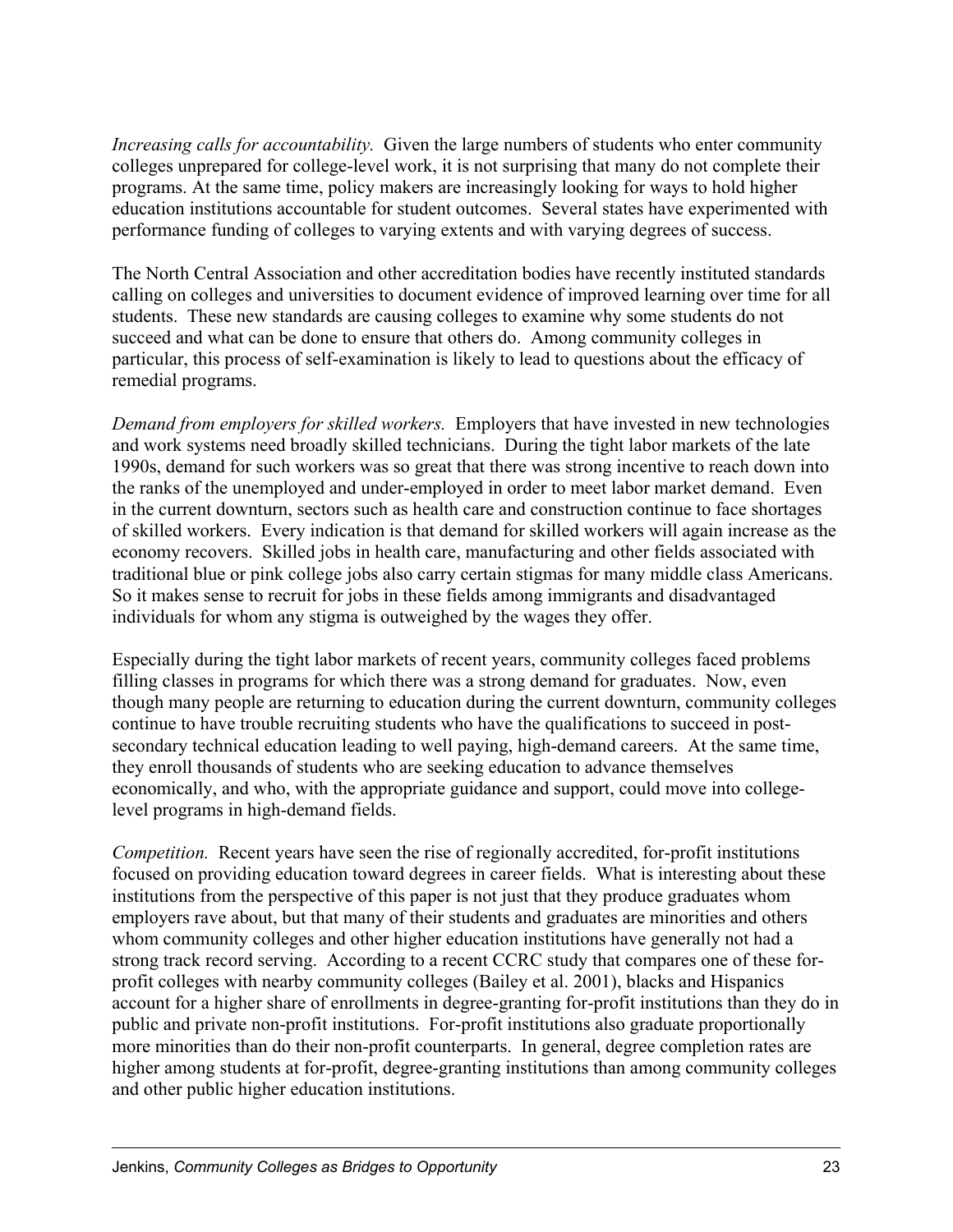Not only do such institutions graduate proportionally more minority graduates, but many of their students are earning degrees in technology fields that command high salaries and for which there is usually strong demand from employers. Based on analysis of data from the Illinois Board of Higher Education, the author found that three private, *four-year* institutions – DeVry Institutes, ITT Technical Institutes and Robert Morris College – turn out more black and Hispanic associate degree graduates in computer fields than all of the community colleges in the state of Illinois combined (Jenkins 2002). In FY 2000, the two Chicago-area campuses of DeVry Institutes produced more than twice as many Hispanic bachelor's degree graduates in IT, and three times as many black bachelor's degree graduates, than did the next highest producers.

Referring to proprietary colleges, Tony Zeiss, president of Central Piedmont Community College in North Carolina, alarmed community college educators with an article in the *Community College Journal* titled, "Will Our Students Become Theirs?" The CCRC study just mentioned suggests that, because overall enrollment in for-profit higher education institutions is relatively low and likely to remain so, community colleges need not fear losing significant market share to the for-profits (Bailey et al. 2001). At the same time, the study suggests that community colleges and other public higher education institutions have much to learn from the for-profits. From the perspective of this analysis, it seems that community colleges might learn from the effectiveness of for-profit colleges in preparing minority and other disadvantaged students to earn degrees and prepare for employment in high-demand, technical fields. The question community colleges should be asking is not "Will our students become theirs?" but "Why are they effective with students we have had difficulty serving (and at far greater cost to the student)?"

All of these developments point to the need for community colleges to find better ways to support success by disadvantaged students. Proponents of the career pathways approach claim that it provides a framework for rethinking community colleges programs in ways that do just that. There are a number of lingering questions, however, both for career pathways proponents and community college educators more generally. These are the topic of the last section.

# **5. Unanswered Questions (A Proposed Research Agenda for CCRC)**

Efforts to construct community college career pathways still leave a number of key questions unanswered. Together, these questions constitute a research agenda that the Community College Research Center might consider pursuing.

### **How effective are career pathways programs and what are their limitations?**

The career pathways model needs to be rigorously evaluated. No such program has been evaluated using random assignment of subjects, for example. Most programs record outcomes immediately following completion. Few track the progress of graduates for significant time periods beyond that.<sup>8</sup> Many programs that are called "career pathways" or "career ladders" actually focus on advancing students only one step on the pathway (or rung on the ladder). Most often this is the juncture between the semi-skilled jobs and entry-level skilled jobs shown in Figure 1. How long does it take for individuals starting at lower levels of readiness to progress to higher levels? How common is such progression? What are the barriers to advancement?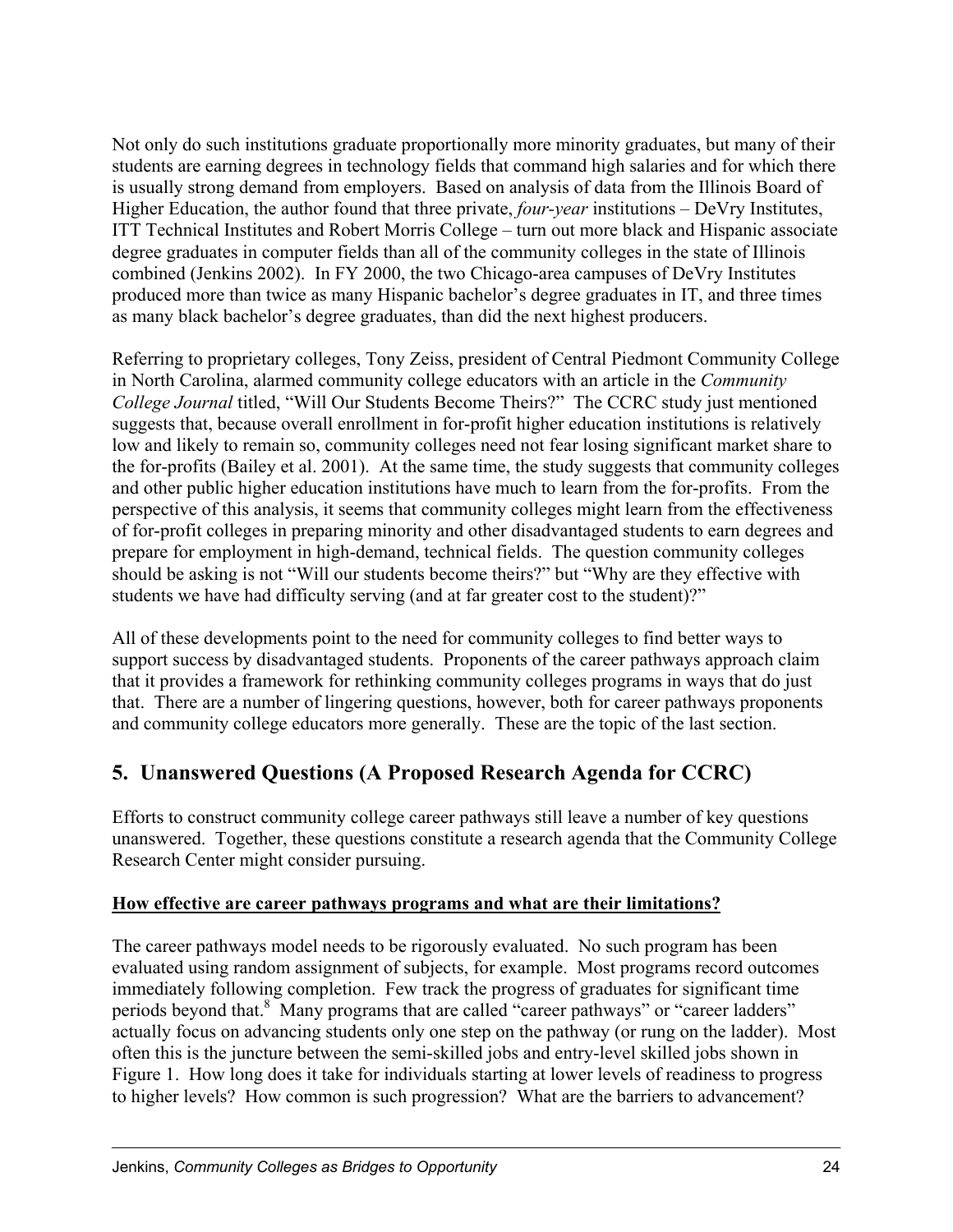Relatively few students in associate of applied science degree programs end up earning an associate degree. Even fewer go on to earn a bachelor's degree. To the extent that career pathways initiatives direct disadvantaged students into applied technology programs, they may be limiting their opportunity to earn a college degree, especially when the community college degree credits cannot readily be applied to a baccalaureate degree in a related field. Is this the optimal path for disadvantaged individuals? Or would they be better off pursuing a more traditional academic academic? These questions have not been addressed.

Many career pathways programs require participants to have an  $8<sup>th</sup>$  grade level of reading and math based on common adult literacy tests such as the TABE. This is the case even though the majority of potential students in low-income communities are likely to fall below this level. A few initiatives, like the one in the City Colleges of Chicago profiled earlier, have tried to work with students who have lower levels of literacy. Many individuals come to community colleges lacking even the basic skills for these sorts of programs. They include immigrants with very limited facility in English, who may not be literate in their native language. They also include native-born Americans who have difficulty reading even simple texts. Many of these individuals suffer from learning disabilities. Research shows that adults with very limited reading skills are very unlikely to enter and succeed in college-level education and training (Adelman 1998). What is the best approach to serving students with severe basic skills deficiencies?

Even where career pathways efforts are clearly effective in advancing students, not enough attention is paid to their costs. Still unanswered is the question of how can career pathways be sustained on a significant scale in poorly funded institutions like community colleges.

#### **What are the costs and benefits to community colleges of reforming developmental education according to the principles of the career pathways model?**

Probably the best opportunity for institutionalizing the career pathways approach on a significant scale in most community colleges would be to use the model to reform developmental education. All community colleges offer developmental courses (U.S. Department of Education 1996). Most disadvantaged students who seek to enter community college college-credit programs first have to take at least one, and usually more, developmental courses. More than a quarter of community college students who are required to take developmental courses fail to complete their remedial coursework (U.S. Department of Education 1996). Fewer than half of those who take two or more courses end up earning a degree of any kind (Adelman 1998).

Despite evidence that improving developmental education could improve outcomes for students, most community colleges continue to teach developmental courses in the conventional way. In a study of community college remediation by Robert McCabe, former president of Miami-Dade Community College, only six of 25 colleges reported having revised their remedial programs significantly in the past 10 years (McCabe 2000). Most career pathways programs are run as non-credit or adult education programs, not as college remedial programs. This is the case even though, unlike adult education or other non-credit programs, developmental education courses tend to be funded at a level similar to that of college-credit courses and developmental students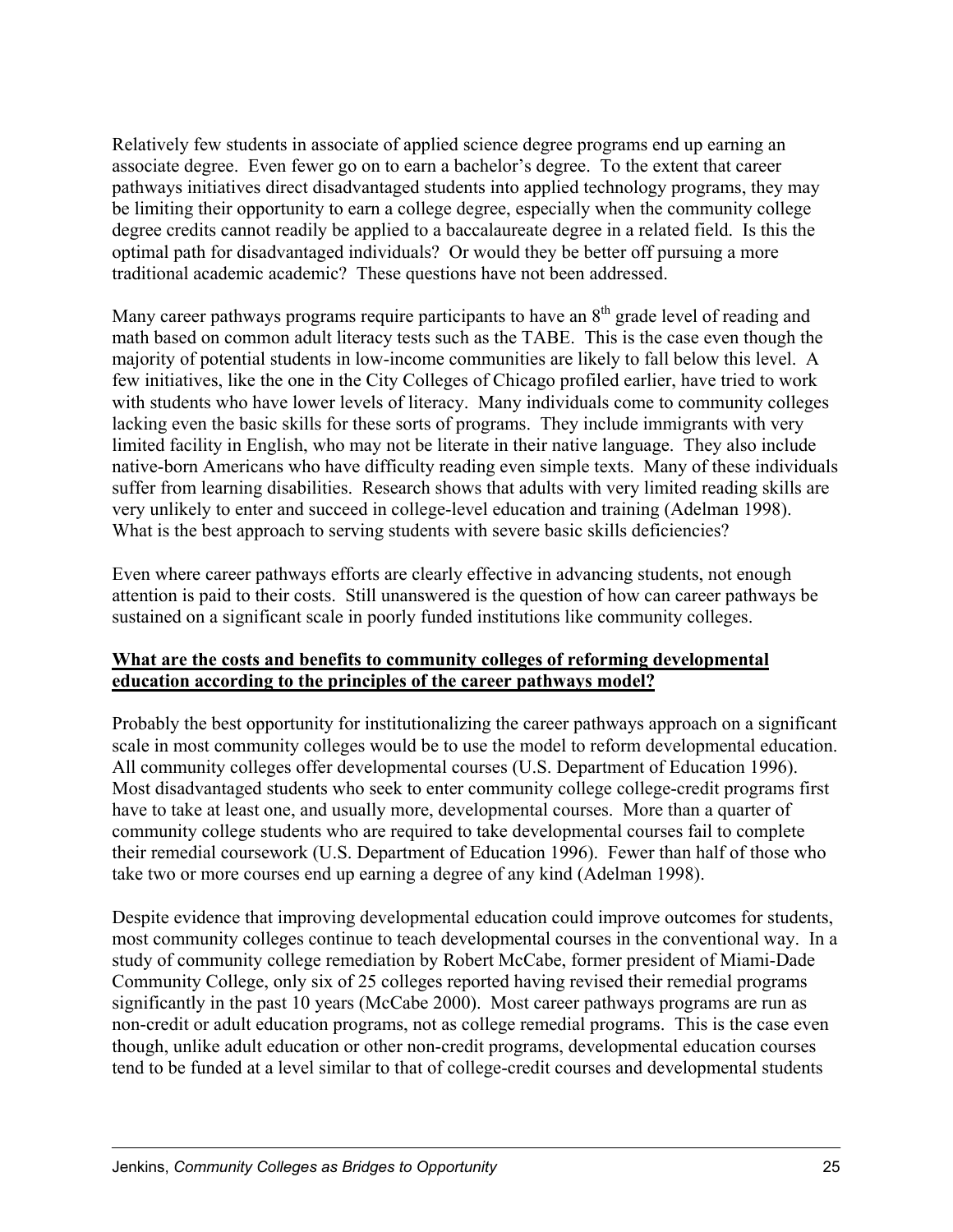are eligible to receive financial aid and have access to student support services available to students in college-credit programs.

Although developmental education programs are a common feature of all community colleges, surprising little is known about how they operate and about what makes some more successful than others. In a recent CCRC research brief, Norton Grubb criticizes what he points out is a relatively limited body of evaluations of remediation programs, arguing that they tend to treat remedial education as a "black box" and fail to acknowledge the great variety in practice (Grubb 2001a). Grubb maintains that any effort to evaluate the outcomes of remedial programs and provide guidance on how to improve their effectiveness needs to be clear about the settings in which the programs being studied take place and the teaching methods used in each case.

Research is needed on this and the following other questions regarding community college remedial education:

- What are common models by which community college remediation is taught? What is the rationale for each model?
- What approaches to program design and pedagogy are effective for different populations of students? Are methods that are effective for disadvantaged native English speakers also effective for poorly educated ESL students?
- What are common ways that community colleges organize and administer remedial programs?
- What is the impact of different approaches to organizing remedial education on students' preparation for college? What organizational models are effective in strengthening the connection between remedial education and college-level programs?
- How do community colleges finance remedial education? What are the implications of different funding methods for the quality of teaching and program effectiveness?

When asked why career pathways models are not more prevalent among community colleges, many community college professionals will argue that, given limited resources, it is much less risky to focus on more advantaged students. Some argue that the fact that the high school graduating classes are expected to reach record levels over the next several years will mean that most colleges will have sufficient numbers of applicants to meet their enrollment goals and will not have to make the extra effort to bring in disadvantaged students. In the current recession, many community colleges have been swamped by students returning to school in hopes of preparing for better jobs when the economy recovers. This comes at a time when funding for public higher education generally is threatened by state and local budget cuts.

While it is unquestionably costly to serve disadvantaged students, not serving them effectively also carries costs for community colleges. Students who fail to move beyond developmental courses to college-level programs represent lost revenue for their college. Many of these students receive financial aid or take out loans to finance their education. There are also harder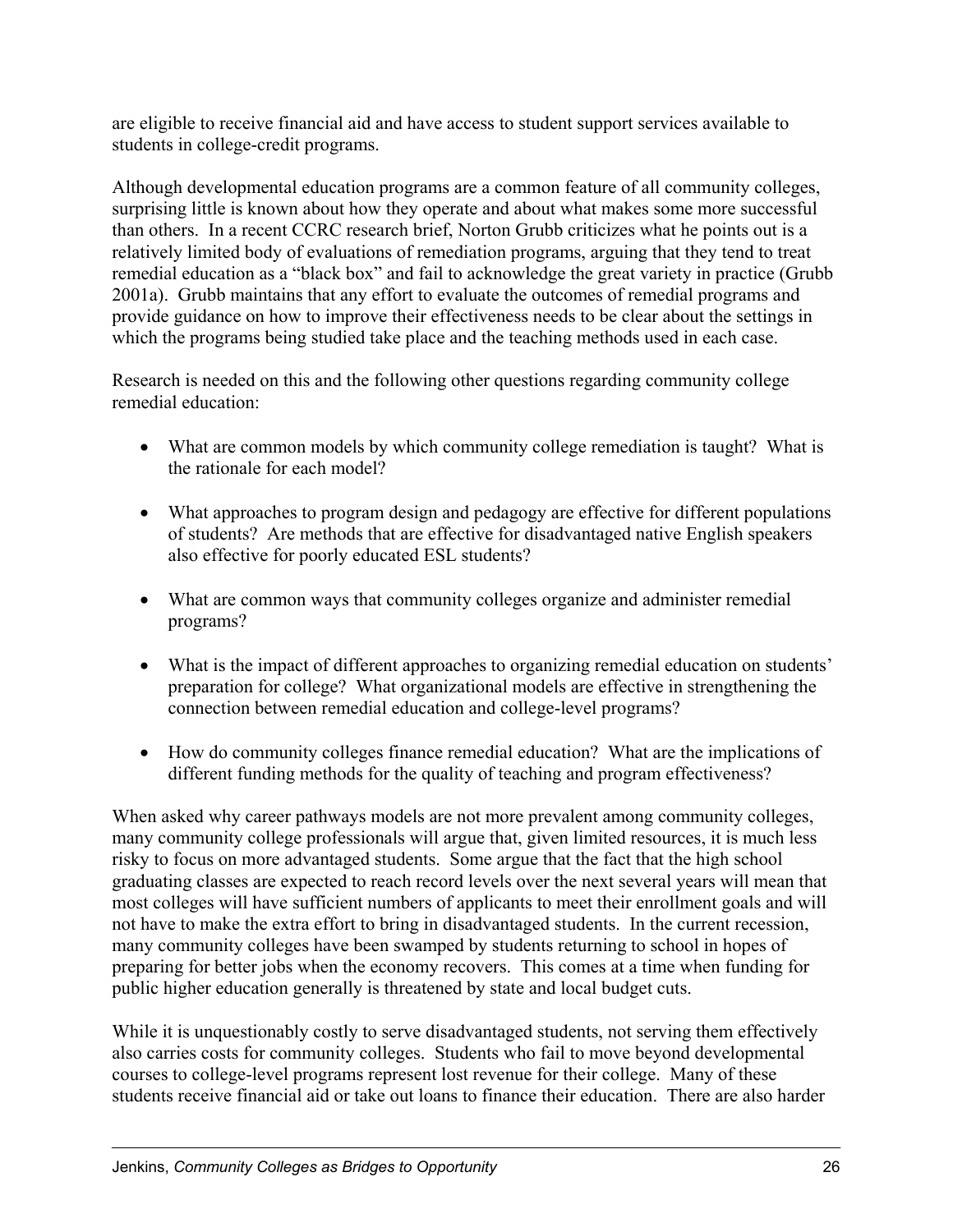to measure, but no less onerous costs. These include dashed expectations of students who are unable to pursue their dreams for college and the perception of community colleges as "revolving door" institutions.

What are the costs to community colleges maintaining the status quo with respect to developmental education? Would the benefits of creating more effective community college remedial programs outweigh the costs? These questions need to be addressed.

#### **What can community colleges learn from degree-granting for-profit career colleges (and others on the same model) on how to serve disadvantaged students more effectively?**

Many of the degree-granting for-profit career colleges also offer extensive remedial programs for their students. What can community colleges learn from these institutions? Specifically, why do for-profit colleges seem more effective on average in serving minority and other disadvantaged students than do public two- and four-year institutions? What can community colleges learn from these institutions on how to serve disadvantaged students more effectively?

#### **What sorts of public policies would encourage community colleges to help disadvantaged students to advance to higher levels of education and employment on a wide scale?**

Community colleges in Florida clearly responded to the incentives created by the 1997 law to change the mix of occupational programs to emphasize those leading to employment in highwage, high-demand fields. However the incentives provided to encourage colleges to move disadvantaged students into high-demand programs are apparently not sufficient to convince colleges to do so. The Florida experiment with performance funding leaves unanswered the question of what it would take to persuade colleges to promote advancement by disadvantaged students on a wide scale. What can we learn from policy initiatives in other states?

## **References**

Adelman, C. (1998). "The Kiss of Death? An Alternative View of College Remediation." *National Crosstalk*. San Jose, CA: National Center for Public Policy and Higher Education. Vol. 6, No. 3.

Alssid, J. L., Gruber, D., Jenkins D., Mazzeo, C, and Roberts, B., & Stanback-Stroud, R. (2002). *Building a Career Pathways System: Promising Practices in Community College-Centered Workforce Development.* New York and San Francisco: Workforce Strategy Center.

Author, D.H., Levy, F. & Murnane, R.J. (2001). "The Skill Content of Recent Technological Change: An Empirical Exploration." NBER Working Paper 8337. Cambridge, MA: National Bureau of Economic Research. June. http:// www.nber,org/papers/w8337.

Bailey, T., Badway, N., & Gumport, P.J. (2002). "For-Profit Higher Education and Community Colleges." Report to National Center for Postsecondary Improvement. New York, NY: Community College Research Center, Teachers College, Columbia University. July.

Bernhardt, A. et al. (2001). *Divergent Paths: Economic Mobility in the New American Labor Market*. New York: Russell Sage Foundation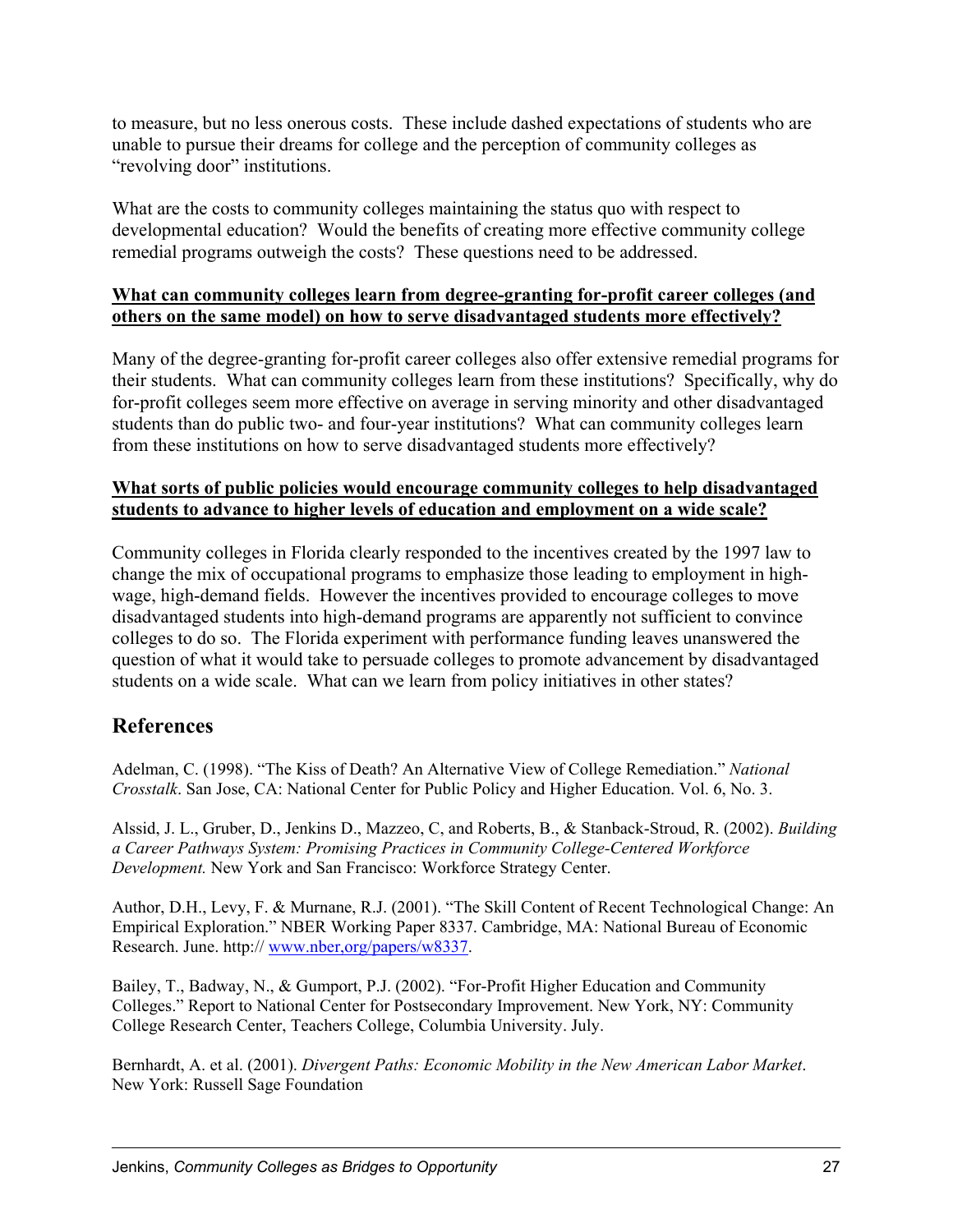Burton, L. & Celebuski, C.A. (1995). *Technical Education in Two-Year Colleges.* HES Survey Number 17. National Science Foundation, Division of Science Resource Studies.

Cabrera, A.F., La Nasa, S.M, & Burkum, K.R. (2001). "On the Right Path: The Higher Education Story of One Generation." University Park, PA: Center for the Study of Higher Education, Penn State University. July.

Carnevale, A.P., & Reich, K. (2000). *A Piece of the Puzzle: How States Can Use Education to Make Work Pay for Welfare Recipients*. Princeton, NJ: Educational Testing Service.

ECS (Education Commission of the States). (2000). *State Funding for Community Colleges: A 50-State Survey*. Denver, CO: Author. Available on the web at www.ecs.org.

Fitzgerald, J. (2000). "Community Colleges as Labor Market Intermediaries: Building Career Ladders for Low-Wage Workers." Boston: Center for Urban and Regional Policy, Northeaster University.

Fullerton, H. N., Jr. (1999). "Labor force projections to 2008: steady growth and changing composition." *Monthly Labor Review*. Washington, DC: U.S. Department of Labor. Bureau of Labor Statistics. November. pp. 19-32.

Golanka, S., and Matus-Grossman, L. (2001). *Opening Doors: Expanding Educational Opportunities for Low-Wage Workers.* New York and Washington: Manpower Research and Demonstration Center and the National Governor's Association.

Grubb, W. N. (1996a). *Learning to Work: The Case for Reintegrating Job Training and Education.* NY: Russell Sage.

Grubb, W. N. (1996b). *Working in the Middle: Strengthening Education and Training for the Mid-Skilled Labor Force*. San Francisco: Jossey-Bass.

Grubb, W. N. (2001a). "From Black Box to Pandora's Box: Evaluating Remedial/Developmental Education." *CCRC Brief.* Number 11. New York, NY: Center for Community College Research, Teachers College, Columbia University. February. www.tc.columbia.edu/ccrc.

Grubb, W.N. (2002). Learning and earning in the middle, Part I: National studies of prebaccalaureate education. *Economics of Education Review*, *21*, 299-321.

Grubb, W. N. (2001b). "Second Chances in Changing Times: The Roles of Community Colleges in Advancing Low-Wage Workers." In Richard Kazis and Marc Miller (eds.), *Low-Wage Workers in the New Economy*. Washington, D.C.: Urban Institute Press.

Grubb, W. N., and Kalman, J. (1994). "Relearning to Earn: The Role of Remediation in Vocational Education and Job Training." *American Journal of Education*. 103 (1): 54-94.

Grubb, W. N, et al. (1999). *Honored but Invisible: An Inside Look at Teaching in Community Colleges.* New York and London: Routledge.

Jenkins, D. (1999). "Beyond Welfare to Work: Bridging the Low-wage – Living-wage Job Gap." Chicago: Great Cities Institute, University of Illinois at Chicago. January. http://www.uic.edu/cuppa/techbridge/.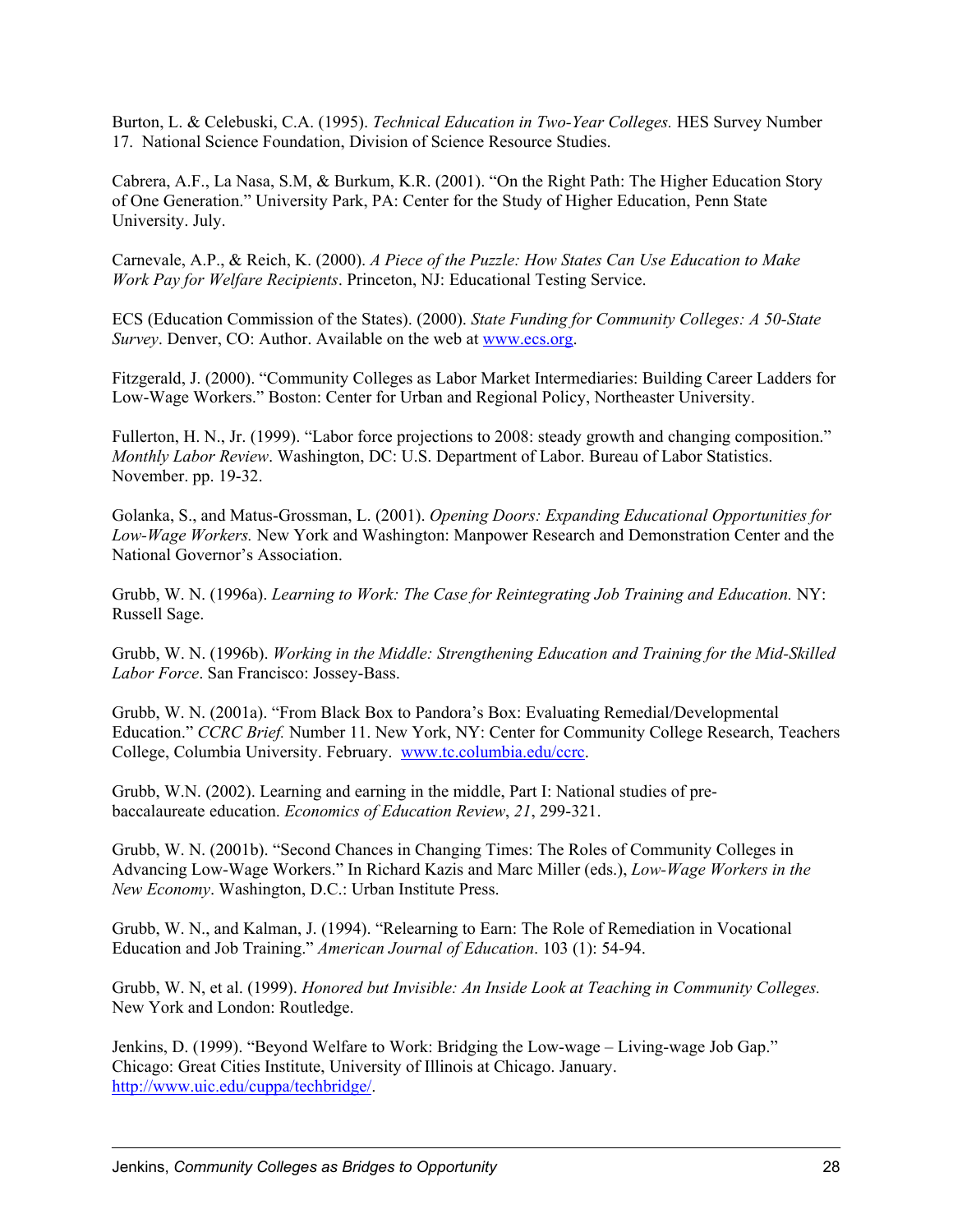Jenkins, D. and Saganski, G. (1999). "Framework for Development of Pre-Technology Bridge Training Programs." Chicago: Great Cities Institute, University of Illinois at Chicago. May. http://www.uic.edu/cuppa/techbridge/

Jenkins, D. (2002). "Participation of Women and Minorities in Information Technology Degree Programs in Illinois: How the Institutions Stack Up." Unpublished paper. Chicago: Great Cities Institute, University of Illinois at Chicago.

Lazere, E., Fremstad, S. and Goldberg, G. (2000). *States and Counties are Taking Steps to Help Low-Income Families Make Ends Meet and Move Up the Economic Ladder*. Washington, DC: Center on Budget and Policy Priorities. November.

Little, J., and Triest, R. (2001). "Impact of New Immigrants on Productivity." Paper presented at Conference on Economic Impact of Demographic Change. July 12-14, 2001. Boston, MA: Federal Reserve Bank of Boston.

Loprest, P. (1999). *Families Who Left Welfare: Who Are They and How Are They Doing?* Washington, DC: Urban Institute.

Merisotis, J. & Phipps, R. (2000). "Remedial Education in Colleges and Universities: What's Really Going On?" *The Review of Higher Education*. 24(1). 67-86.

Mishel, L., Bernstein, J, & Schmitt, J. (2001). *The State of Working America 2000-2001*. Ithaca, NY: Cornell University Press.

McCabe, R. H. (2000). *No One to Waste: A Report to Public Decision Makers and Community College Leaders*. Washington, DC: Community College Press.

Murnane, R. J. & Levy, F. (1996). *Teaching the New Basic Skills: Principles for Educating Children to Thrive in a Changing Economy*. New York: The Free Press.

OPPAGA (Florida Legislature Office of Program Policy Analysis and Government Accountability). (2001). *Program Review: Workforce Development Education Program, Florida Department of Education.* Report No. 01-56. Tallahassee, FL: Author. July. http://www.oppaga.state.fl.us/

Sticht, T.G. and Mikulecky, L. (1995). *The Military Experience and Workplace Literacy: A Review and Synthesis for Policy and Practice*. Philadelphia: National Center on Adult Literacy, University of Pennsylvania.

U.S. Department of Education. (1996). "Remedial Education at Higher Education Institutions in Fall 1995." NCES Report 97-584. Washington, D.C.: U.S. Government Printing Office.

U.S. Department of Education (2001). *National Postsecondary Aid Survey: 1999-2000 (NPSAS 2000) Undergraduate Students*. Washington, DC: U.S. Government Printing Office. U.S. Department of Education (2002a). *Digest of Education Statistics 2001*. Washington, DC: U.S. Government Printing Office.

U.S. Department of Education. (2002b). *Descriptive Summary of 1995-96 Beginning Postsecondary Students: Six Years Later.* NCES 2003-151. Washington, DC: National Center for Education Statistics.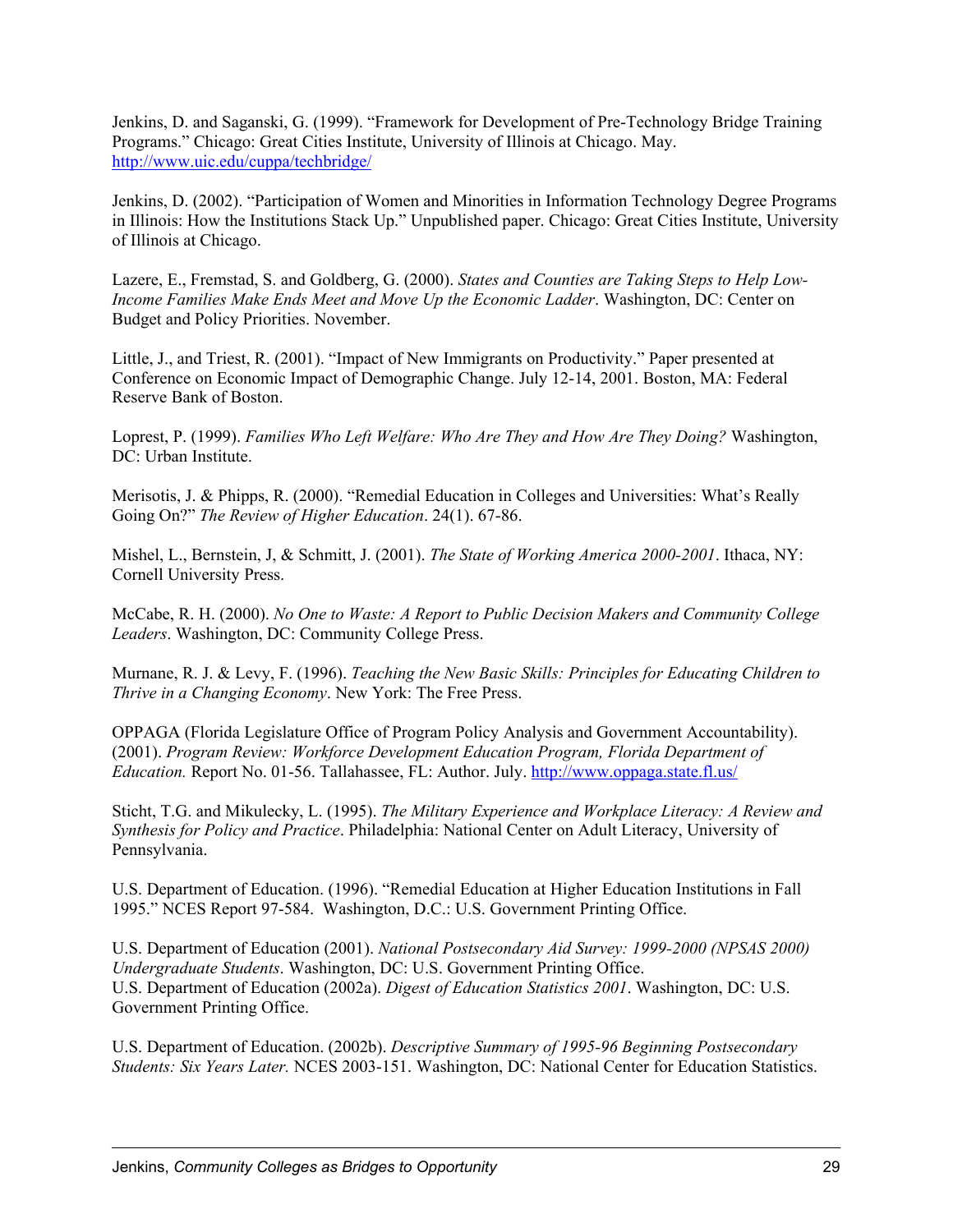Vernez, G., Krop, R.A. and Rydell, C.P. (1999). *Closing the Education Gap: Benefits and Costs.* Santa Monica, CA: Rand Corporation.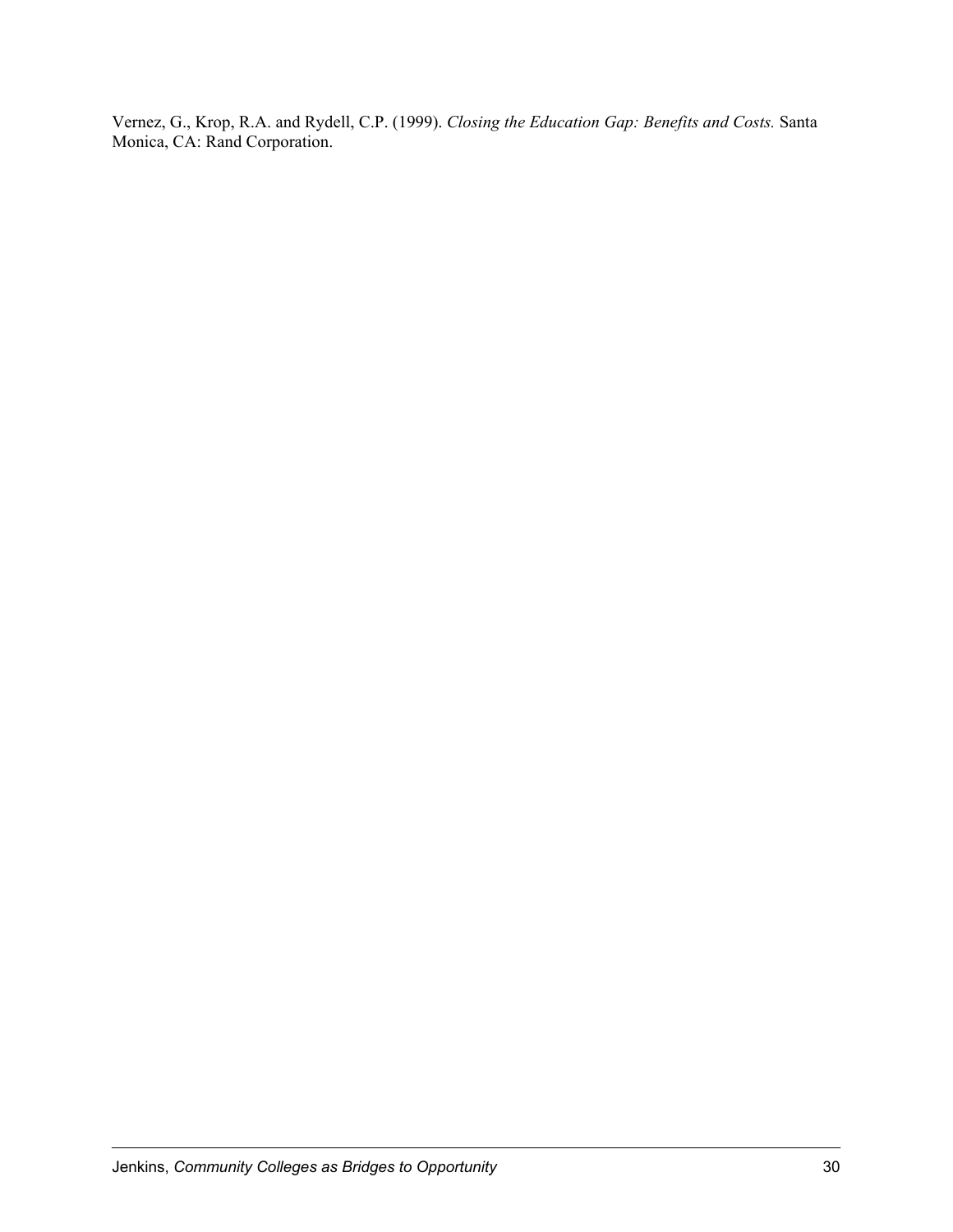| <b>Job Characteristics</b>                                                                                                                                     | Qualifications                                                                                                                                                                                          |                                           |                    |
|----------------------------------------------------------------------------------------------------------------------------------------------------------------|---------------------------------------------------------------------------------------------------------------------------------------------------------------------------------------------------------|-------------------------------------------|--------------------|
| Salaried<br>• Supervisory responsibilities<br>• Career advancement potential                                                                                   | · Bachelor's degree<br>• Strong communicator<br>• People/project management skills<br>• Extensive business knowledge                                                                                    | Technical<br>Professional                 |                    |
| • High wages<br>• Problem-solving intensive<br>• Learning-intensive<br>• Project-oriented<br>• Career advancement potential                                    | • Experience + Certifications<br>• Degree often required<br>• Technically current<br>• Strong communicator<br>• Business knowledge<br>• Career entrepreneur                                             | Skilled<br>Technician                     | Knowledge Jobs     |
| • > \$11 per hour with benefits<br>• Problem-solving intensive<br>• Learning-intensive<br>• Project-oriented<br>• Career advancement potential                 | • H.S. Diploma or GED<br>• Some post-secondary training<br>• Strong technical fundamentals<br>• Strong problem-solver<br>• Flexible / rapid learner                                                     | Entry-Level<br>Technician<br>(Apprentice) |                    |
| • > \$9 per hour with benefits<br>• Usually full-time<br>• Some discretion to solve problems<br>• Multi-skilled<br>• Opportunities for learning on-the-<br>job | • Strong work habits/team player<br>• Drug free<br>· Solid functional basic skills (ie., ><br>9 <sup>th</sup> grade)<br>• Problem-solver<br>Motivated/Resourceful<br>• H.S. credent. sometimes required | Entry-Level<br><b>Skilled</b>             | Digital Job Divide |
| • Low-wage (\$6-9 per hour), often<br>w/o benefits<br>• Often part-time or temporary<br>• Repetitive                                                           | • Reliable<br>• > $5th$ grade literacy (> $8th$ for higher<br>level jobs)<br>• Physical strength or manual                                                                                              | Higher-Level<br>Semi-Skilled              |                    |
| • Little discretion/autonomy<br>• Dead-end                                                                                                                     | dexterity (for some jobs)<br>• Communication/customer service<br>skills (for higher-level jobs)                                                                                                         | Low-level<br>Semi-Skilled                 | Low-skill Dead-e   |
| • Minimum wage, no benefits<br>Manual labor<br>• Often temped through hiring halls/<br>street corner hiring                                                    | • Desperate for work                                                                                                                                                                                    | Unskilled<br>Laborer                      | sqor pu            |

# **Figure 1. Digital Job Divide**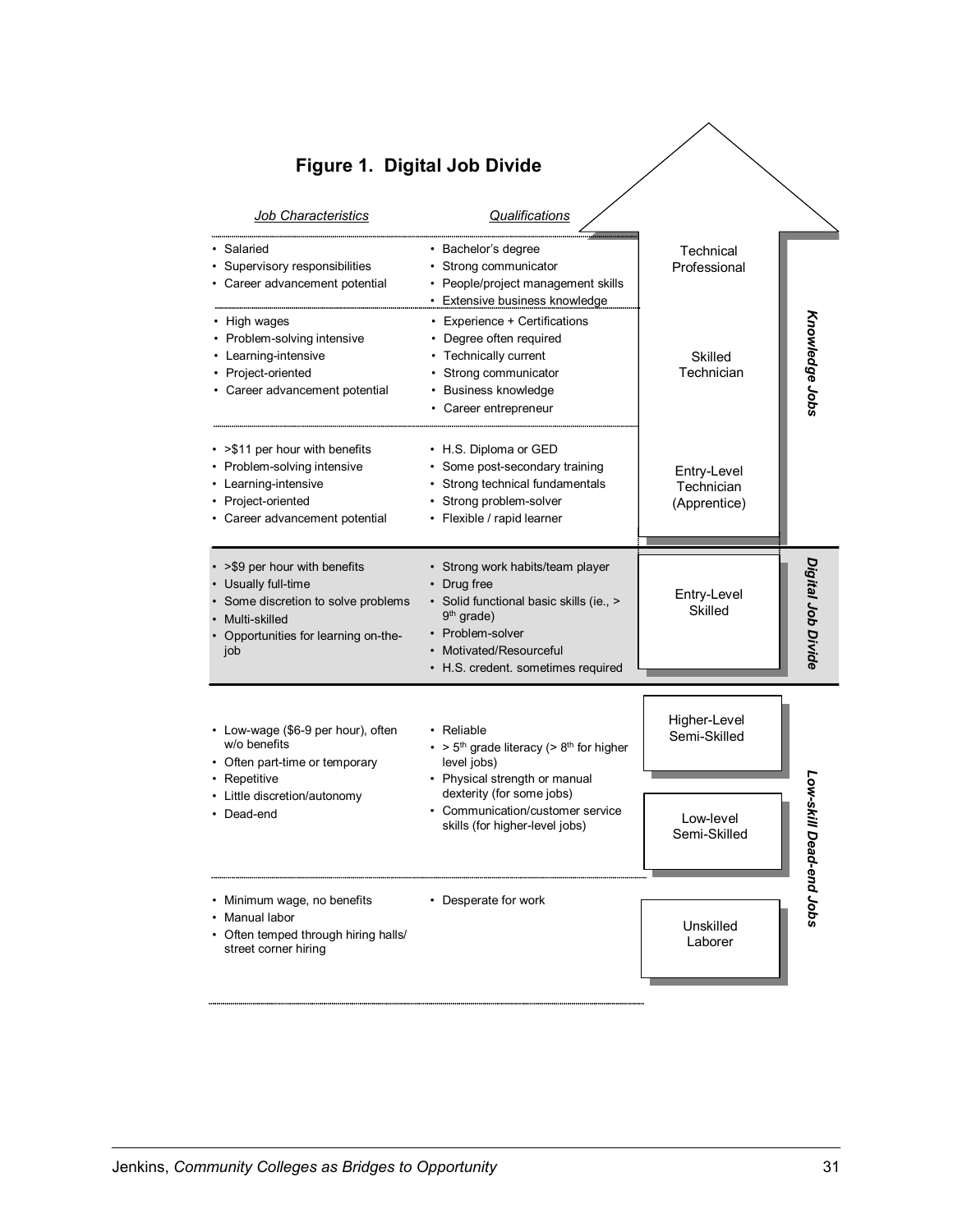| <b>Job Level</b>              | <b>Sample Job Titles</b>                  | <b>Median Wages</b> |
|-------------------------------|-------------------------------------------|---------------------|
| <b>Technical Professional</b> | <b>Computer Systems Analyst</b>           | \$30.01             |
|                               | Computer Software Engineer                | \$32.05             |
|                               | <b>Mechanical Engineer</b>                | \$27.77             |
|                               | Registered Nurse                          | \$23.29             |
|                               | <b>Fashion Designer</b>                   | \$15.58             |
|                               | Accountant / Auditor                      | \$20.46             |
|                               | <b>Purchasing Manager</b>                 | \$24.88             |
| <b>Skilled Technician</b>     | Computer Programmer                       | \$26.10             |
|                               | NC Programmer                             | \$16.30             |
|                               | Machinist                                 | \$15,44             |
|                               | Industrial Maintenance Technician         | \$17.83             |
|                               | Electronics Engineering Technician        | \$18.65             |
|                               | Surgical Technician                       | \$14.85             |
|                               | Radiologic Technician                     | \$17.47             |
|                               | <b>Bill Collector</b>                     | \$14.50             |
| Entry-level Technician        | <b>Computer Support Specialist</b>        | \$18.87             |
|                               | <b>CNC Operator</b>                       | \$13.25             |
|                               | <b>Dental Assistant</b>                   | \$13.08             |
|                               | <b>Emergency Medical Technicians</b>      | \$13.40             |
|                               | Medical/Clinical Laboratory Technician    | \$13.38             |
|                               | Secretary                                 | \$13.39             |
| Entry-level Skilled           | Computer Repair Tech /Help Desk Level 1   | \$14.02             |
|                               | Multiple Machine Tool Setter              | \$11.99             |
|                               | Shipping and Receiving Clerk              | \$11.39             |
|                               | <b>Patient Care Technician</b>            | \$11.23             |
|                               | <b>Office Clerk</b>                       | \$10.56             |
|                               | <b>Bank Teller</b>                        | \$10.45             |
| Higher-level Semi-skilled     | Telemarketer                              | \$9.47              |
|                               | Data Entry Clerk                          | \$11.12             |
|                               | Machine Operator                          | \$10.26             |
|                               | Home Health Aid                           | \$8.02              |
|                               | Certified Nurse's Assistant               | \$9.01              |
|                               | Electronics Assembler                     | \$10.44             |
|                               | <b>Construction Laborer</b>               | \$9.50              |
|                               | <b>Truck Driver</b>                       | \$12.43             |
|                               | Counter / Rental Clerk                    | \$8.92              |
|                               | Security Guard                            | \$9.00              |
|                               | Taxi Driver or Chauffeur                  | \$9.93              |
|                               | Mail Clerk                                | \$9.01              |
|                               | Receptionist                              | \$10.22             |
|                               | Cashier                                   | \$7.55              |
| Low-level Semi-skilled        | Production Worker - Helper                | \$7.69              |
|                               | Packers and Packagers                     | \$8.13              |
|                               | Personal/Home Care Aid                    | \$6.44              |
|                               | <b>Hospital Orderly</b>                   | \$8.83              |
|                               | Maid / House Cleaner                      | \$7.52              |
|                               | Car Washer                                | \$7.52              |
|                               | Food Preparation Worker (incl. fast food) | \$6.21              |
|                               | Baggage Porter or Bellhop                 | \$8.87              |
| <b>Unskilled Laborer</b>      | Day Laborer                               | Minimum wage        |

# **Table 1. Digital Job Divide: Sample Jobs and Wages**

Source: Illinois Department of Employment Security, Occupational Employment Statistics (OES), Chicago PMSA, July 2002.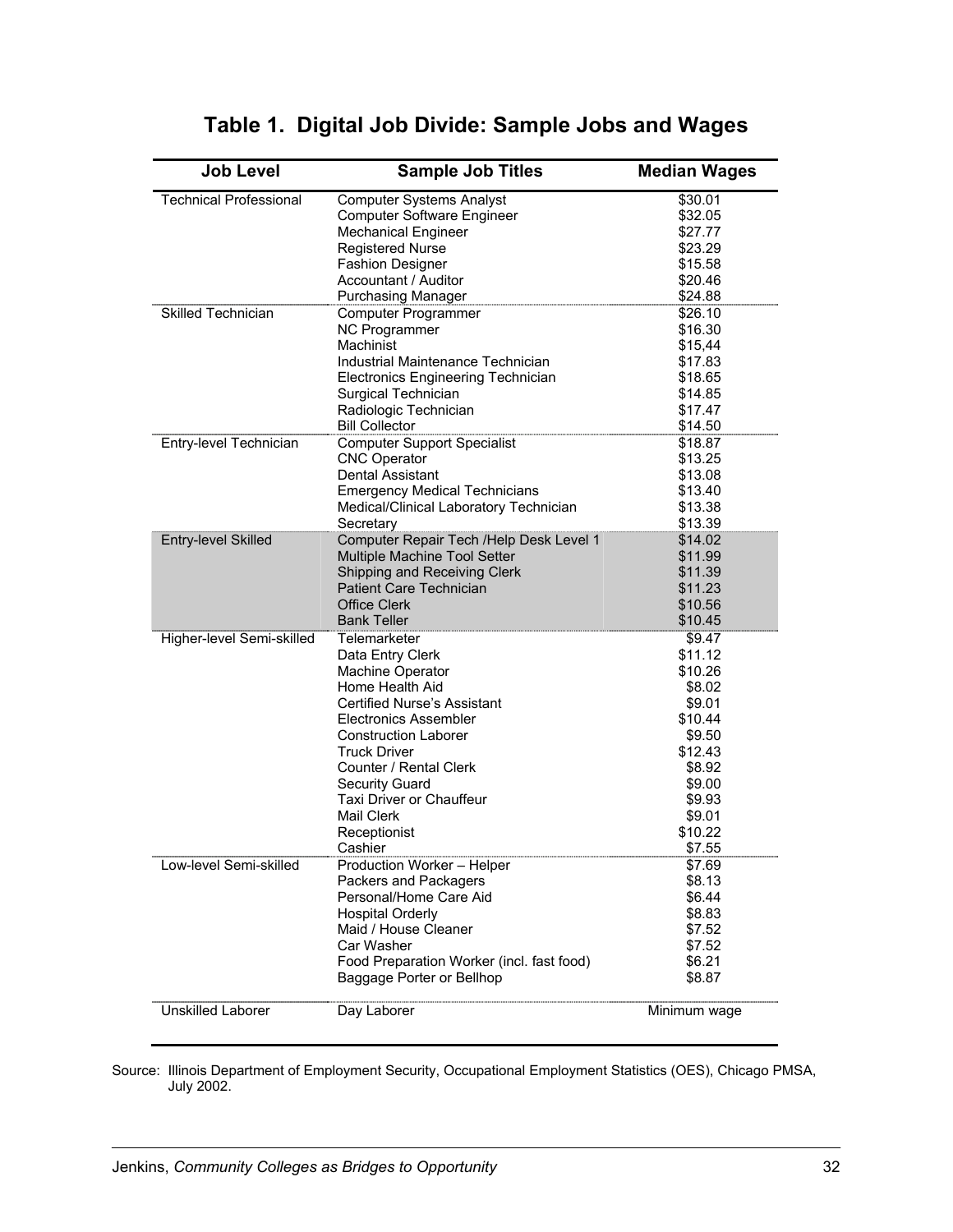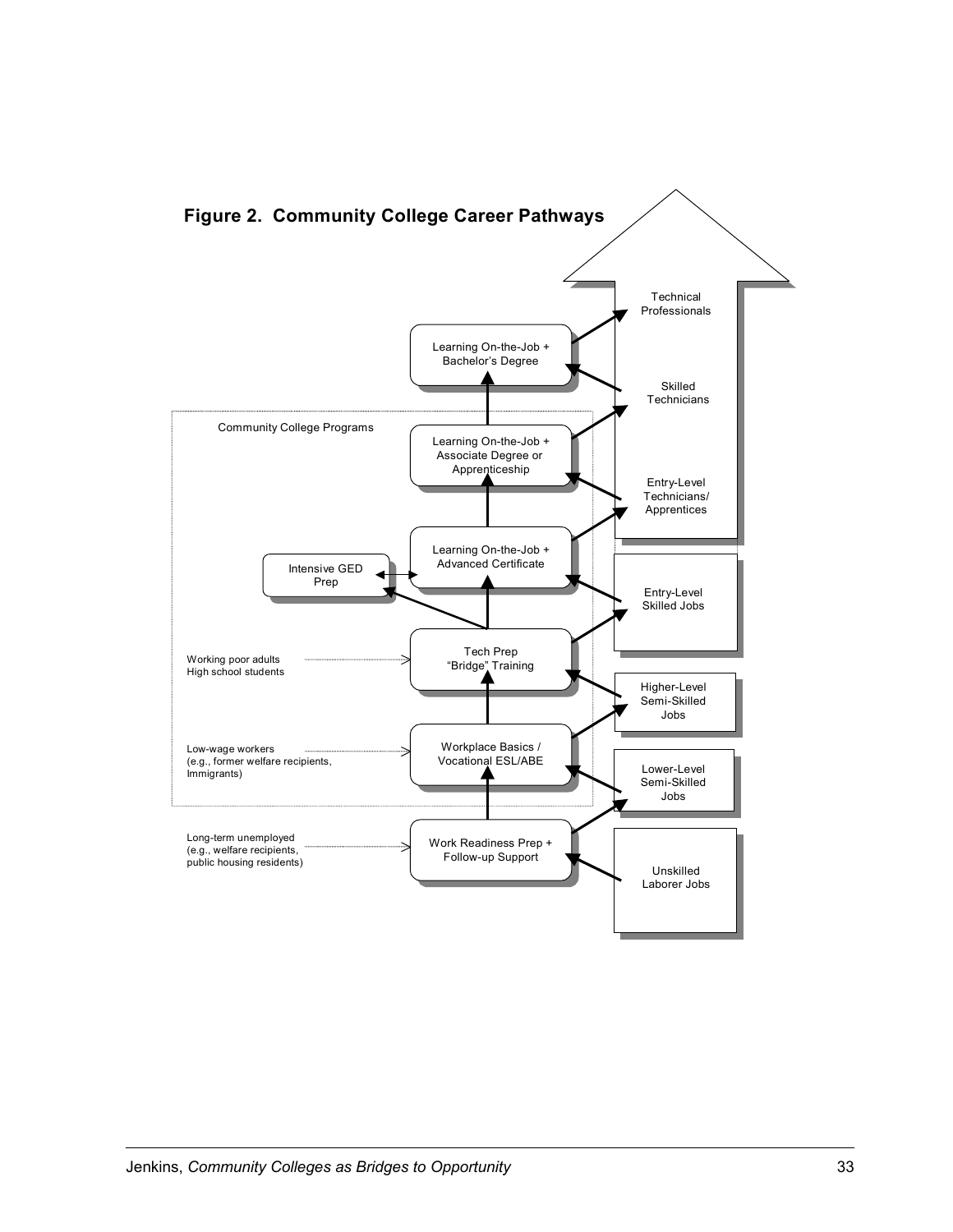| <b>Program Level</b>                                | <b>Minimum Requirements</b>                                                                        | <b>Content / Features</b>                                                                                                                                                                                              |
|-----------------------------------------------------|----------------------------------------------------------------------------------------------------|------------------------------------------------------------------------------------------------------------------------------------------------------------------------------------------------------------------------|
| <b>Associate of Science</b>                         | Pass college placement exams<br>$\bullet$<br>$\geq$ 10 grade reading + math<br>H.S. diploma or GED | Technology fundamentals<br>$\bullet$<br>Project learning<br>Career exposure/planning<br>Internships/coop ed.<br>$\bullet$                                                                                              |
| <b>Advanced Certificate</b>                         | Pass college entrance exams<br>$\geq 9^{th}$ grade reading + math                                  | Applied technical fundamentals<br>Project learning<br>Industry exposure/career planning<br>Career success skills                                                                                                       |
| <b>College/Career Success</b>                       | For all college-credit students,<br>including and especially<br>developmental students             | • Study, test taking and time mgmt.<br>skills<br>• Resume writing, interviewing,<br>employability skills<br>• College/career orientation and<br>planning                                                               |
| <b>Intensive GED</b>                                | $\bullet \geq 8^{th}$ grade reading + math                                                         | • Assessment to target weaknesses<br>• Intensive tutoring and CAI focused<br>on weaknesses<br><b>GED writing skills</b><br>Test-taking strategies<br>٠                                                                 |
| <b>Tech Prep Bridge</b><br>(Adult or Youth)         | • $\geq 8^{\text{th}}$ grade reading + math<br>Some work history<br>Strong motivation<br>Drug free | • Applied communication + math +<br>problem-solving + computers<br>Technical fundamentals (by sector)<br>Career/college exploration/planning<br>Career/college success skills<br>Computer-assisted basic skills instr. |
| <b>Workplace Basics 2</b><br>(Vocational ESL/ABE 2) | $\cdot$ 6 <sup>th</sup> -8 <sup>th</sup> grade reading + math                                      | • Applied basics: communication +<br>math + problem-solving (Level 2)<br><b>Computer applications</b><br>Career/college exploration<br>Computer-assisted basic skills instr.                                           |
| <b>Workplace Basics 1</b><br>(Vocational ESL/ABE 1) | • 4-6 TABE reading + math                                                                          | • Applied basics: communications +<br>math + problem-solving (Level 1)<br>Intro to computers<br>Customer service skills<br>Job success strategies<br>Computer-assisted basic skills instr.                             |

# **Table 2. Community College Career Pathways: Program Features**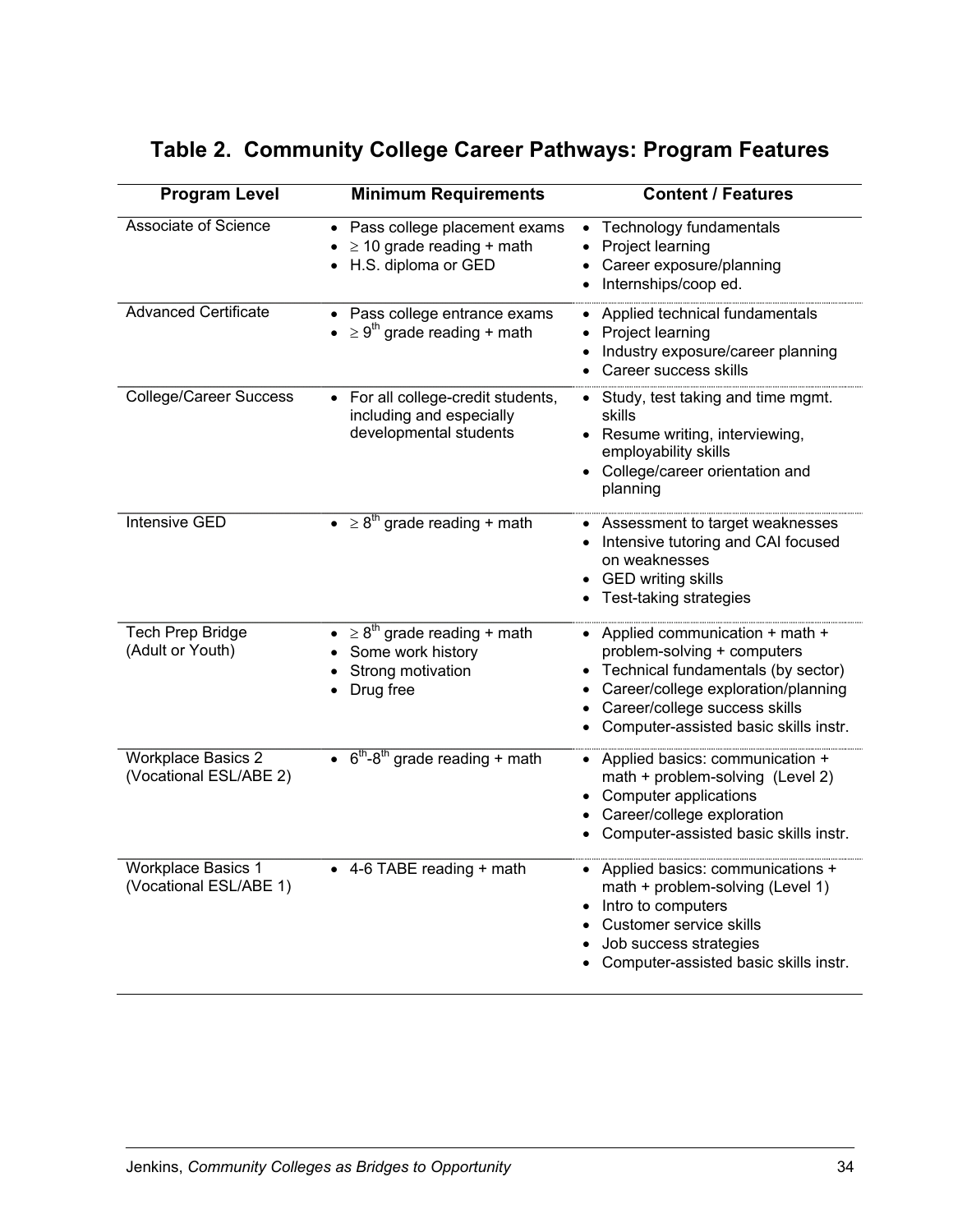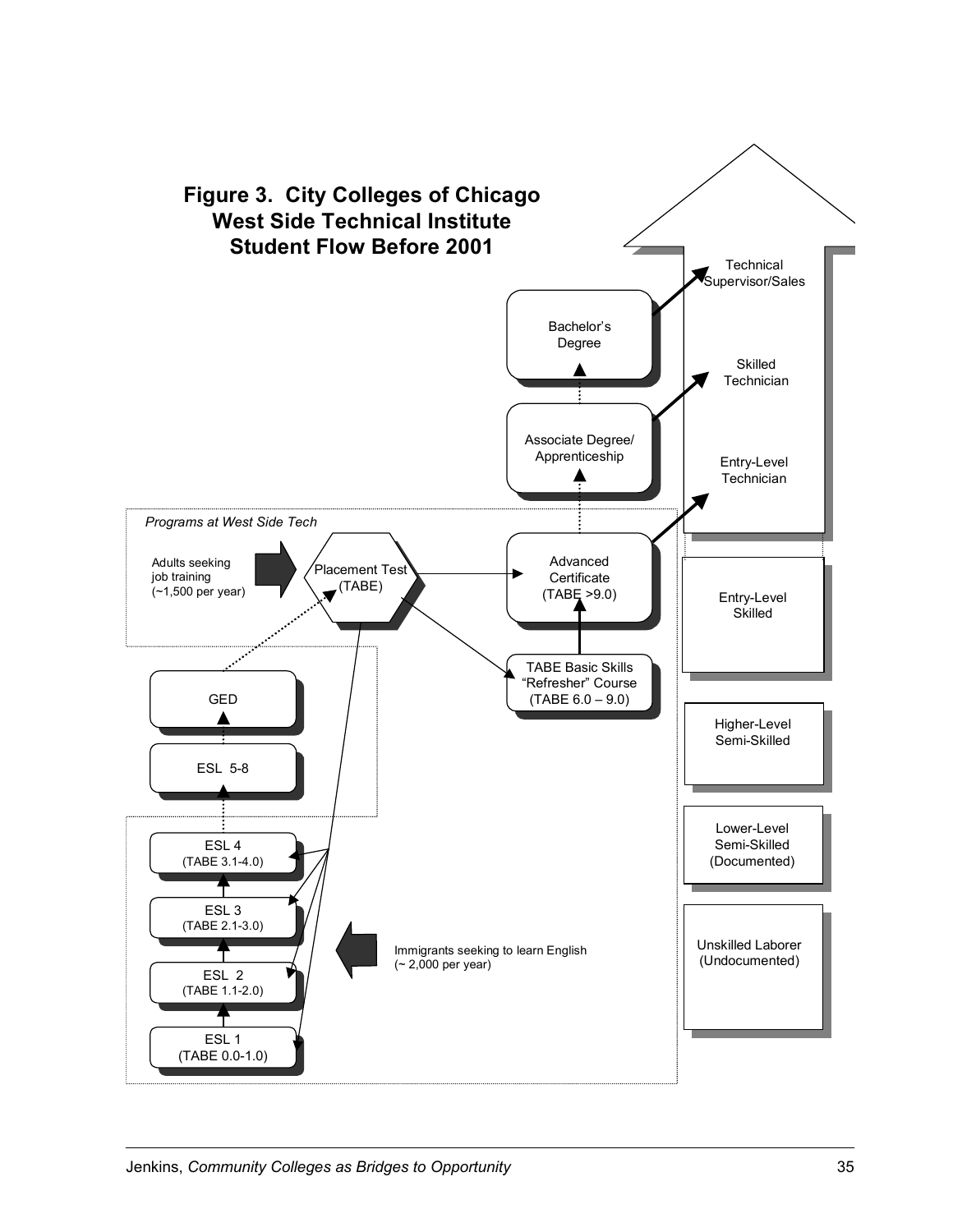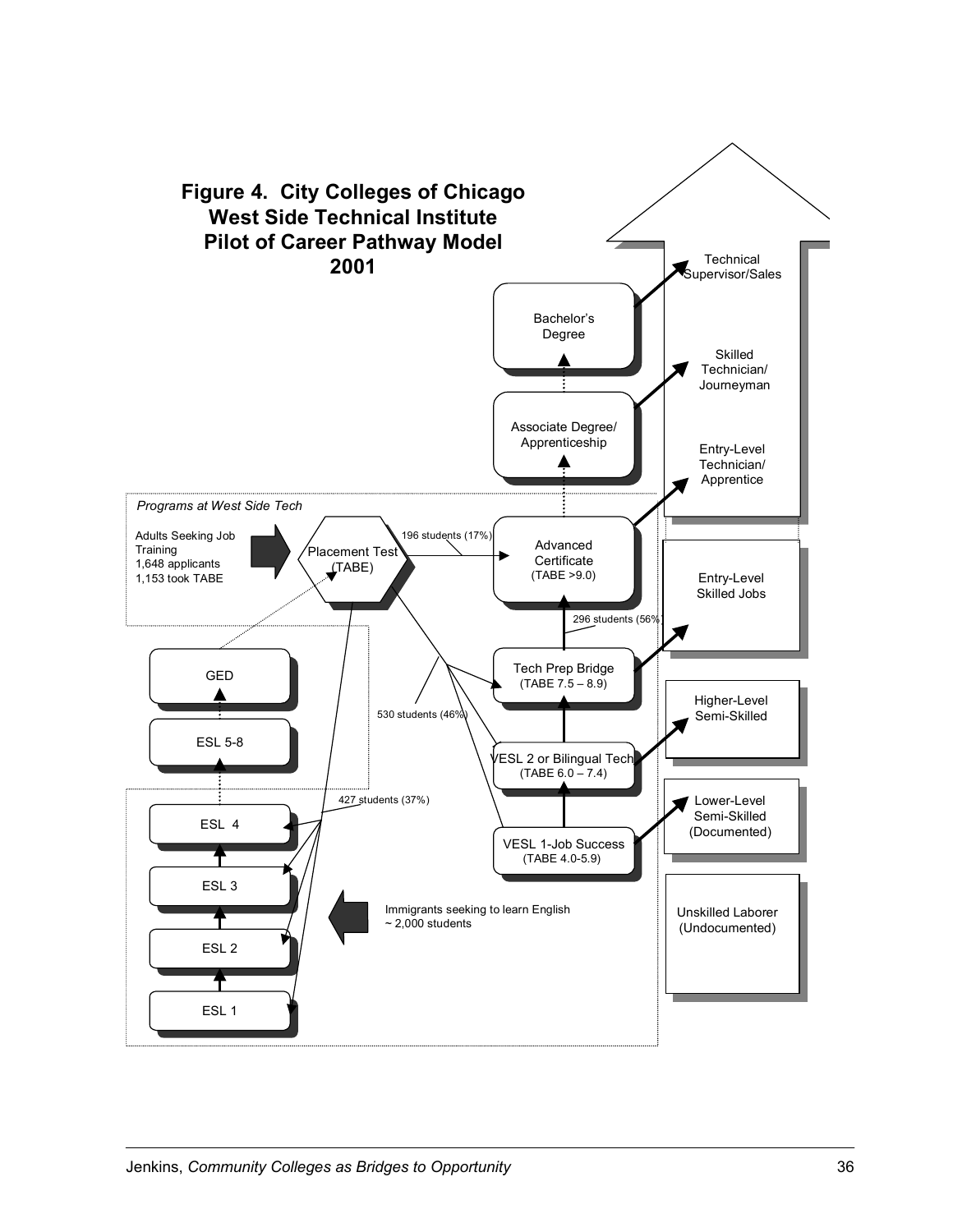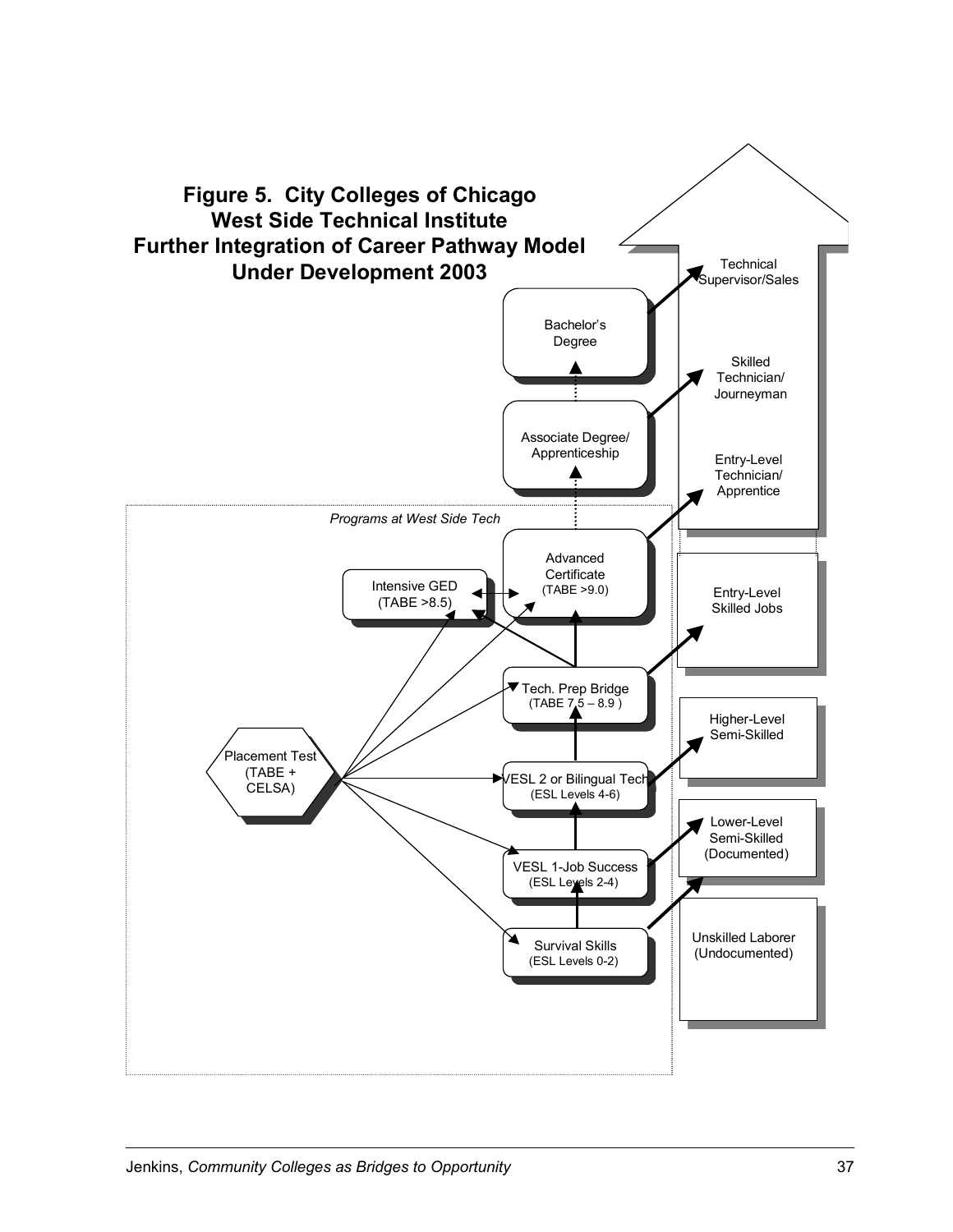

### **Figure 6. (Dis)Connects among Community College Programs And between CC Programs and Labor Market Outcomes**